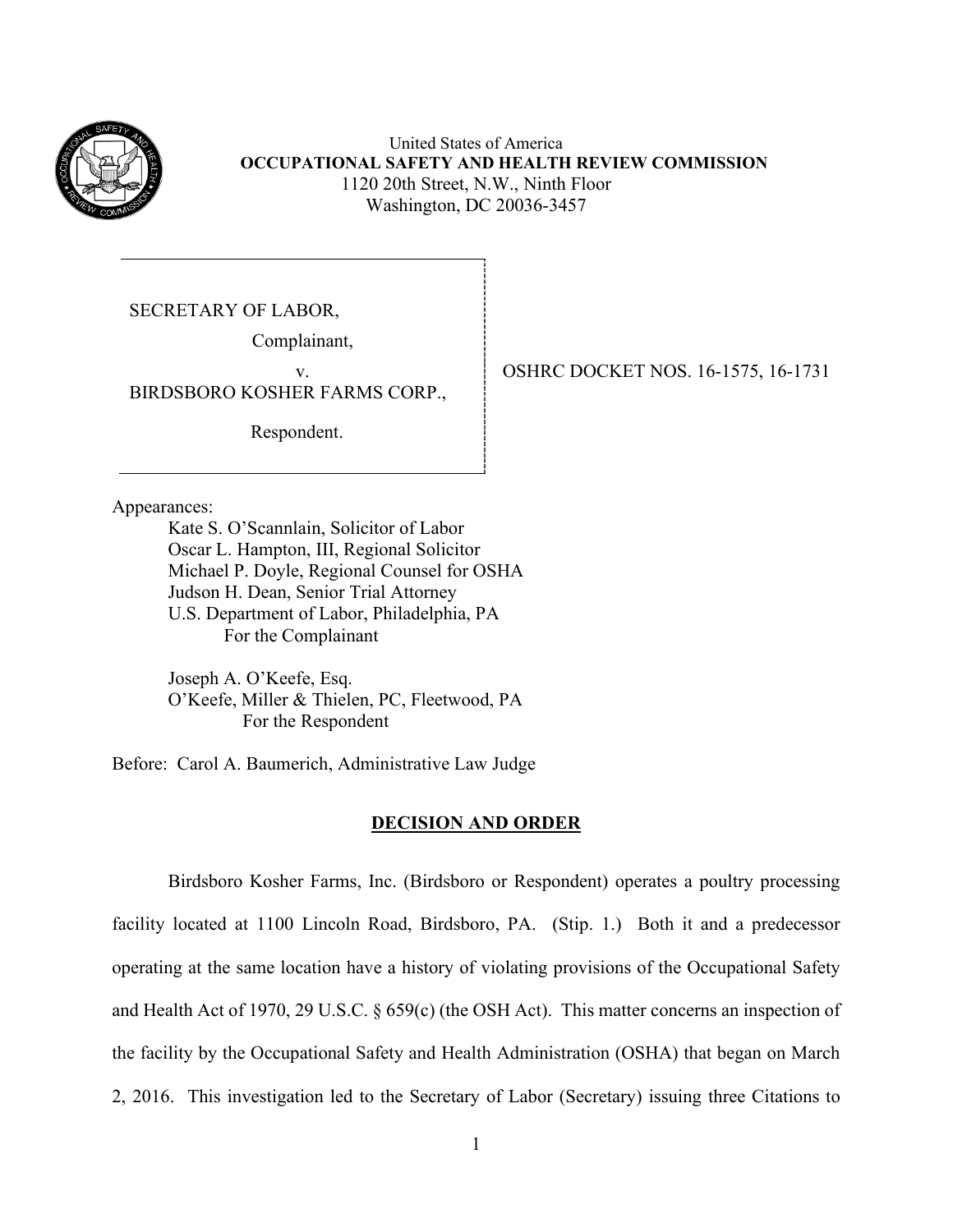Birdsboro on September 2, 20[1](#page-1-0)6.<sup>1</sup> These Citations, as amended, include alleged violations of the lockout/tagout (LOTO) standard. The Secretary alleges, in the alternative, that the LOTO violations should be characterized as willful, repeat or serious. The Citations also allege serious violations of standards related to floor holes, exits, noise exposure, and personal protective equipment (PPE).

Citation 1 includes three separate items and was issued on September 2, 2016, at the close of inspection number 1132233. On the same day, Citations 2 and 3, each with multiple separate items, were issued when inspection number  $1131470$  concluded.<sup>[2](#page-1-1)</sup> Birdsboro filed timely notices of contest bringing the matters before the Occupational Safety and Health Review Commission (the Commission). $3$  The contest related to inspection number 1132233 was assigned Docket No. 16-1775 and the contest related to inspection number 1131470 was assigned Docket No. 16-1731.

These two dockets were consolidated before the hearing, which was held in Reading, Pennsylvania on April 16, 17, 18, 2018 and August 10, 2018. Both parties filed post-hearing briefs.

For the reasons discussed, these alleged violations are affirmed: from Docket No. 16-1775, Citation 1, Items 1a, 1b and 1c; and, from Docket No. 16-1731, Citation 2, Item 1; Instances (a)

<span id="page-1-0"></span><sup>&</sup>lt;sup>1</sup> The Joint Pre-Hearing Statement had a typographical error about the date the Citations were issued. There is no dispute they were issued on September 2, 2016. (Tr. 7, 541, 559, 726; Compl. for Docket No. 16-1731 at Ex A; Compl. for Docket No. 16-1575 at Ex. A.)

<span id="page-1-1"></span><sup>2</sup> No Citation 1 was issued as part inspection 1131470. The first violation is denoted Citation 2, Item 1.

<span id="page-1-2"></span><sup>&</sup>lt;sup>3</sup> The Commission is an independent adjudicatory agency and is not part of the Department of Labor or OSHA. 29 U.S.C. § 661. It was established to resolve disputes arising out of enforcement actions brought by the Secretary of Labor under the OSH Act and has no regulatory functions. 29 U.S.C.  $\S 659(c)$ .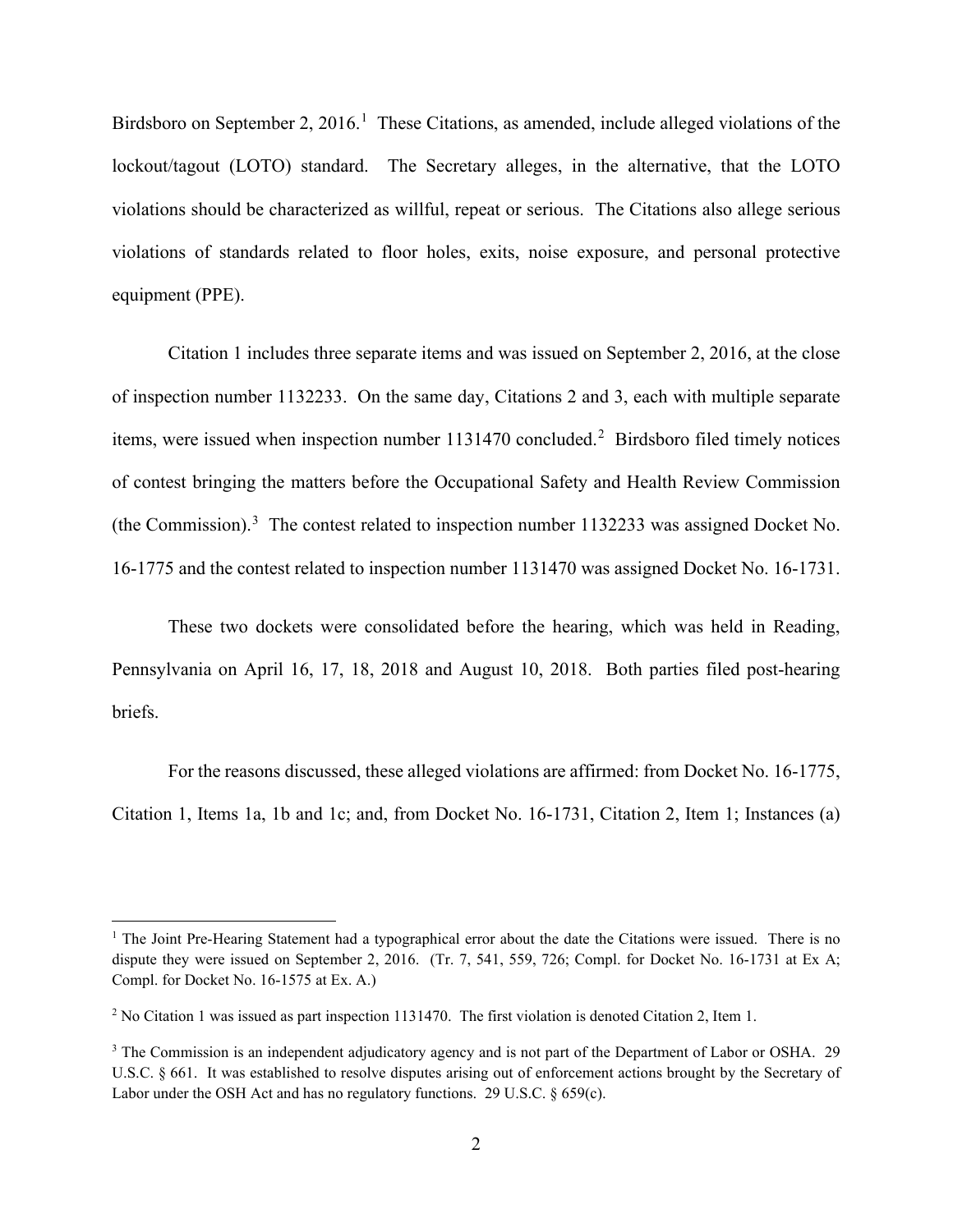and (e) of Citation 2, Item 3b; Citation 2, Item 4; Citation 2, Items 5a, 5b and 5c; Citation 2, Item 7; and Citation 3, Item 2. Instance (d) of Citation 2, Item 3b from Docket No. 16-1731, is vacated.

#### **Jurisdiction**

Respondent has a principle place of business in Birdsboro, PA, where it employs over two hundred employees. (Tr. 477; Stip. 1.) It engages in a business affecting commerce within the meaning of sections 3(3) and 3(5) of the OSH Act, 29 U.S.C. §§ 652(3), (5). (Stip. 4.) As such, it is an employer within the meaning of the OSH Act. (Stip. 3.) The Commission has jurisdiction over the parties and subject matter of this case. (Stip. 2.)

## **Factual Background**

## **I. Current Management Employees**

Birdsboro operates a large poultry processing facility at 1100 Lincoln Road in Birdsboro, Pennsylvania. It has over two-hundred and fifty employees working in several different areas. (Tr. 42-44, 477; Resp't Br. at 10.) It has approximately fifty different machines, some with multiple energy sources. (Tr. 44; Resp't Br. at 10.)

Solomon Wieder is the Director of Operations (Operations Director) and has always been involved in safety at the facility. (Tr. 167, 437; Resp't Br. at 11.) Before accepting his current position in January 2013, he served in a few other leadership roles at the facility, including partowner and CEO, from 2009 until mid-2012. (Tr. 478-81, 494.) At the time of the Citation, his direct reports included Luisa Murray-Garcia, the Human Resources Manager (HR Manager). (Tr. 186.) Ms. Murray-Garcia worked for the company since 2013. (Tr. 187.) She is responsible for employee safety and health along with payroll, recruiting, hiring, and workers' compensation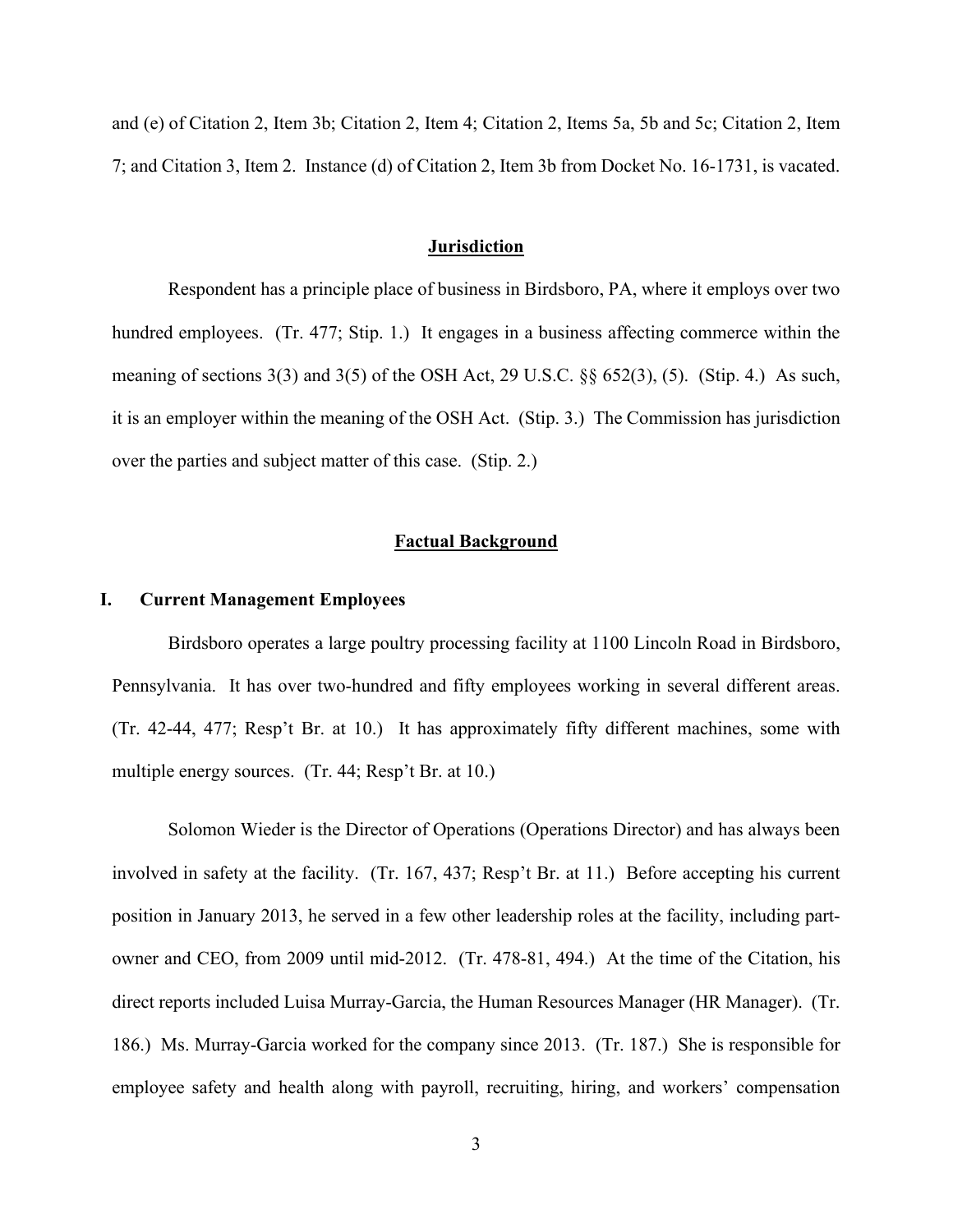claims. (Tr. 189-90, 239-40, 307.) The company had a high turnover and had difficulty keeping some positions filled. (Tr. 309-10.)

Carlos Urieta is Birdsboro's Superintendent. (Tr. 35.) He has been Superintendent for six years. *Id.* He worked in a few different capacities before becoming Superintendent. (Tr. 35-38.)

Pernell Reid is the facility's Maintenance Manager. (Tr. 747-48.) He started working for Birdsboro in 2015 in the maintenance department. (Tr. 748-49.) At the start of the OSHA investigation in 2016, Brandon Criswell led the maintenance department. (Tr. 50; Resp't Br. at 10.) After he left, Mr. Reid assumed his responsibilities and was eventually promoted to Maintenance Manager. (Tr. 50, 749-52; Resp't Br. at 14.) He reports to both Mr. Wieder and Mr. Urieta. (Tr. 194-95.) The maintenance department has between four and six employees. (Tr. 49.)

## **II. Corporate History**

Birdsboro's facility has been operated as a poultry processing plant for several years, albeit with different ownership structures. (Tr. 478-84; Stip. 1.) In 2009, Mr. Wieder, his father, and another business partner purchased the business and named it "Mehadrin Kosher Poultry" (Mehadrin). (Tr. 479.) In 2010, a new company called MVP Kosher Foods, LLC (MVP) was formed and it purchased the business from Mehadrin. (Tr. 480.) Mr. Wieder continued to work at the facility as MVP's CEO and was on the Board of Directors. (Tr. 481.) He was essentially the top person at the facility. *Id.* He remained in this role from when the business was purchased by MVP until mid-2012. (Tr. 480-81.) For a few months after Mr. Weider's departure MVP continued to operate the plant without him. (Tr. 482.) Then, in late 2012, MVP ceased operations and the facility temporarily closed. (Tr. 482, 498.)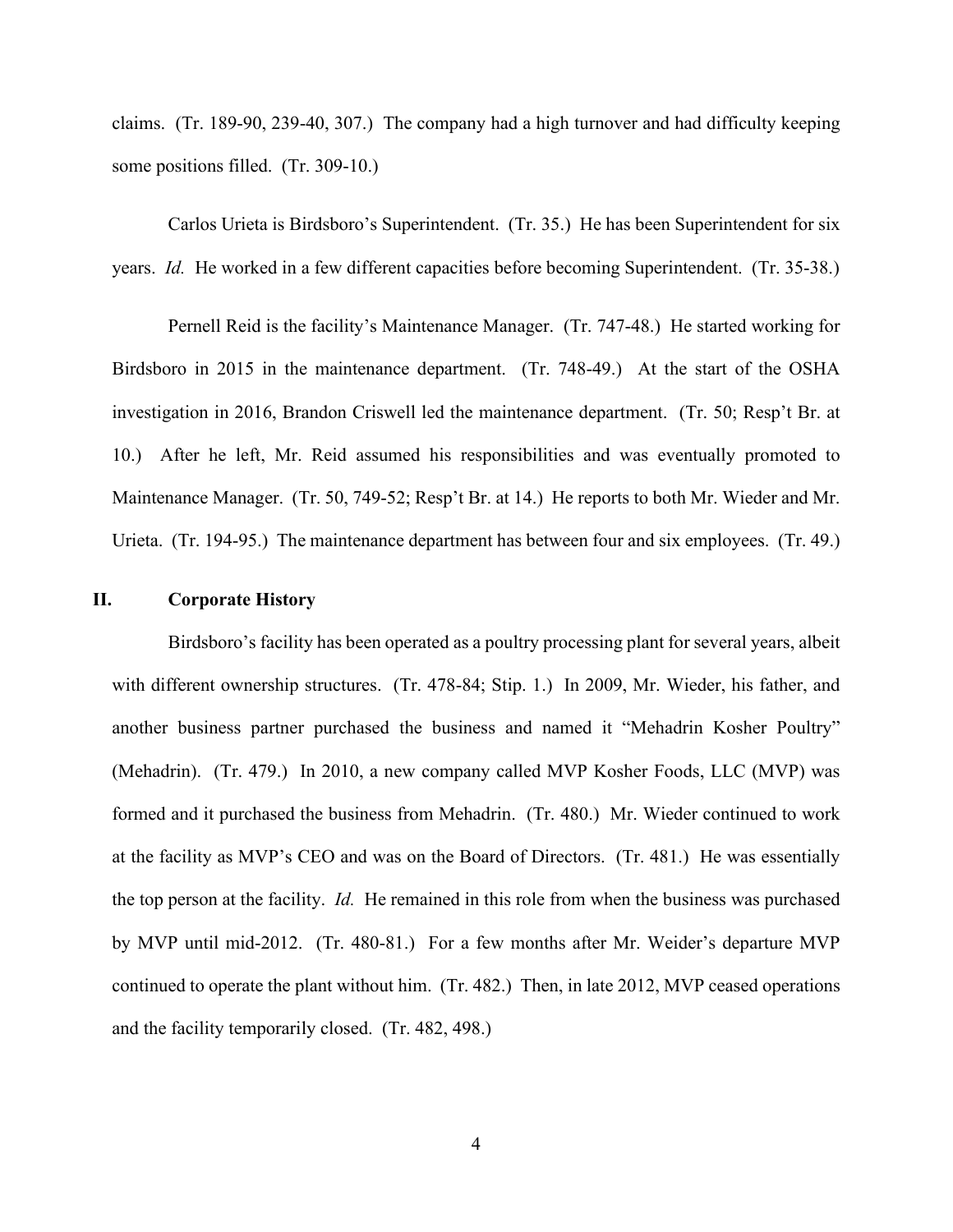Another company, Birdsboro, purchased the business and resumed operations at the facility shortly thereafter in January 2013. (Tr. 482-84.) When the facility re-opened, Mr. Wieder returned to work at the facility, this time for Birdsboro as the Operations Director. (Tr. 437, 482-83.) Several other key employees of MVP, such as Mr. Urieta, also returned to work at the facility after Birdsboro resumed operations. (Tr. 39-41, 43, 483-85.)

# **III. History of Citations**

Both Birdsboro and its predecessor, MVP, were cited for violations of the OSH Act. In February 2012, while Mr. Wieder was still CEO of the facility, OSHA commenced an investigation. (Tr. 481, 486, 494.) This investigation led to the issuance of citations to MVP in August 2012 (2012 Citations). These 2012 Citations included, among other things, three serious violations of the LOTO standard, 29 C.F.R. § 1910.147, and one serious violation of the standard concerned with occupational noise exposure, 29 C.F.R § 1910.95(c). (Tr. 487-92; Ex. C-54 at 6- 8, 31.)

After Birdsboro took over the facility, Mr. Wieder, the Operations Director, reviewed the 2012 Citations to assess whether the violations had occurred and whether Birdsboro would be able to abate the violations. (Tr. 498.) After concluding it could comply, the company entered into a settlement agreement with OSHA on August 7, 2013 (the 2013 Settlement Agreement). (Tr. 498, 501; Ex. C-57.) Mr. Wieder also reviewed this 2013 Settlement Agreement, by which Birdsboro: (1) accepted the violations that had been issued to MVP, (2) agreed to pay \$10,000, and (3) agreed to take various abatement actions to address the violations. (Tr. 499; Ex. C-57.) Mr. Wieder was responsible for ensuring Birdsboro complied with the agreement. (Tr. 501.)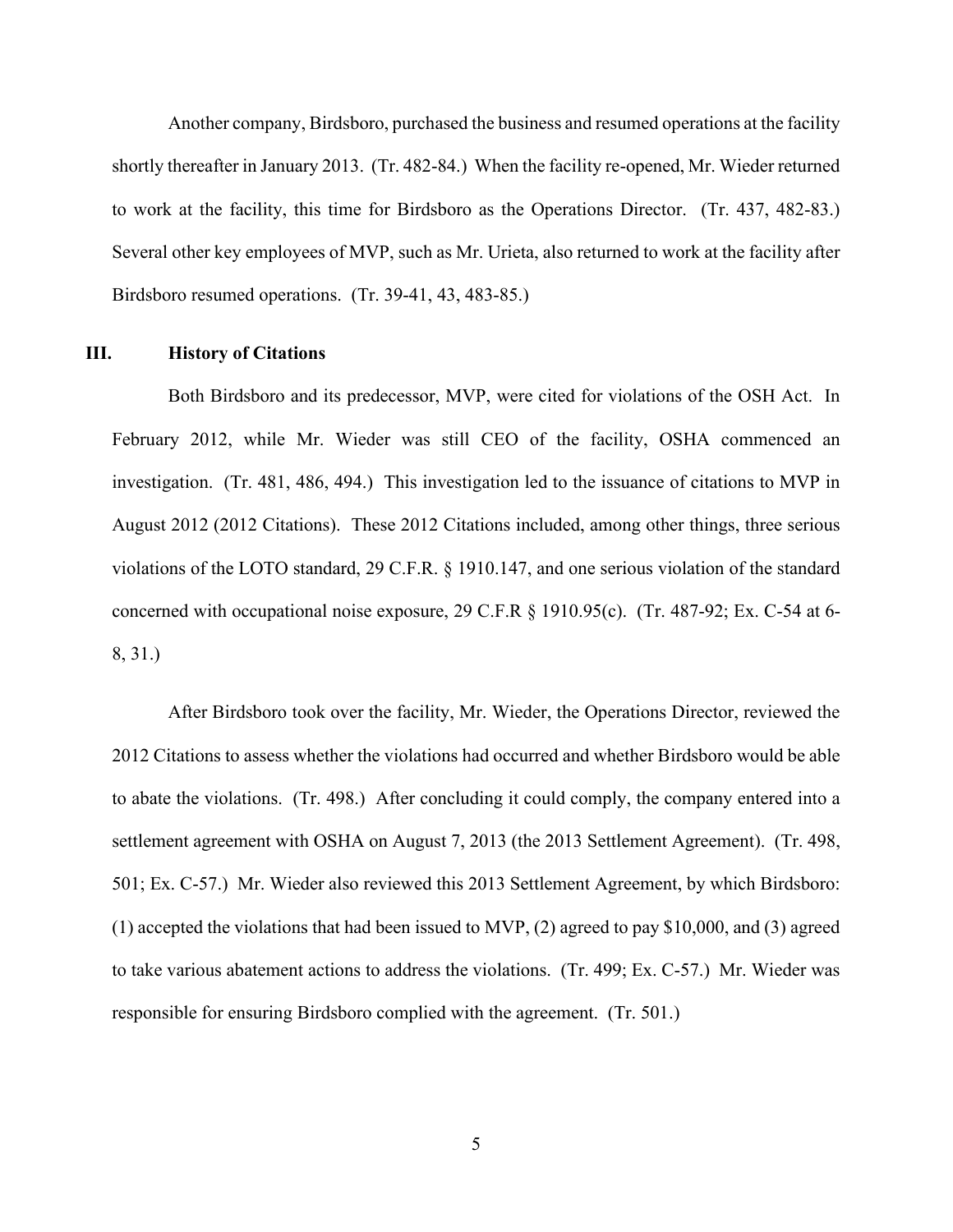The Superintendent acknowledged that the management in place before 2013 was not concerned about safety. (Tr. 168-69; Resp't Br. at 11.) However, by the time of 2013 Settlement Agreement, Birdsboro had a dedicated health and safety manager, Steve Shifflet. (Tr. 188-89, 502.) He reported directly to Mr. Wieder and was hired to ensure compliance with OSHA and regulations issued by the United States Department of Agriculture (USDA). (Tr. 502-3.)

 A few months after Birdsboro signed the 2013 Settlement Agreement, OSHA inspected the facility again. This inspection resulted in the issuance of several citations on June 10, 2014 (2014 Citations). [4](#page-5-0) (Ex. C-39.) The 2014 Citations included violations related to the same LOTO and hearing protection standards that were resolved by the 2013 Settlement Agreement. Specifically, the 2014 Citations included: (1) a repeat violation of 29 C.F.R. § 1910.147(c)(4)(i), for insufficient LOTO procedures; (2) a serious violation of 29 C.F.R. § 1910.147(c)(6)(i), for failing to conduct periodic inspections of the company's energy control procedure; (3) a serious violation of 29 C.F.R.  $\S$  1910.147(c)(7)(i)(A), for failing to appropriately train employees about energy isolation and control; and (4) a repeat violation of 29 C.F.R. § 1910.95(c)(1), for failing to have an effective hearing conservation program. *Id.* In all, the 2014 Citations included fourteen violations, six of which were characterized as repeat. *Id.* 

Mr. Wieder reviewed the 2014 Citations when they were issued. (Tr. 509.) He then, on Birdsboro's behalf, executed two settlement agreements (2014 Settlement Agreements) to resolve the 2014 Citations (one relating to the safety violations, including the LOTO standard, and one relating to the violation for lacking an effective hearing conservation program). (Tr. 512-13; Exs.

<span id="page-5-0"></span><sup>4</sup> The 2014 Citations were the result of two inspections. Inspection 951711 commenced on December 11, 2013 and ended May 27, 2014. (Ex. C-39.) Inspection 951714 commenced on the same day but ended earlier, on May 13, 2014. *Id.* The citations resulting from these two inspections were issued on June 10, 2014. *Id*.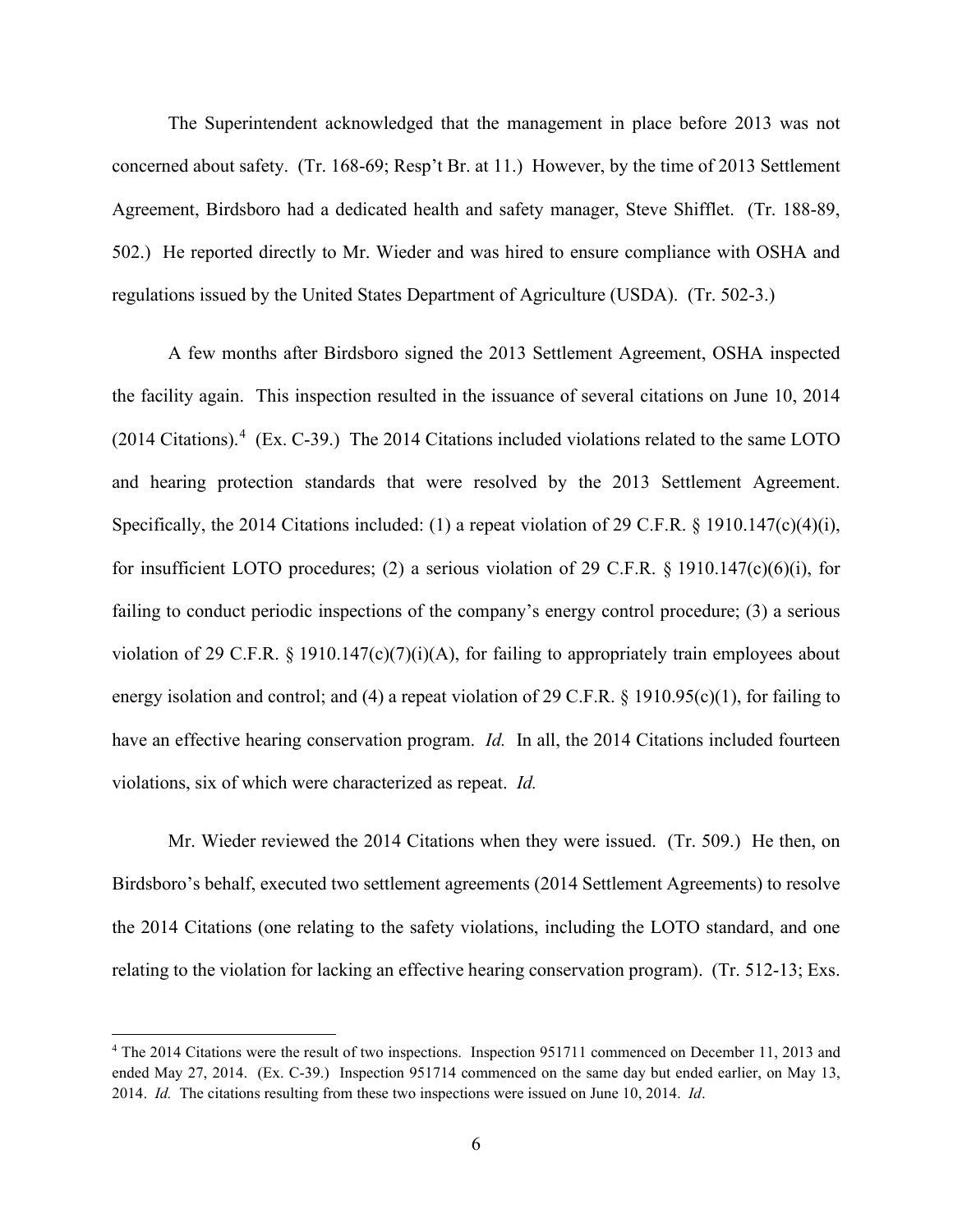C-44, 45.) In the 2014 Settlement Agreements, Respondent accepted the violations as issued, including the characterization of six of the violations as repeat, and agreed to pay \$40,360 in penalties.<sup>[5](#page-6-0)</sup> *Id.* Respondent also agreed to retain a consultant to develop and implement a written health and safety program and to establish a program of at least monthly inspections. *Id.* 

Around the same time as when the 2014 Settlement Agreements were reached, the health and safety manager (Shifflet) left the Birdsboro facility. (Tr. 188-89, 515.) Mr. Wieder then assigned key aspects of Respondent's health and safety program to Ms. Murray-Garcia, the HR Manager. (Tr. 196.) He had to delegate safety responsibility. (Tr. 504.) It was not possible for him to do it himself along with his other responsibilities. (Tr. 503-4.)

Ms. Murray-Garcia's new safety and health responsibilities were in addition to continuing her human resources responsibilities, such as payroll and hiring. (Tr. 189-90, 239-40, 307.) When Mr. Wieder assigned the new duties to her, Ms. Murray-Garcia had been working for Birdsboro for about a year. (Tr. 187.) She had no professional health and safety experience and, when she began working for Birdsboro, she did not know she would end up with responsibilities related to this area. (Tr. 187-88, 517.) Before making this change, Mr. Wieder did not ask Ms. Murray-Garcia anything specific about safety and health, such as her understanding of LOTO requirements or hearing conservation. (Tr. 198-99.) Still, she was given responsibility for all safety orientations and a large part of what had been Mr. Shifflet's other responsibilities. (Tr. 189-90.)

Initially, Mr. Wieder planned to hire a full-time health and safety manager to replace Mr. Shifflet. (Tr. 192, 195, 516.) He recognized that Ms. Murray Garcia did not have professional or educational experience with health and safety. (Tr. 517.) And he acknowledged that he himself

<span id="page-6-0"></span> $5$  This penalty amount is less than what was proposed by the Secretary initially. (Exs. C-44, C-45.)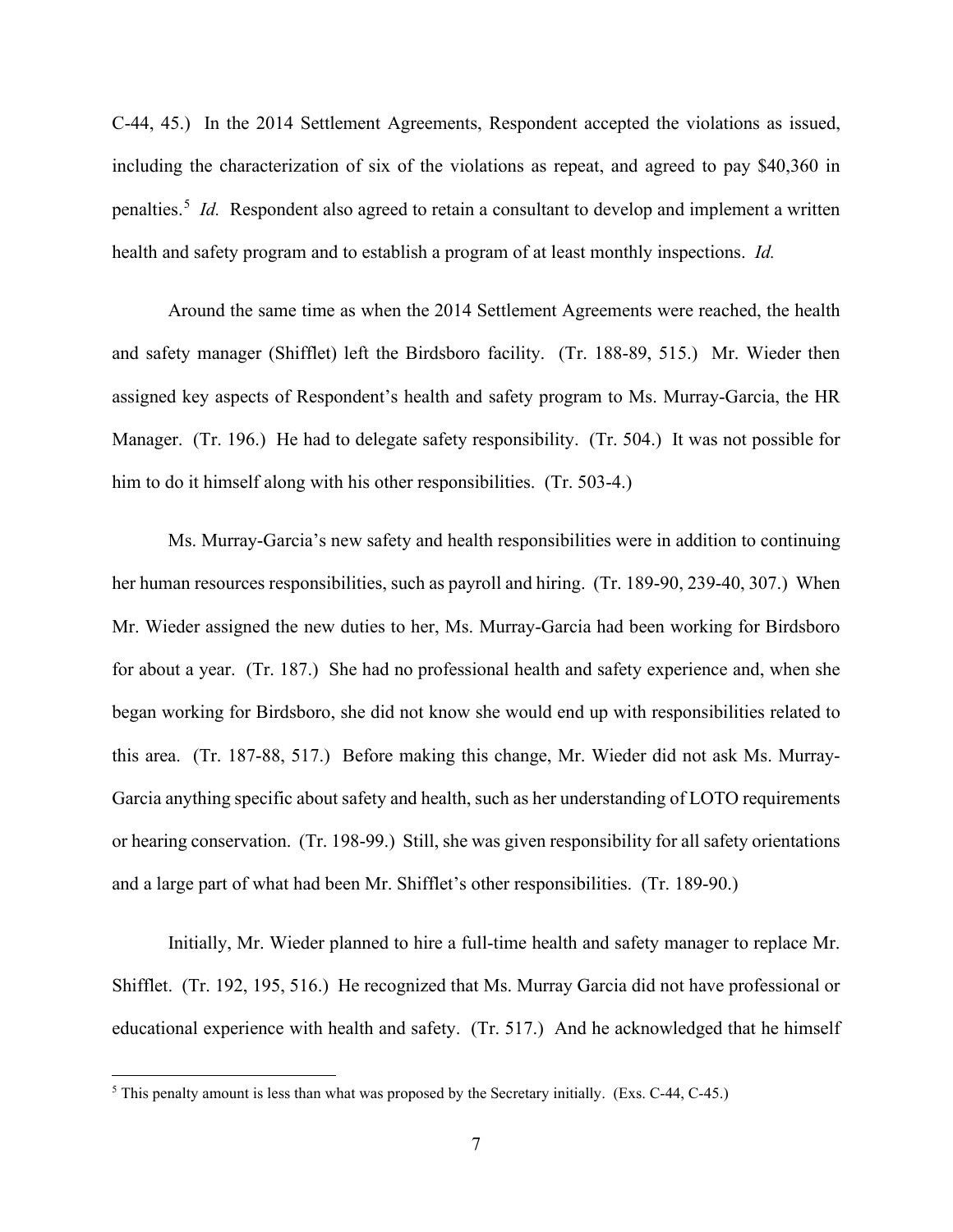was not an expert in safety. (Tr. 443.) However, Birdsboro had difficulty recruiting someone at the salary and benefit package it wanted to offer. (Tr. 196-97.) So, although having Ms. Murray-Garcia handle employee health and safety was initially planned as temporary, she was still responsible for this area, along with continuing to fulfill numerous other responsibilities, when OSHA commenced another inspection over a year later. (Tr. 192-93, 239-40, 516.)

Ms. Murray-Garcia received some assistance with employee safety and health compliance after Mr. Wieder complied with the 2014 Settlement Agreements by retaining an outside consultant, Lancaster Safety Consulting, Inc. (LSCI), to assist with health and safety at the facility for one year. (Tr. 190-3, 340-41, 515-16.) Jason Lancaster, LSCI's Vice President for Operations, and Sarah Rothrock, a Project Coordinator, tried to assist Birdsboro in abating the 2014 Citations and to develop a health and safety program for the company. (Tr. 215, 337.) Ms. Murray-Garcia was responsible for making sure LSCI complied with the agreement for services and she served as LSCI's point of contact at Birdsboro. (Tr. 201, 516; Resp't Br. at 12.)

LSCI's primary goal for the one-year contract was to ensure that Birdsboro properly abated the 2014 Citations. (Tr. 340, 404-5, 516.) It was not tasked with ensuring day to day compliance. *Id.* LSCI visited the site four times, discussed what actions Respondent needed to take to abate the violations, and provided a draft document titled Control of Hazardous Energy (the LOTO Plan) to Respondent in October 2015. (Tr. 206, 340, 342, 344; Ex. C-21.) The HR Manager reviewed the LOTO Plan and Mr. Wider provided input on its development. (Tr. 268-69, 445-46.) The LOTO Plan included steps to de-energize machines powered by a single plug. (Ex. C-21.) However, it needed to be supplemented with LOTO procedures for the specific machines at Birdsboro with more than one source of energy and would also need to be updated as the facility acquired additional electronic equipment. (Tr. 348; Ex. C-21.)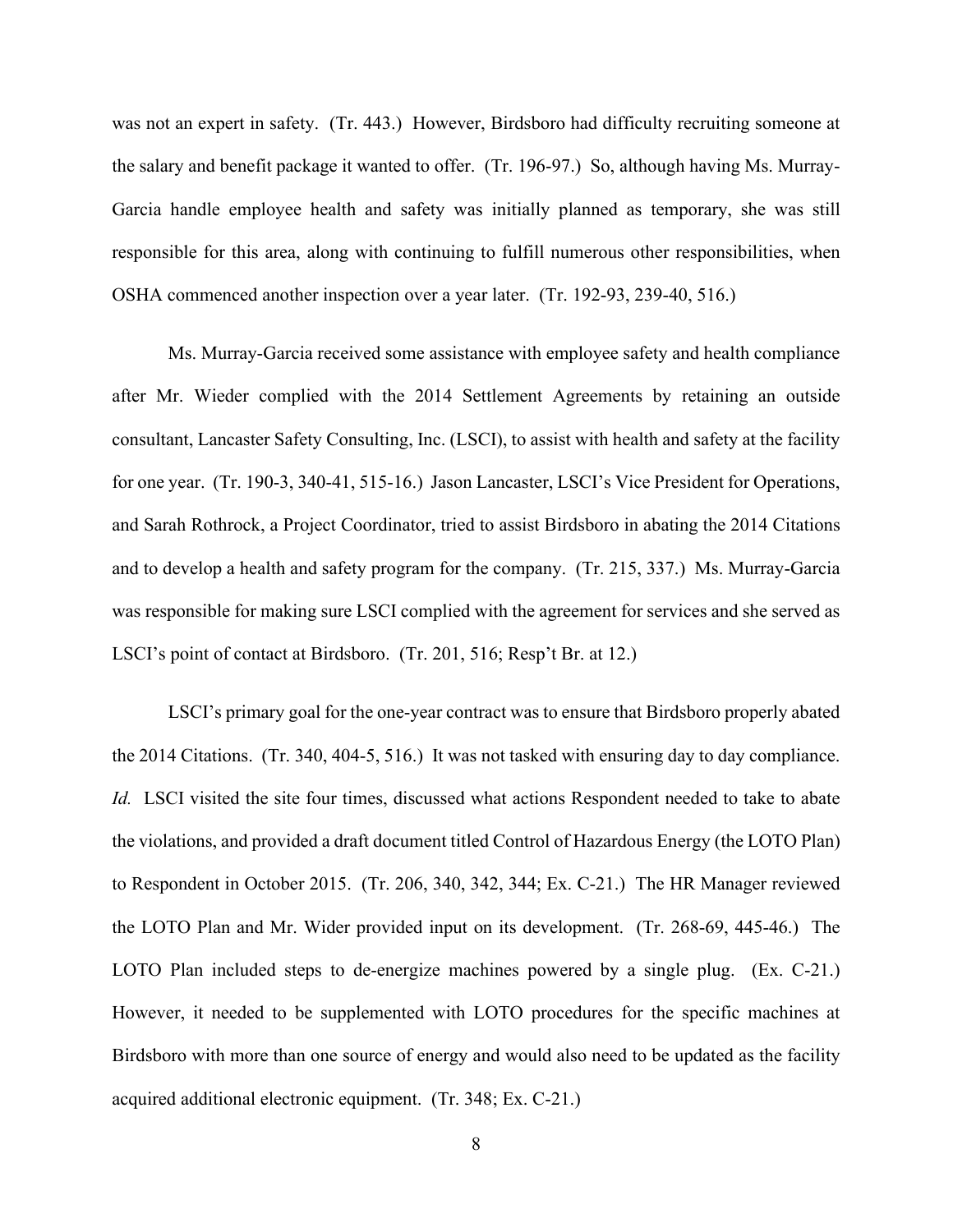A few months after LSCI provided the LOTO Plan, on March 2, 2016, OSHA commenced two more inspections of the facility. (Tr. 439, 555.) Inspection number 1132233 resulted in one Citation alleging willful violations of the LOTO standard being issued on September 2, 2016. Inspection number 1131470 led to one serious Citation, with eight separate items, and one otherthan-serious Citation with four separate items being issued on September 2, 2106.

# **IV. 2016 Citations**

## **A. Withdrawn Items**

Respondent timely contested the Citations. Several violations alleged are no longer in dispute. At the hearing, the Secretary withdrew Citation 1, Item 2, from the Citation issued after inspection number 1132233. He also withdrew these items from the Citations issued after inspection number 1131470: Citation 2, Item 3a; Instances (b) and (c) of Citation 2, Item 3b; Citation 2, Item 5d; and Citation 3, Items 1 and 4. (Tr. 725-26; Sec'y Br. at nn. 2, 8.) After the hearing, the Secretary withdrew these additional items, which were also from the Citations issued after inspection number 1131470: Citation 2, Items 2, 6, and 8, and Citation 3, Item 3. (Sec'y Br. at n. 8.)

#### **B. Accepted Items**

In its post-hearing brief, Respondent accepted Citation 2, Items 5a and 5b, which were part of the Citations issued as a result of inspection 1131470. (Resp't Br. at 20-21.)

## **C. Amended Items**

Before the hearing, the Secretary moved to amend Citation 1, Items 1a, 1b, and 1c, to allege, in the alternative, that the violations should be characterized as repeat. The amendment was granted without objection. (Tr. 12-13.) At the hearing, the Secretary moved to amend Instance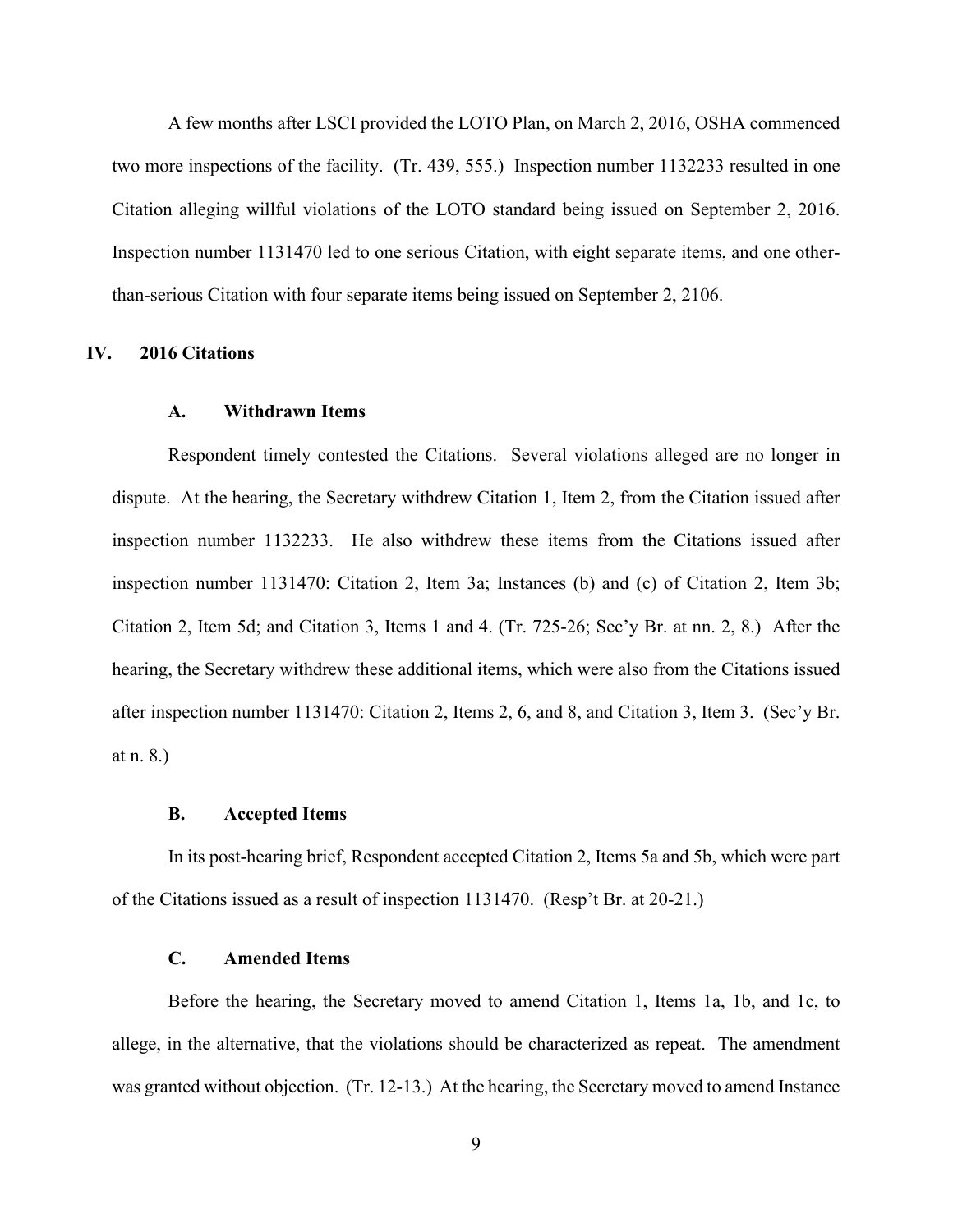(d) of Citation 2, Item 3(b), which initially alleged a violation of 29 C.F.R. § 1910.137(b)(5), to allege, in the alternative, a violation of 29 C.F.R. § 1910.137(b)(4). (Tr. 128.) Respondent did not object to that amendment either and it was also granted. (Tr. 131.)

## **D. Items to be Adjudicated**

The remaining items still in dispute relate to the LOTO requirements, floor holes, exits, occupational noise exposure, and PPE. Specifically: Citation 1, Item 1a, which alleges a willful, repeat or serious violation of 29 C.F.R. § 1910.147(c)(4)(i); Citation 1, Item 1b, which alleges a willful repeat or serious violation of 29 C.F.R. § 1910.147(c)(7)(i)(A); Citation 1, Item 1c, which alleges a willful, repeat or serious violation of 29 C.F.R. § 1910.147(c)(6)(i); Citation 2, Item 1, which alleges a serious violation of 29 C.F.R. § 1910.23(a)(8); Instances (a), (d) and (e) of Citation 2, Item 3b, which allege serious violations of 29 C.F.R. § 1910.37(b)(5); Citation 2, Item 4, which alleges a serious violation of 29 C.F.R. § 1910.95(b)(1); Citation 2, Item 5c, which alleges a serious violation of 29 C.F.R. § 1910.95(i)(3); Citation 2, Item 7, which alleges a serious violation of 29 C.F.R. § 1910.132(a); and Citation 3, Item 2, which alleges an other than serious violation of 29 C.F.R.  $\S$  1910.95(m)(2)(ii)(E).

## **Discussion**

As a preliminary matter, Respondent contends the Citations at issue were "brought in contravention to OSHA's field operations manual." (Resp't Br. at 10.) OSHA provides guidance to its inspectors in the form of a "Field Operations Manual," which is often referred to as the FOM. (Tr. 668.) The Commission has long held that FOM does not create rights or defenses. *FMC Corp.*, 5 BNA OSHC 1707, 1710 (No. 13155, 1977); *Johnson Controls, Inc*., 15 BNA OSHC 2132, 2143 n. 8 (No. 89-2614, 1993) (FOM is a guide for OSHA personnel). Accordingly, even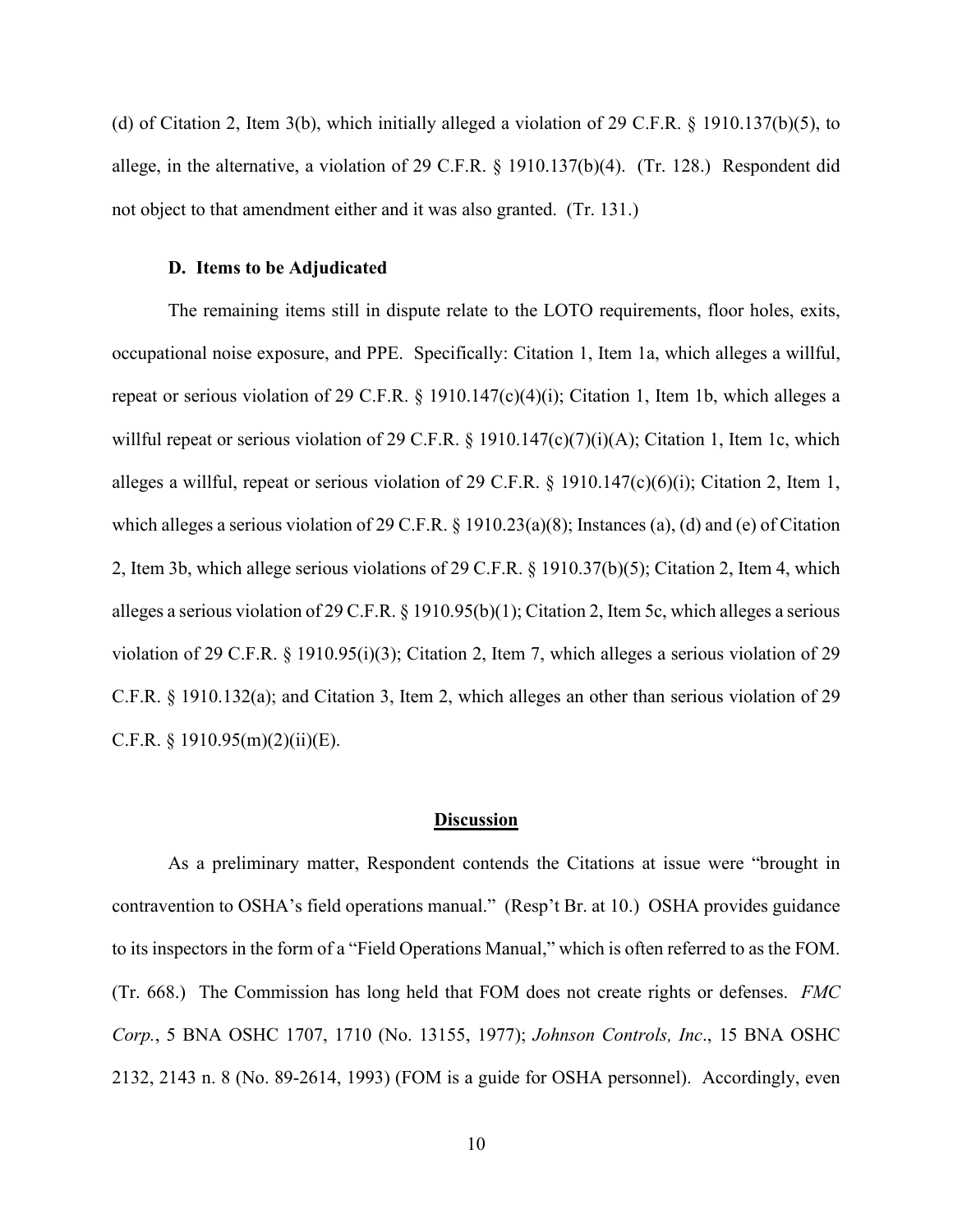if Respondent had evidence of a failure to comply with the FOM, such evidence would not alter its responsibility to comply with the OSH Act or relieve it from liability if it fails to do so.

While the FOM is not binding, the Secretary does have the burden of proving the violations alleged. The Secretary must show by a preponderance of the evidence that: (1) the cited standard applies; (2) its terms were violated; (3) the employer knew, or with the exercise of reasonable diligence could have known, of the violative condition; and (4) one or more employees had access to the cited condition.   *Astra Pharm. Prods*., 9 BNA OSHC 2126, 2129 (No. 78-6247, 1981), *aff'd in relevant part,* 681 F.2d 69 (1st Cir. 1982).

# **I. Citation 1, Willful Violations of the LOTO Standard (29 C.F.R. § 1910.147(c))**

# **A. Citation 1, Item 1a – Failure to Have Machine Specific LOTO Procedures - 29 C.F.R. § 1910.147(c)(4)(i)**

Citation 1, Item 1a, alleges that, in violation of 29 C.F.R. § 1910.147(c)(4)(i), Respondent

failed to develop sufficient LOTO procedures for various equipment:

Employees performed servicing and maintenance operations on chicken processing and production equipment including but not limited to the AMFEC Mixer Model #510, the chamber machine … and frank-o-matic and the employer had not developed machine specific lock out tag out procedures detailing the appropriate procedure to lock and tag the equipment out of service, thereby exposing employees to serious injury, on or about March 2, 2016.

At the hearing, the Secretary presented evidence regarding the lack of specific LOTO procedures

for four machines: the chamber machine, the gizzard machine, the mixer machine, and the frank-

o-matic. [6](#page-10-0)

<span id="page-10-0"></span><sup>6</sup> As issued, this Citation also refers to a "flutie machine." The Secretary acknowledges he offered no evidence about such a machine. (Sec'y Br. at 16.)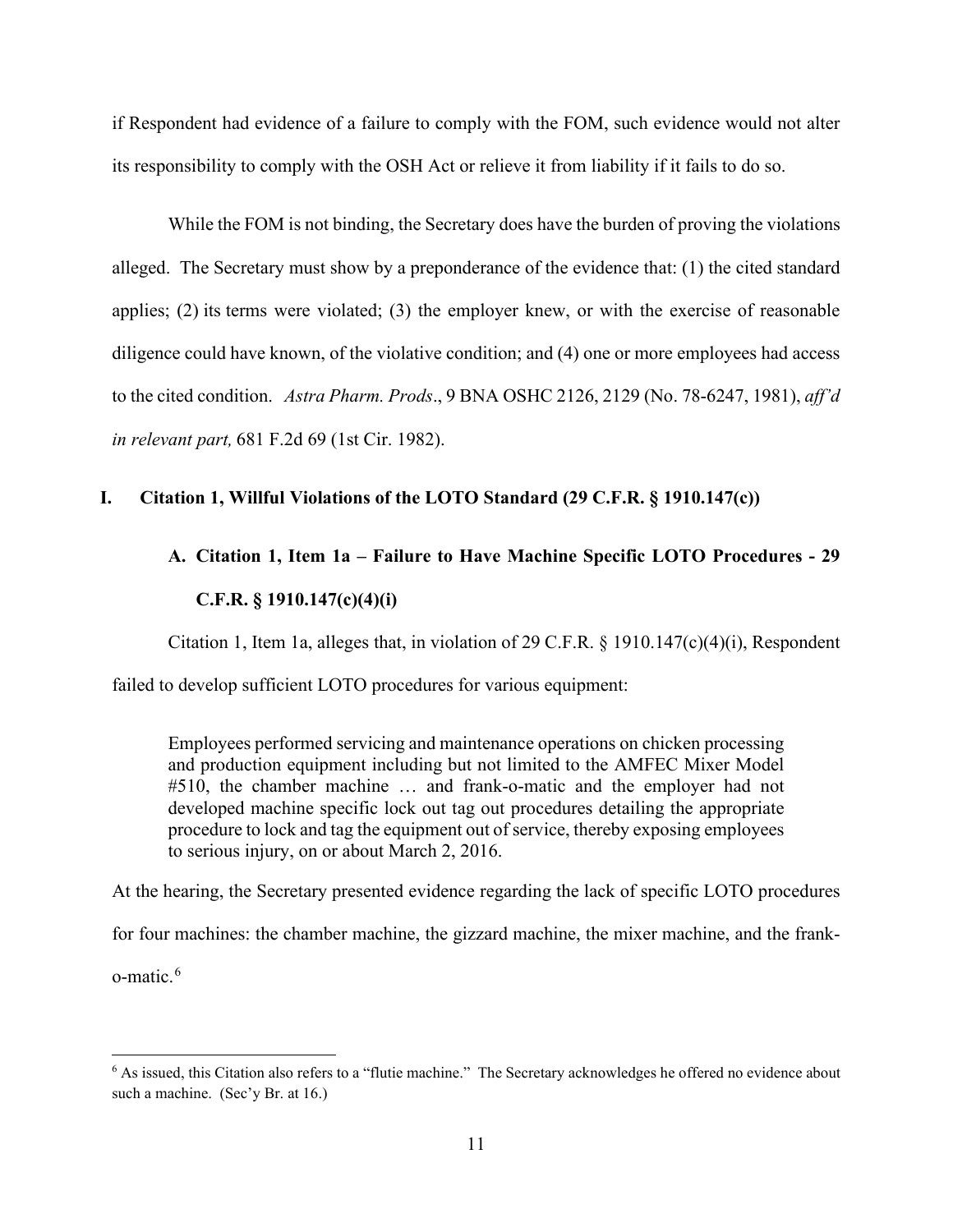## *1. Applicability and Violation*

The LOTO standard covers the servicing and maintenance of machines in which the unexpected energization or start-up, or the release of stored energy could cause injury to employees. 29 C.F.R. § 1910.147(a)(1)(i). "Servicing and/or maintenance" includes "cleaning" machines. 29 C.F.R. § 1910.147(b). When an employee is required to service or maintain a machine with the potential to energize, start-up, or release stored energy without sufficient notice, an energy control program is required. *See Dayton Tire*, 23 BNA OSHC 1247, 1250 (No. 94- 1374, 2010), *aff'd in pertinent part, vacated in part*, 671 F.3d 1249 (D.C. Cir. 2012). Energy control procedures must be "developed, documented and utilized for the control of potentially hazardous energy when employees are engaged" in activities such as service, maintenance, or cleaning. 29 C.F.R. § 1910.147(c)(4)(i).

 Respondent does not contest the standard's applicability and the record would not support such a position. (Resp't Br. 10-11.) Employees engaged in routine cleaning, service, and maintenance activities for at least four specific machines (the chamber machine, the gizzard machine, the mixer machine, and the frank-o-matic). (Tr. 49-52, 57, 60-61, 63, 756-57, 759-61.) This work could result in injuries if the machines unexpectedly started up during these activities. (Tr. 52, 57, 64, 756-58, 761; Exs. C-4, C-5, C-6, C-7.)

Rather than contesting applicability, Respondent argues its LOTO program sufficiently addressed the four machines. (Resp't Br. at 14.) The Secretary disagrees. He argues that Respondent's program generically covered all machines and lacked enough detail to permit employees to appropriately lockout the four machines with more than one source of energy. (Sec'y Br. at 19-21.)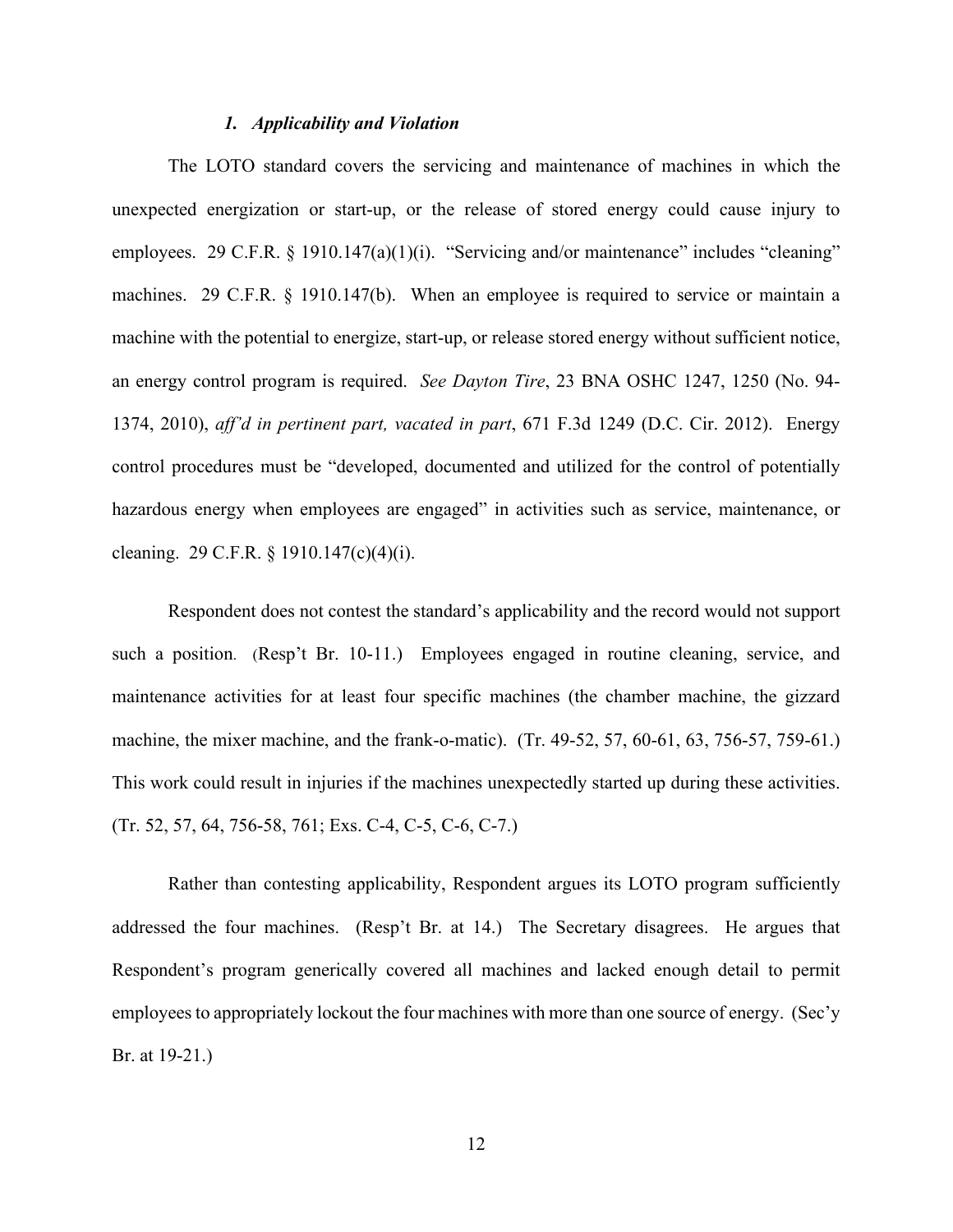The cited standard requires LOTO procedures that specifically address how to control hazardous energy for each type of machine. 29 C.F.R.  $\S 1910.147(c)(4)$ . The procedures must be sufficiently specific to "enable an employee to lock out a machine safely." *Drexel Chem. Co.,* 17 BNA OSHC 1908, 1913 (No. 94-1460, 1997). When employers have different types of machines, it is unlikely a single identical LOTO procedure will be effective for all machinery. *Id*. In particular, generic LOTO procedures are not permissible for machines with more than one source of energy.[7](#page-12-0) 29 C.F.R. § 1910.147(c)(4)(i); *Angelica Textile Servs., Inc.*, 27 BNA OSHC 1246, 1255 (No. 08-1774, 2018) (finding procedures inadequate when they failed to account for each energy source), *appeal docketed*, No. 18-2831 (2d Cir. Sept. 21, 2018).

As noted, as part of the resolution of the 2014 Citations for failing to comply with the LOTO standard, Birdsboro hired LSCI, who, among other things, developed materials about energy control, including the LOTO Plan. (Tr. 190-91, 208, 344; Exs. C-21, C-44, C-45.) This LOTO Plan provides background on the control of hazardous energy, including the text of the LOTO standard. (Ex. C-21.) It has a detailed standard procedure for single energy source/single

<span id="page-12-0"></span> $<sup>7</sup>$  Only in narrow circumstances, when all of the following criteria are met, can an employer avoid documenting the</sup> required procedure for each particular machine:

<sup>(1)</sup> The machine or equipment has no potential for stored or residual energy or reaccumulation of stored energy after shut down which could endanger employees; (2) the machine or equipment has a single energy source which can be readily identified and isolated; (3) the isolation and locking out of that energy source will completely deenergize and deactivate the machine or equipment; (4) the machine or equipment is isolated from that energy source and locked out during servicing or maintenance; (5) a single lockout device will achieve a locked-out condition; (6) the lockout device is under the exclusive control of the authorized employee performing the servicing or maintenance; (7) the servicing or maintenance does not create hazards for other employees; and (8) the employer, in utilizing this exception, has had no accidents involving the unexpected activation or reenergization of the machine or equipment during servicing or maintenance.

<sup>29</sup> C.F.R. § 1910.147(c)(4)(i). The four machines relied on by the Secretary all had multiple energy sources, and therefore Respondent could not rely on this exemption. (Tr. 52, 57, 61, 756-58, 760.) Nor is there evidence that Respondent satisfied the rest of the criteria.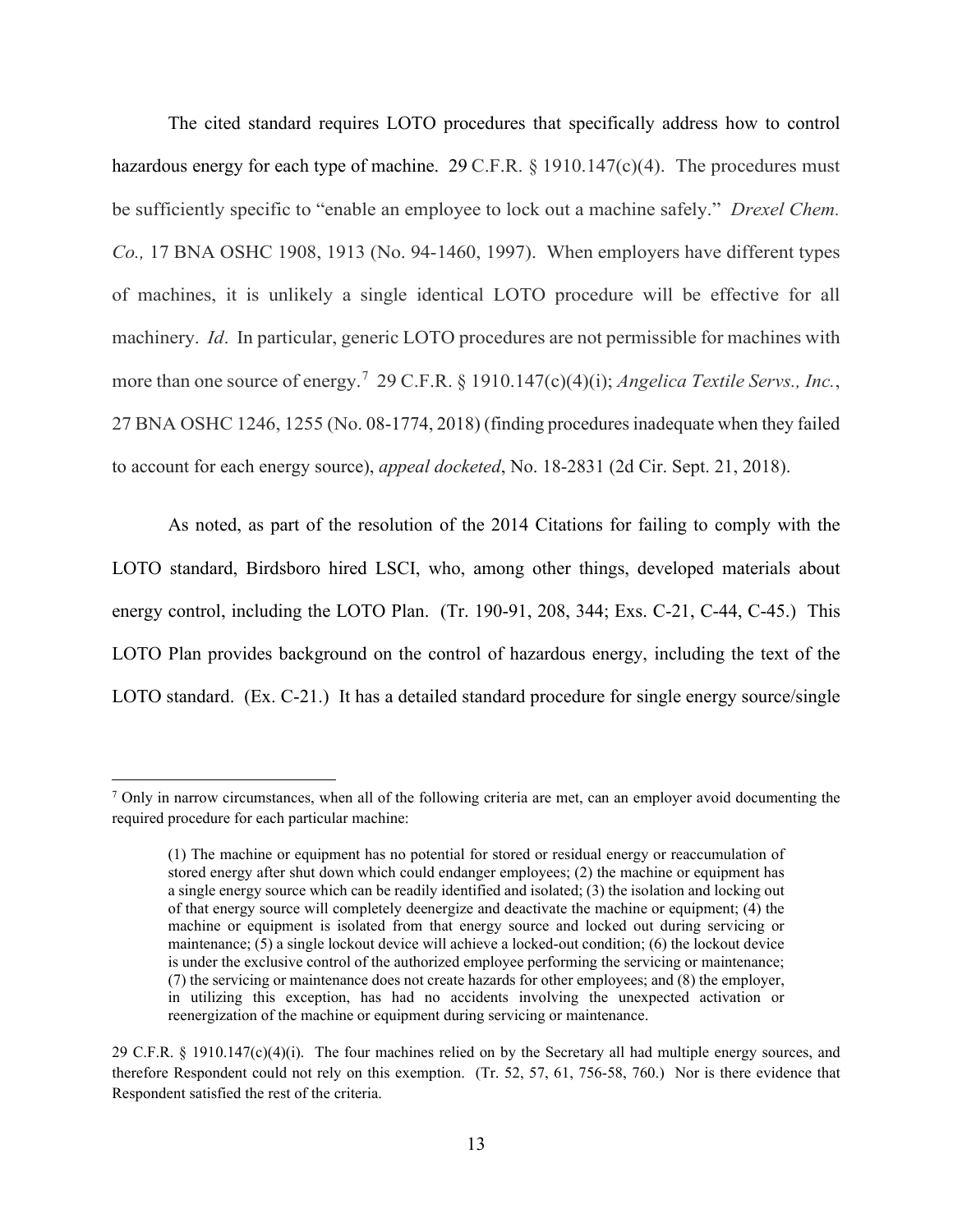plug machines. *Id.* at 42. In other words, the LOTO Plan provides the steps on how to de-energize only those machines with one source of energy that can be controlled by removing a single plug. *Id.* The LOTO Plan notes that machines can have multiple energy sources but does not include LOTO procedures for such equipment. *Id.* at 7.

Respondent concedes its LOTO Plan lacks machine specific procedures for the four specific machines (the chamber machine, the gizzard machine, the mixer machine, and the franko-matic). (Resp't Br. at 14; Tr. 209-11, 450, 763.) Each of these machines had two sources of energy—electric and pneumatic. (Tr. 52, 57, 61, 756-58, 760.) While the LOTO Plan instructs employees on how to de-energize machines with a single energy source powered by a single plug, it does not address how to control the pneumatic sources of energy for the four machines at issue. (Tr. 450-51; Ex. 21.)

Respondent claims that although the LOTO Plan lacked this information, "LOTO machine specific procedures for the chamber machine, a frank o matic, a mixer, and a gizzard machine ... were developed separately for the USDA." (Resp't Br. at 14.) But, it neither offered nor introduced any evidence of these or any other machine specific procedures. [8](#page-13-0) *See Capeway Roofing Sys. Inc*., 20 BNA OSHC 1331, 1342-43 (No. 00-1968, 2003) (party would have provided the evidence had it been helpful), *aff'd*, 391 F.3d 56 (1st Cir. 2004).Mr. Reid, the current Maintenance Manager, acknowledged that the Birdsboro lacked machine specific procedures in 2016. (Tr. 763- 64.) Although Mr. Wieder referred to a "plan for USDA," he acknowledged that he had not seen

<span id="page-13-0"></span><sup>8</sup> At one point, counsel, not a witness, mentioned a "USDA map," but it was never marked as an exhibit and no witness explained what information the document contained or when any information contained therein was in effect at the facility. (Tr. 212.) *See CSA Equip. Co., LLC,* 27 BNA OSHC 1921, 1926, n.10 (No. 12-1287, 2019) (rejecting the argument that evidence at trial was not sufficiently "fleshed out"); *Regina Constr. Co*., 15 BNA OSHC 1044, 1049 (No. 87-1309, 1991) (relying on the Secretary's evidence when Respondent failed to rebut it by presenting a witness with direct knowledge).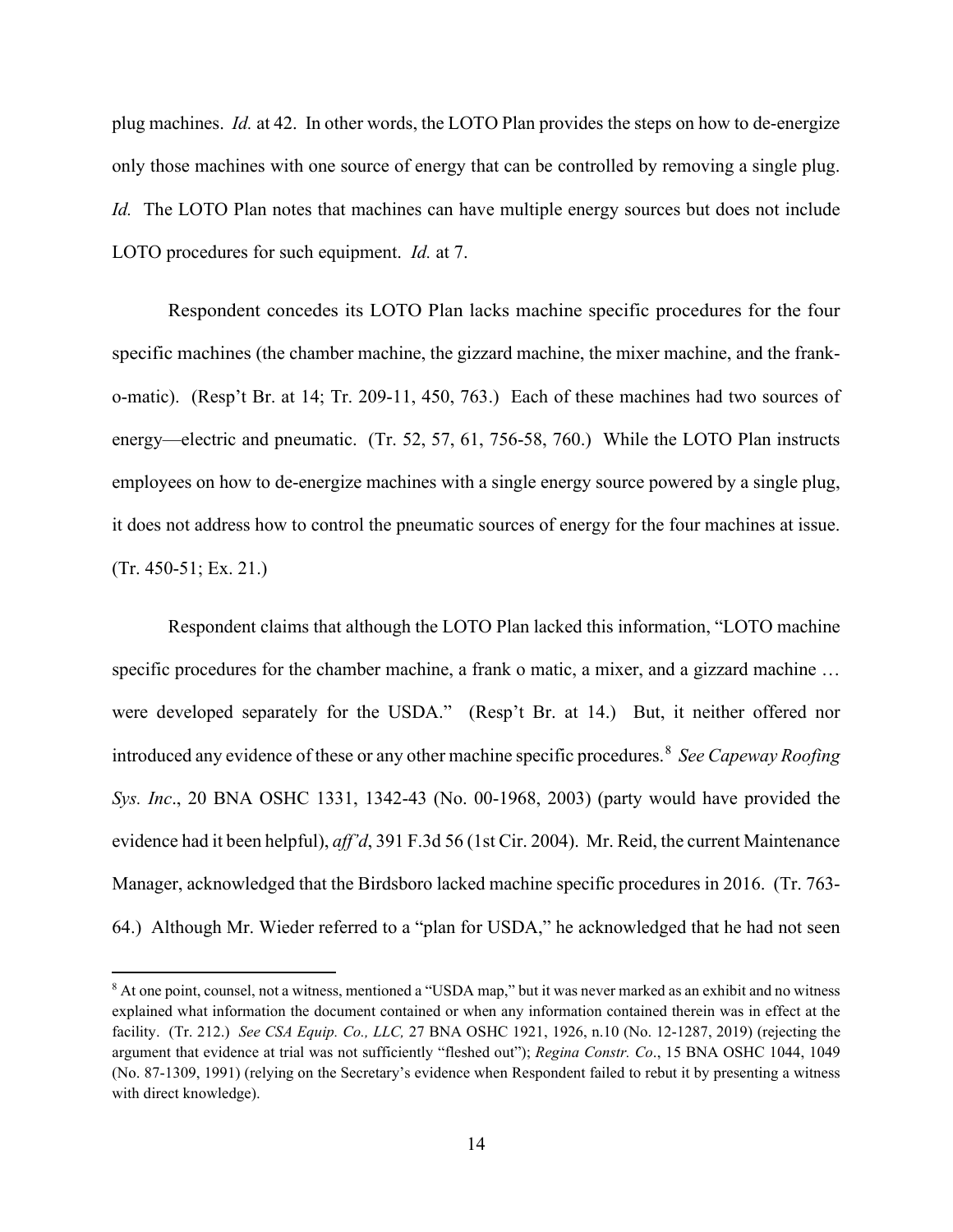"USDA documents" for the four machines the Secretary discussed as having multiple energy sources and they were not part of the LOTO Plan in place at the time of the Citation. (Tr. 443-44, 450.) Nor were any such procedures provided to LSCI. (Tr. 371, 412, 424-25.) Indeed, after March 2, 2016 (the date referenced in the Citation), Respondent had LSCI come back and create, for the first time, machine specific LOTO procedures.<sup>[9](#page-14-0)</sup> (Tr. 414-15, 453-54; Resp't Br. at 15.) If Birdsboro had machine specific LOTO procedures, retaining LSCI to develop the procedures after the inspection started would not have been necessary.

Respondent also cites its Lockout/Tagout Periodic Inspection Forms as evidence of appropriate machine specific procedures. (Resp't Br. at 14.) There were no inspection forms for the chamber machine, the mixer or the frank-o-matic. (Ex. C-19.) One form indicates that Mr. Criswell, the Maintenance Manager at the time, reviewed the energy control procedures for the gizzard machine with one employee on January 10, 2014. [10](#page-14-1) *Id.* at 1. This document indicates he reviewed the employee's understanding of lockout procedures for that machine but provides no information as to what procedures the employee followed during the review to safely control hazardous energy. *Id.* At best, the form suggests that, two years before the 2016 OSHA inspection,

<span id="page-14-0"></span><sup>&</sup>lt;sup>9</sup> At one point in its brief, Respondent claims that the process of developing the machine specific procedures began in February before the inspection. (Resp't Br. at 13.) However, it later clarifies that: "After the March 2016 inspection began [Birdsboro] contracted with its outside consultant to produce machine specific LOTO procedures for each machine on-site at [Birdsboro]." *Id.* at 15. While at one point, Mr. Lancaster indicated he thought the process started in February, after being shown March 2016 emails, he clarified he was "not sure" about his claim that the process started in February. (Tr. 354.) Ms. Murray-Garcia confirmed she paid LSCI to create machine-specific LOTO procedures *after* the OSHA inspection began on March 2, 2016. (Tr. 277.) In any event, no one indicated Birdsboro had such procedures as of the date alleged in the Citation.

<span id="page-14-1"></span><sup>10</sup> LSCI provided Respondent with a "Lockout/Tagout Periodic Inspection Form" in late 2014. (Tr. 294-95.) The form referencing the gizzard machine predates Respondent's receipt of the form by several months. (Ex. C-19 at 1.) The HR Manager tried to explain this discrepancy by indicating that the Maintenance Manager may have transferred his notes to the form after it was provided by LSCI. (Tr. 295.)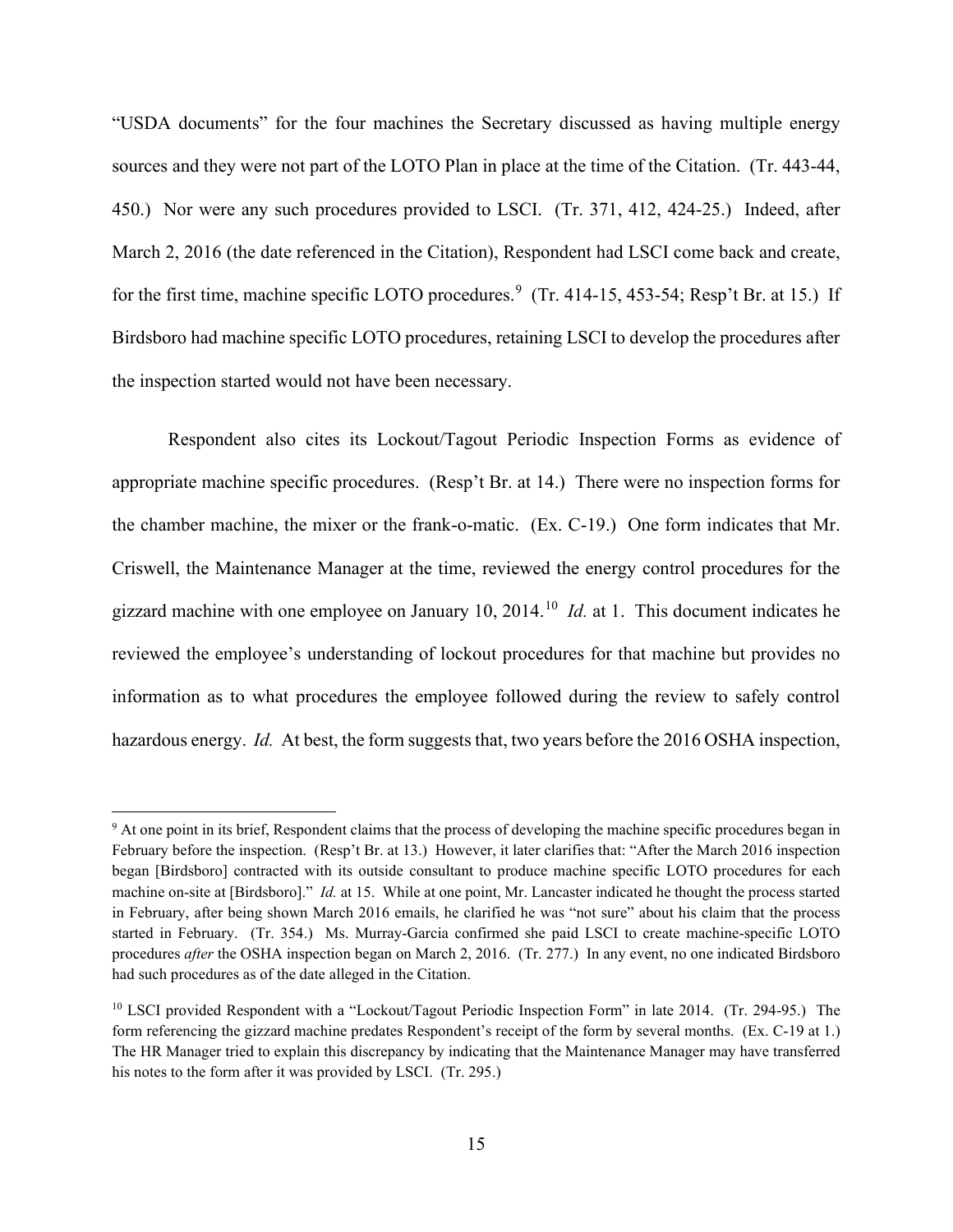one employee showed Mr. Criswell how he locks out the gizzard machine. *Id.* There is no evidence the other twenty employees who might need to clean or maintain the machine understood how to safely lockout the machine to control hazardous energy. (Tr. 48-49; Resp't Br. at 10.) Nor is there evidence that the lockout procedure used for the gizzard machine, or the procedures for any of the other machines with multiple energy sources, was documented as of the date referenced in the Citation.<sup>[11](#page-15-0)</sup> Thus, there is no evidence Respondent had machine specific procedures with enough information to permit employees to safely lockout machines with more than one energy source.

By not addressing all sources of energy for the four different machines, Respondent's LOTO program failed to provide enough information to permit employees to lock the machines out and protect themselves from unexpected energization. *See Drexel,* 17 BNA OSHC at 1913 (requiring that LOTO procedures inform the employee of the "[s]pecific procedural steps" necessary to perform the lockout process). Respondent violated the cited standard.

# *2. Exposure*

Employees routinely engaged in service and maintenance activities on the four machines. The chamber machine vacuum seals product into packing by sucking the air out of the bag containing product and then sealing it. (Tr. 56, 756.) It was used at least weekly and sometimes

<span id="page-15-0"></span><sup>&</sup>lt;sup>11</sup> Respondent also alleges it had machine manuals with lockout procedures. (Resp't Br. at 15.) No such manuals were introduced into the record and there is no evidence of what procedures any such manual contained. Mr. Reid, the current Maintenance Manager, said that "when" a machine comes with a manual, that document tells you how to lockout that machine. (Tr. 762-63.) He did not say Birdsboro had manuals for all of its machines or indicate employees were to refer to manuals to understand how to lockout machines. *Id.* Nor did he say that any manual contains all of the information required by the cited standard, such as authorizations, statements of the intended use of the procedure, explanations of who at Birdsboro has the responsibility for the use of lockout or tagout devices, or the requirement to verify the effectiveness of lockouts. *See* 29 C.F.R. § 1910.147(c)(4). Further, regardless of what manuals may have existed or what they might have said, Mr. Reid acknowledged that at the time of the Citation, there were no machine specific LOTO procedures for any machine at the facility. (Tr. 763-64.)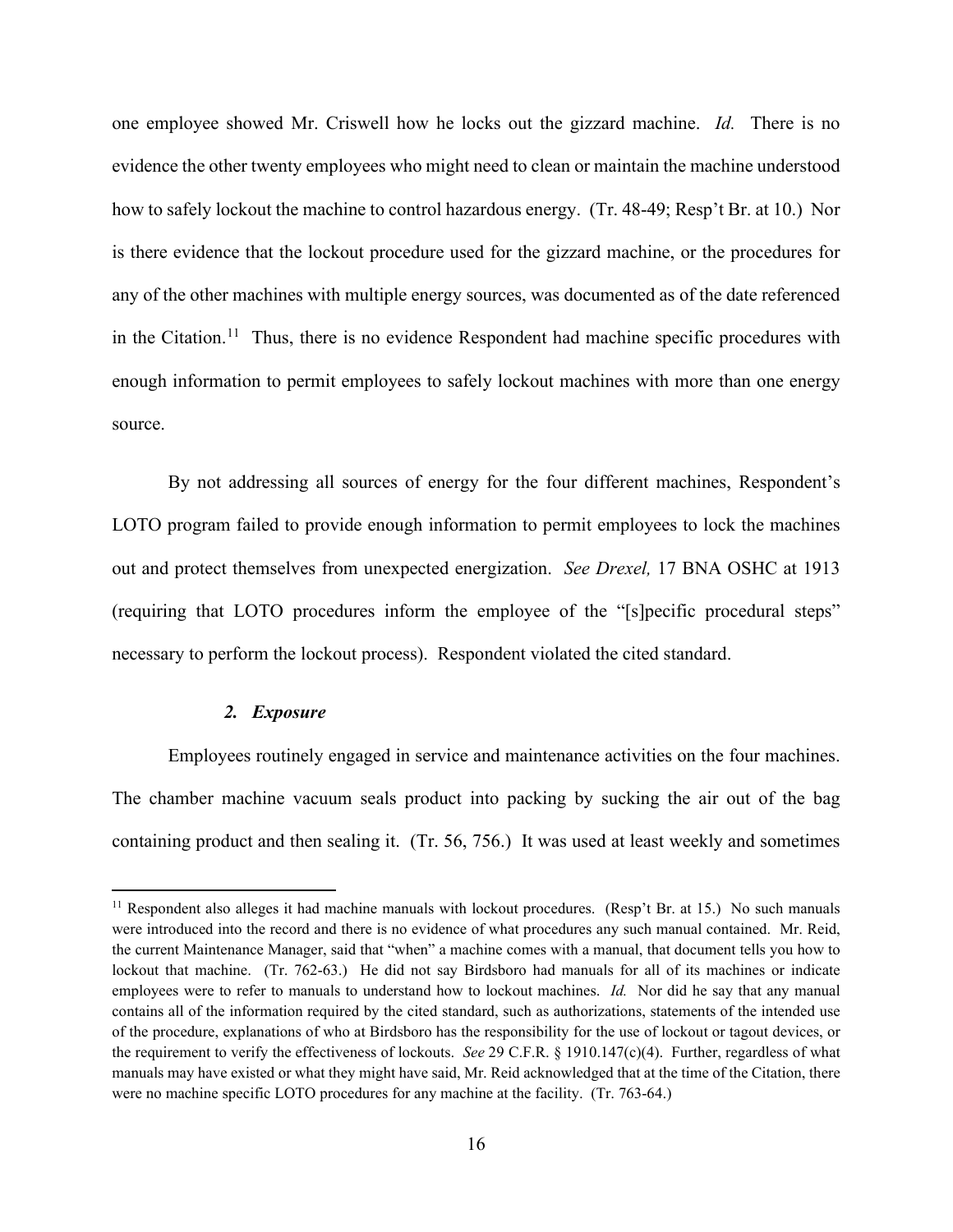as often as once a day. (Tr. 57, 756.) Maintenance employees serviced and repaired the machine. *Id.* This sometimes required taking the machine apart. (Tr. 756-57.) If the chamber machine was not properly locked out, the machine's moving parts could injure an employee. (Tr. 57; Ex. C-5.)

The gizzard machine separates the gizzard from the rest of the animal. (Tr. 62-63, 759; Ex. C-7.) It had several different gears and had to be taken apart and cleaned at the end of every day it was used. (Tr. 63, 760.) The machine frequently broke down and had to be repaired. (Tr. 63, 761.) Like the chamber machine, the gizzard machine's moving chains and gears could cause injury if the machine was not properly locked out before cleaning or repairs commenced. (Tr. 63- 64.)

The mixer machine was used once or twice a week and had to be cleaned after each use. (Tr. 49-50.) Maintenance workers occasionally serviced or repaired it. (Tr. 50.) The mixer's interior panels spin when in operation and it should be locked out for service or maintenance. (Tr. 51-52; Ex. C-4.) In February 2016, an employee put his hand in the mixer and was injured. (Tr. 414.)

The frank-o-matic was less frequently used than the other three machines. However, it was still operated at least once a month, and sometimes as often as once a week. (Tr. 60, 758-59.) It required cleaning after each use and sometimes had to be serviced or repaired. (Tr. 60-61, 759.) During these activities, the machine should be properly locked out. (Tr 61; Ex. C-6.) The Secretary showed that employees were required to service or maintain machines with multiple energy sources and were exposed to the hazard of unexpected energization.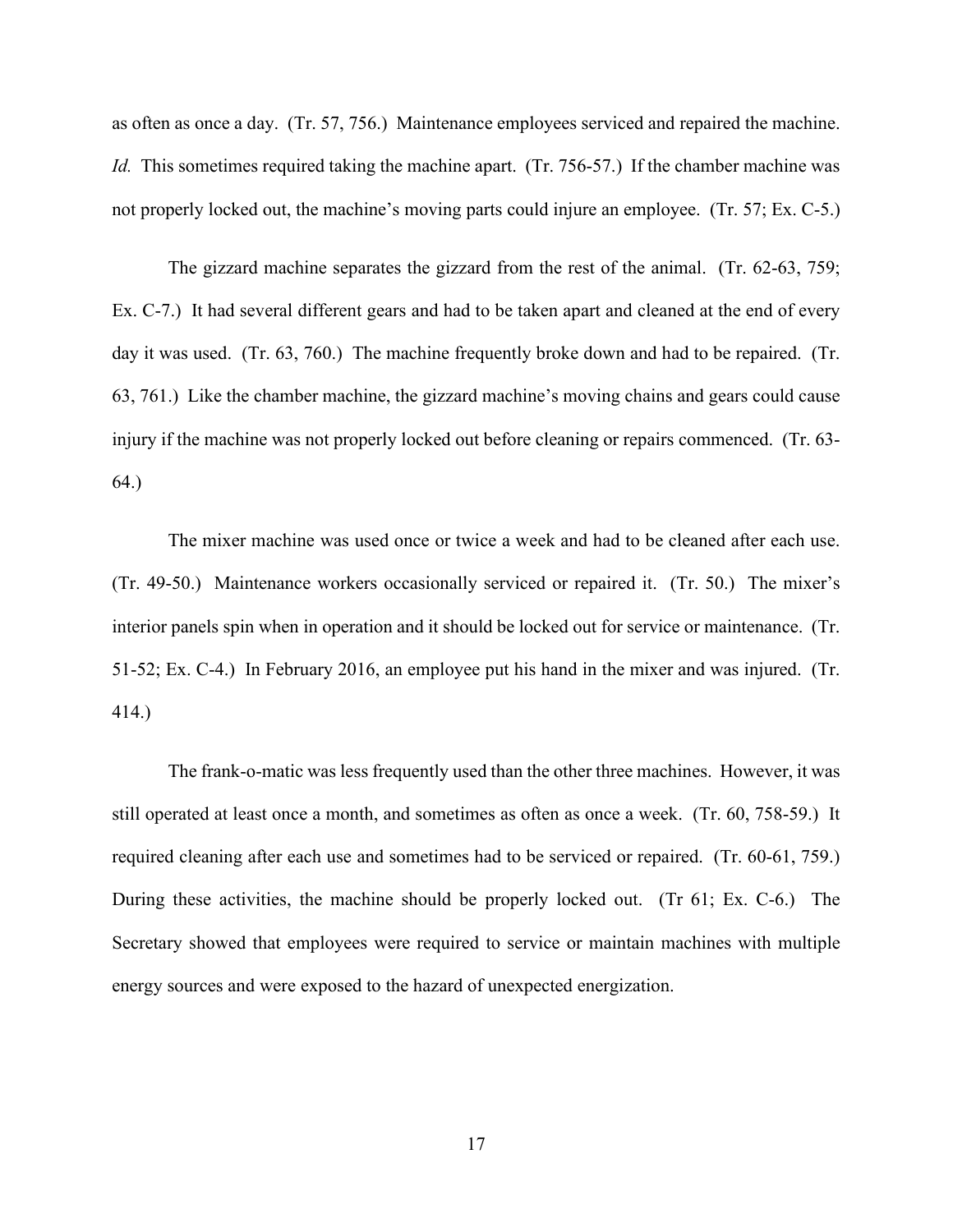## *3. Knowledge*

Respondent was previously cited for a lack of LOTO procedures. (Tr. 199-200, 207; Ex. C-39.) The 2014 Citations included a violation of the same LOTO provision at issue here, 29 C.F.R. § 1910.147(c)(4)(i), for failing to have machine specific LOTO procedures. (Ex. C-39 at 13.) That 2014 violation was itself characterized as repeat because the 2012 Citations included a serious violation for not having machine specific energy control procedures for all required equipment. (Exs. C-39 at 13; C-54 at 6.) As noted above, Respondent accepted the 2014 violation of 29 C.F.R. § 1910.147(c)(4)(i), including its repeat characterization. (Exs. C-39, C-44.)

Mr. Wieder, the Operations Director, was aware of both prior violations of 29 C.F.R. § 1910.147(c)(4)(i). (Tr. 498-99, 509.) In particular, he admitted that he closely looked at the 2012 and the 2014 Citations. *Id.* He understood that the LOTO standard requires machine specific procedures. *Id.* Ms. Murray-Garcia, the HR Manager handling safety, was similarly aware that the Birdsboro was cited for not having machine specific-LOTO procedures in 2014. (Tr. 199-200, 207-8; Resp't Br. at 12.)

After the 2014 Citations, Birdsboro took steps to develop a LOTO program. (Tr. 190-91; Ex. C-21.) LSCI provided it with information about the control of hazardous energy. *Id.* This information included a LOTO Plan LSCI described as a "first draft." (Tr. 344.) As the HR Manager acknowledges, the LOTO Plan LSCI provided in 2015 anticipated machine specific procedures being added to it. (Tr. 206-7.) Further, in over half a dozen emails sent over its oneyear contract, LSCI repeatedly reminded the HR Manager of the need for machine specific LOTO procedures. (Tr. 219-20, 228-9, 231-39, 280, 407-10, 412-13, 424; Ex. C-46.) Despite these regular reminders, Respondent never developed the necessary machine specific procedures before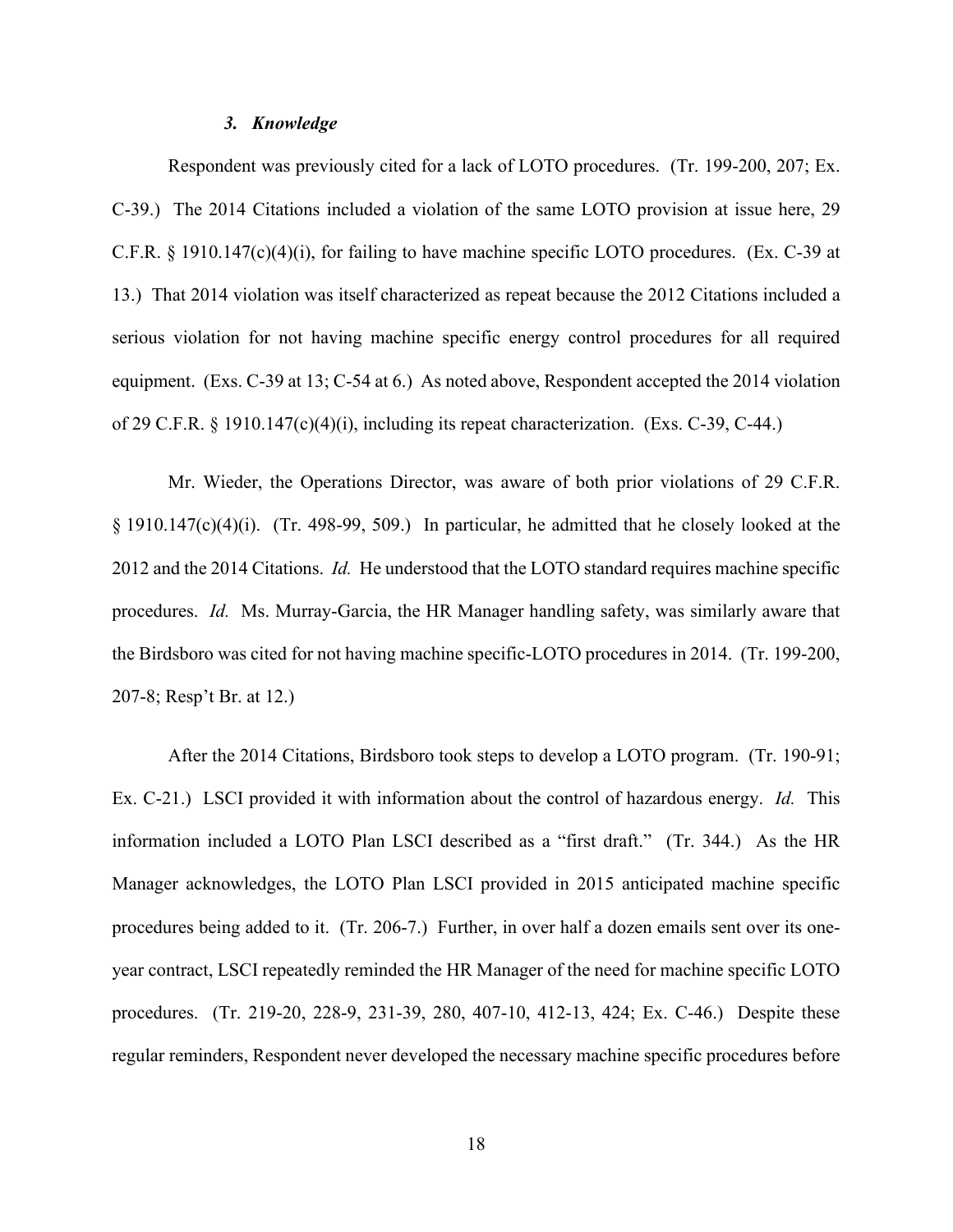the date alleged in the Citation. [12](#page-18-0) (Tr. 211, 280.) *See E. Smalis Painting Co., Inc.,* 22 BNA OSHC 1553, 1562, 1566 (No. 94-1979, 2009) (finding actual knowledge when the employer failed to take reasonable and necessary steps to address the known hazard).

Respondent's actual knowledge that it was not in compliance with the cited standard satisfies the Secretary's burden of proving the violation alleged in Citation 1, Item 1a. *See Dayton,*  23 BNA OSHC at 1256 (finding actual knowledge of the failure to utilize LOTO procedures).

# *4. Characterization*

The Secretary alleges the violation is willful, or, in the alternative, repeat or serious. (Tr. 7, 11.) A willful violation is one committed voluntarily with either an intentional disregard of, or plain indifference to the OSH Act's requirements. *See e.g., Bianchi Trison Corp*., 409 F.3d 196, 208 (3d Cir. 2005). "[A]n employer's prior history of violations, its awareness of the requirements of the standards, and its knowledge of the existence of violative conditions are all relevant considerations in determining whether a violation is willful in nature." *MJP Constr. Co*., 19 BNA OSHC 1638, 1648 (No. 98-0502, 2001), *aff'd*, 56 F. App'x 1 (D.C. Cir. 2003) (unpublished). The motive for failing to comply with the OSH Act "need not be evil or malicious" for the violation to be characterized as willful. *Kaspar Wire Works, Inc*., 18 BNA OSHC 2178, 2181 (No. 90-2775, 2000), *aff'd*, 268 F.3d 1123 (D.C. Cir. 2001); *Dukane Precast, Inc*., 785 F.3d 252, 255 (7th Cir. 2015) (employer's reckless behavior sufficient to characterize the violation as willful).

As noted, Mr. Wieder, the Operations Director, and Ms. Murray-Garcia, the HR Manager, were aware that the cited standard applied to Birdsboro's operations because of the 2014 Citations.

<span id="page-18-0"></span> $12$  After the inspection started, Respondent retained LSCI to create forty-two machine-specific procedures. (Tr. 414-15, 435, 454.)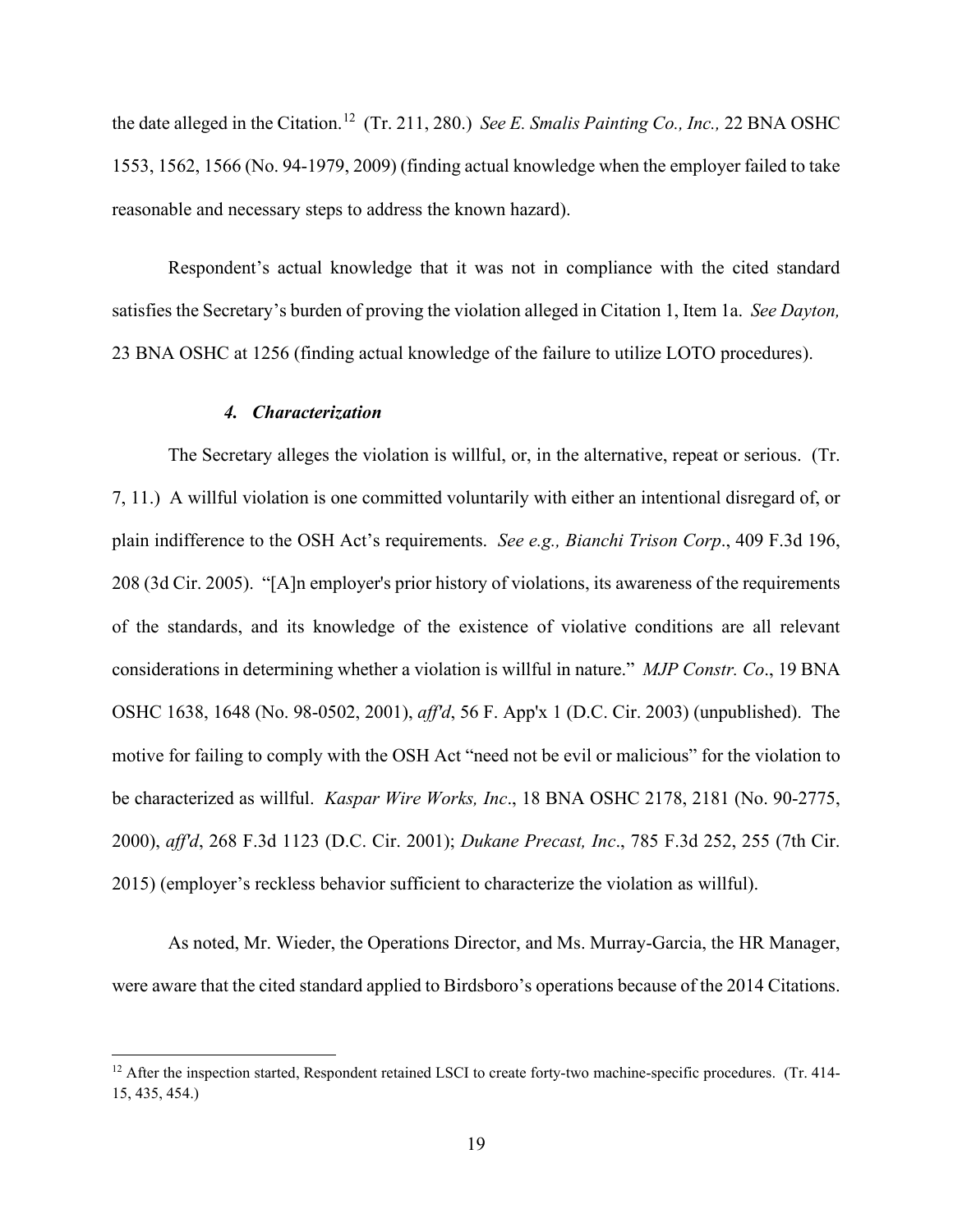Those citations included a repeat violation of the same standard cited in connection with this Item 1a, 29 C.F.R. § 1910.147(c)(4)(i). (Ex. C-39 at 14.) Just like the present matter, the 2014 violation also concerned Respondent's failure to develop machine specific LOTO procedures. *Id.* Mr. Wieder executed the 2014 Settlement Agreements resolving this violation. (Tr. 512; Ex. C-44.) *See Revoli Constr. Co., Inc.*, 19 BNA OSHC 1682, 1685-86 (No. 00-0315, 2001) (employer had heightened awareness of the standard because it was previously cited for violations of the same standard).

Even before the settlement of the 2014 Citations, Mr. Wieder knew the facility needed a LOTO program. In February 2012, when OSHA commenced an inspection of the facility, he was the CEO of MVP, the company that owned the facility. (Tr. 480, 486.) Although he was not working for MVP when the 2012 Citations were issued, he was aware of them and reviewed them when he returned to work at the facility for a subsequent owner in January 2013. (Tr. 482-83, 486.) He also reviewed and provided input on the agreement resolving the 2012 Citations. (Tr. 498-99.) That agreement (the 2013 Settlement Agreement) acknowledged Birdsboro's acceptance of a violation of 29 C.F.R. § 1910.147(c)(4)(i), which is the requirement to have sufficiently developed, documented, and utilized procedures for the control of hazardous energy, as well as its acceptance of two additional serious violations of other provisions of the LOTO standard. (Exs. C-54, C-57.) So, in 2013, Respondent resolved the 2012 Citations, including the LOTO violations, by accepting responsibility and paying a penalty and, in the following year, it resolved additional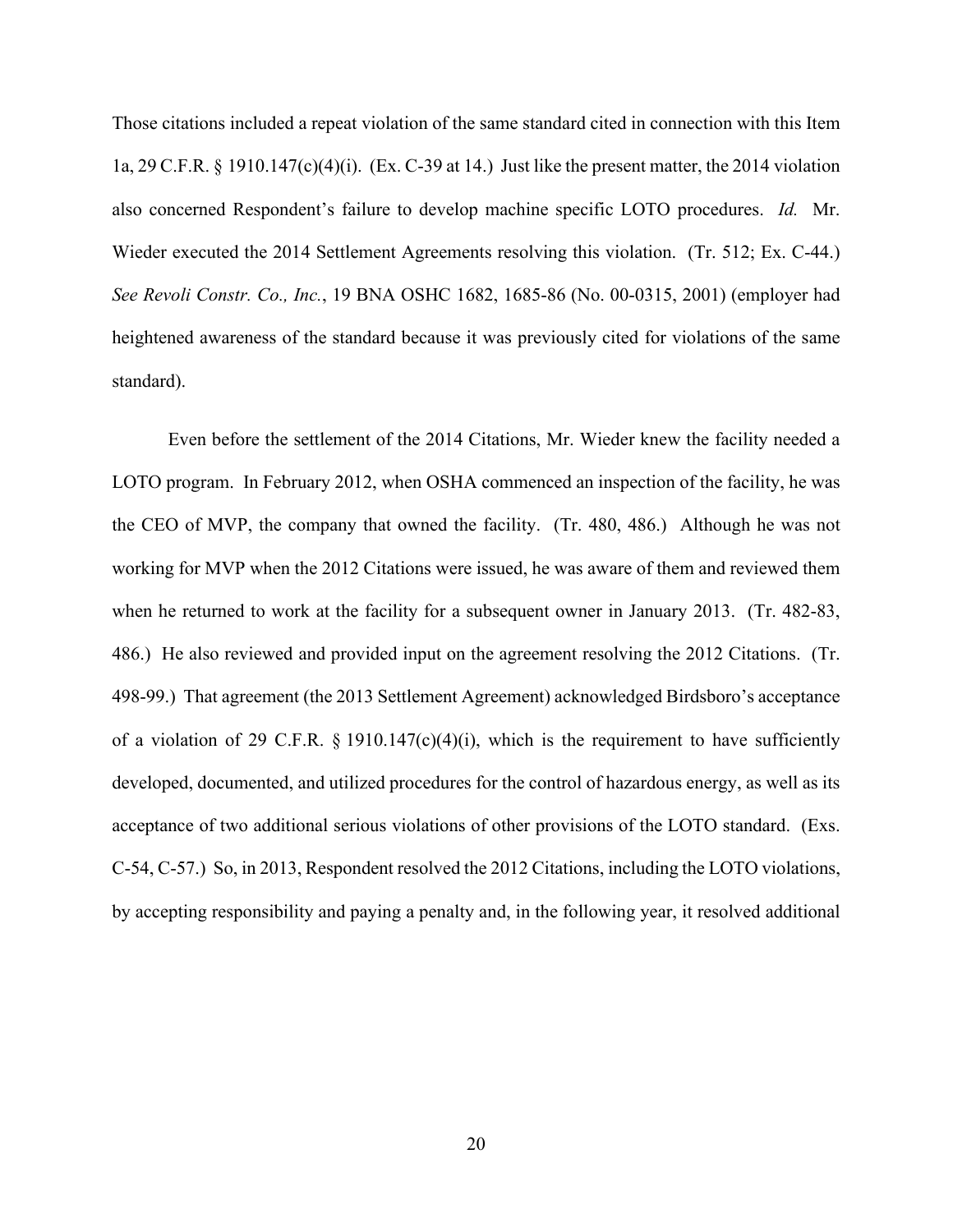LOTO violations by again accepting the violations and paying another penalty.<sup>[13](#page-20-0)</sup> (Exs. C-44, C-45, C-57.) By the time of the most recent inspection, Birdsboro was well aware of the necessity for written procedures that specifically address how to de-energize machines with multiple energy sources. *See MJP*, 19 BNA OSHC at 1648 (supervisor chargeable with knowledge of the requirement "based on their prior work experience, wherever that experience originates"); *Altor, Inc.,* 23 BNA OSHC 1458, 1467 (No. 99-0958, 2011) (citations of the same standard previously issued to other companies owned by the same individuals considered to show heightened awareness); *S. Scrap Materials, Co., Inc.*, 23 BNA OSHC 1596, 1619-20 (No. 94-3392, 2011) (settlement of prior citations of the same standard supported willful characterization), *aff'd*, 498 F. App'x 145 (3d Cir. 2012) (unpublished).

Because OSHA did not demand further abatement after Respondent provided information to the agency as part of the 2014 Settlement Agreement, Respondent argues it could reasonably infer it was fully compliant with the LOTO standard. (Resp't Br. at 15.) Such an inference is wholly inappropriate here as both the HR Manager and the Operations Director, Mr. Wieder, knew Birdsboro needed to take additional steps to come into and remain in compliance. Indeed, one of the conditions of the 2014 Settlement Agreement was for Birdsboro to retain a consultant for at least one year to develop a written health and safety program. (Exs. C-44, C-45.) *See A. Schonbek & Co., Inc.,* 9 BNA OSHC 1189, 1190 (No. 76-3890, 1980) (upholding willful characterization

<span id="page-20-0"></span><sup>&</sup>lt;sup>13</sup> Respondent's acceptance of the 2014 Citation would also justify characterizing this violation as repeat. *See D.M. Sabia Co*., 90 F.3d 854, 856, 860 (3d Cir. 1996) ("A repeated violation requires no more than a second violation and does not require proof of "flaunting"); *Potlach Corp*., 7 BNA OSHC 1061, 1063 (No. 16183, 1979) (violation is repeated if the same employer was previously cited for a substantially similar violation and both violations resulted in substantially similar hazards). This matter could be appealed to either the D.C. Circuit or the Third Circuit. The Commission generally applies the law of the circuit where a case will likely be appealed. *Kerns Bros. Tree Serv.*, 18 BNA OSHC 2064, 2067 (No. 96-1719, 2000).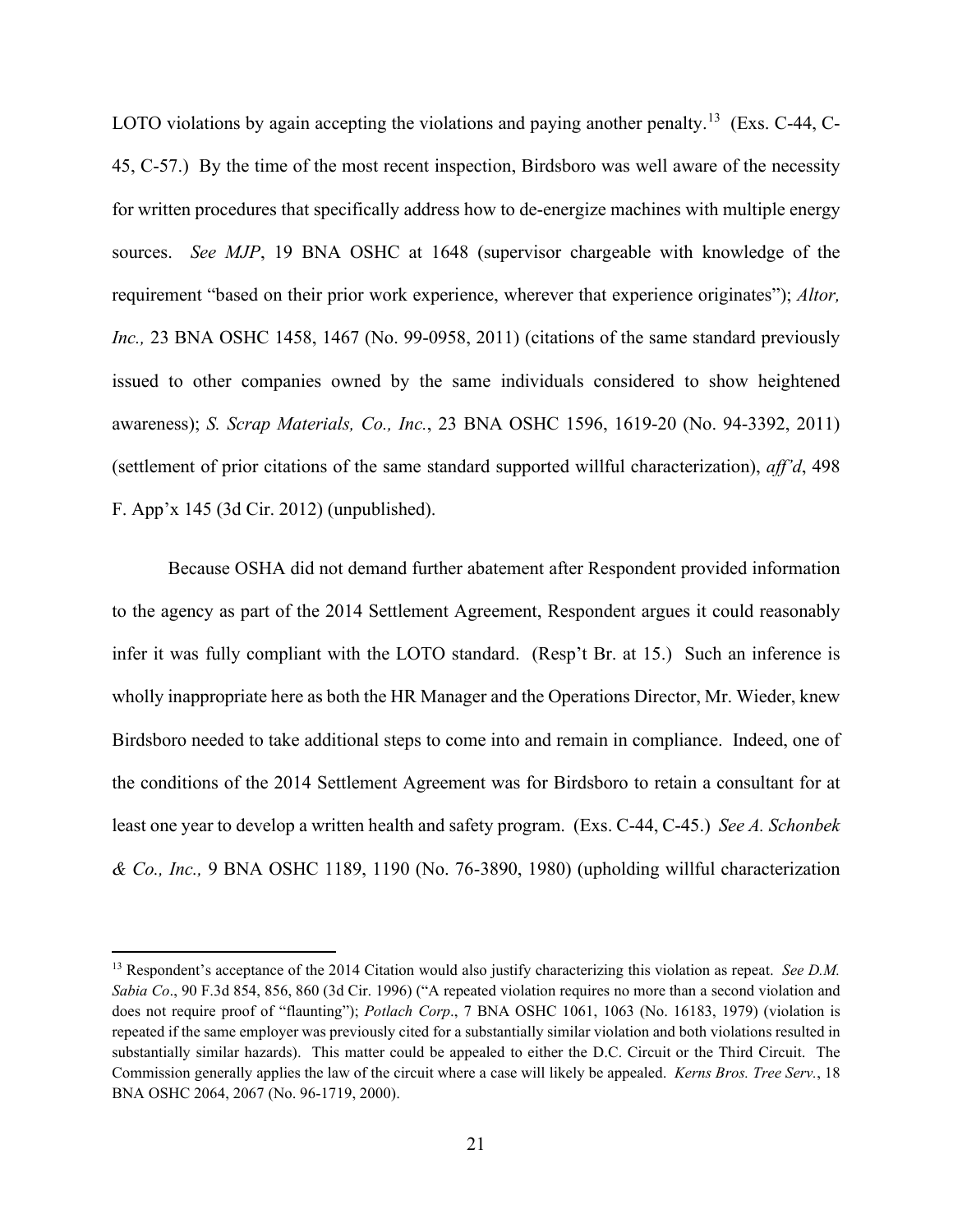when the employer was aware of the general hazard even though past violation related to a different machine), *aff'd*, 646 F.2d 799 (2nd Cir. 1981).

Although Respondent complied with the requirement to retain a consultant to assist with coming into compliance and the development of a health and safety program, it failed to follow the consultant's advice. Ms. Murray-Garcia, the HR Manager overseeing safety, knew the general LOTO Plan lacked machine specific LOTO procedures. (Tr. 206-7, 223.) The document itself references the need for machine specific LOTO procedures. (Tr. 269-73; Ex. C-21 at 0239.) For example, it includes placeholders for "equipment specific LOTO procedures" and procedures for "New Equipment" to be added to the document.[14](#page-21-0) (Tr. 206-7; Ex. C-21 at 0236, 0239.) *See Active Oil Serv., Inc.*, 21 BNA OSHC 1092, 1098, 2004-09 (No. 00-0482, 2005) (finding heightened awareness based on a prior citation and the content of the employer's written safety program). The HR Manager reviewed these blank pages on which equipment specific information was to be added, as well as the rest of the LOTO Plan. (Tr. 268-71, 273.)

Further, LSCI specifically informed Respondent multiple times about the need for machine specific procedures to be developed.<sup>[15](#page-21-1)</sup> (Tr. 226-29, 231-35, 238-39, 276; Exs. C-46, C-49.) For example, LSCI told the HR Manager to have "machine LOTO procedures on file and up to date." (Tr. 238-39; Ex. C-46 at 1.) These written reminders, which the HR Manager acknowledges were supplemented with telephone conversations, preclude finding Respondent's failure to develop the

<span id="page-21-0"></span><sup>&</sup>lt;sup>14</sup> The LOTO Plan also contained the text of the cited standard.  $(Ex. C-21$  at 0222.) This supports finding heightened awareness of the requirement. *See Lanzo Constr. Co.,* 20 BNA OSHC 1641, 1649 (No. 97-1821, 2004) (finding heightened awareness based in part on a safety manual which incorporated the cited standard), *aff'd*, 150 F. App'x 983 (11th Cir. 2005) (unpublished).

<span id="page-21-1"></span><sup>&</sup>lt;sup>15</sup> LSCI also conducted a safety compliance survey for Birdsboro in August 2015 which found that the facility lacked machine-specific procedures on how to control hazardous energy. (Tr. 283, 288-89; Ex. C-49.)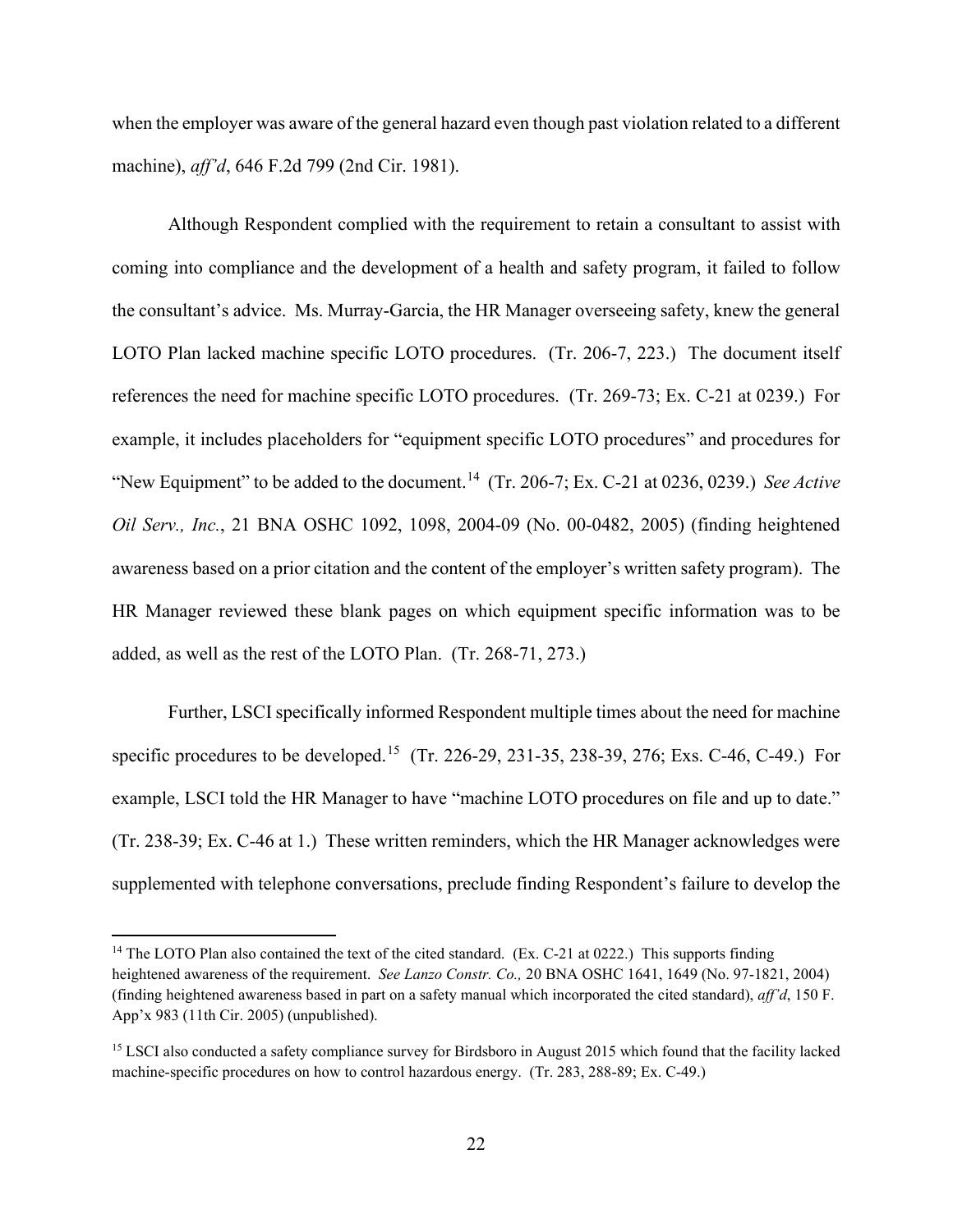procedures on how to lockout and tagout machines with multiple energy sources was mere negligence.[16](#page-22-0) (Tr. 226, 233; Ex. C-46.) *See Rawson Contractors, Inc.,* 20 BNA OSHC 1078, 1082 (No. 99-0018, 2013) (hiring outside consultant to monitor compliance "insufficient to negate willfulness" when the employer failed to enforce safety rules).

Respondent relies on *Dayton Tire v. Sec'y of Labor*, 671 F.3d 1249 (D.C. Cir. 2012) as support for characterizing the violations as serious. (Resp't Br. at 6-8.) In *Dayton*, like here, the employer was previously cited for violating the LOTO standard. 671 F.3d at 1255. After the citation, the employer failed to correct similar deficiencies at another location. *Id*. The Commission determined the violation was willful because the employer either knew the second facility was in violation of the LOTO standard or it was unwilling to investigate its compliance. *Id.* at 1255-56. The D.C. Circuit disagreed that this was enough to characterize the employer as being plainly indifferent to safety. *Id*.

Here, the evidence of willfulness is stronger. First, this matter involves citations issued to the same employer for violations of the same standard at the same facility.<sup>17</sup> The present matter is more like the situation in *A.J. McNulty & Co.*, 283 F.3d 328 (D.C. Cir. 2002), than the one in *Dayton*. In *A.J. McNulty*, the employer had twice previously settled violations of the fall protection standard. 238 F.3d at 338. When cited for a third time, the D.C. Circuit found the violation willful

<span id="page-22-0"></span><sup>&</sup>lt;sup>16</sup> These facts also distinguish the present matter from *Gen. Motors Corp.*, 22 BNA OSHC 1019 (No. 91-2834E, 2007) (consolidated). In that matter, the employer was aware of the LOTO standard and its requirements, but the Secretary did not show that the employer knew its procedure was deficient. 22 BNA OSHC at 1043-44. In this matter, the Secretary showed Birdsboro knew about the LOTO standard and that it needed to have machine specific procedures for production equipment at this facility.

<span id="page-22-1"></span><sup>&</sup>lt;sup>17</sup> These prior citations for the same hazard at issue here could also be a basis for characterizing this violation as repeat. *See D.M. Sabia*, 90 F.3d at 856 (single prior violation sufficient to find a violation repeated); *Potlach Corp*., 7 BNA OSHC at 1063.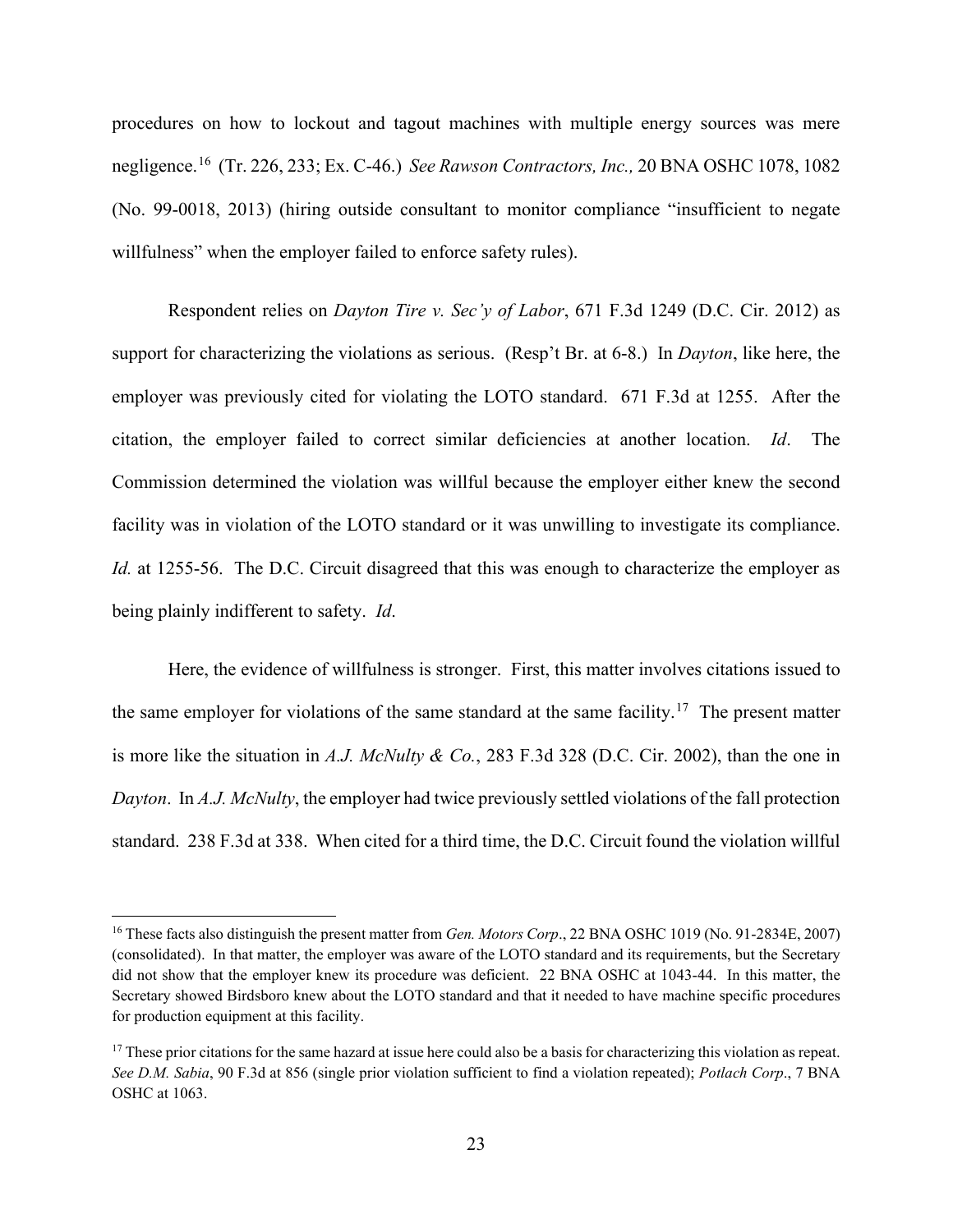because the employer was aware of the regulation, failed to comply with it, and lacked a good faith belief it was in compliance. *Id.* Similarly, at Birdsboro's facility, supervisors had actual knowledge of past citations for this same LOTO standard as well as other violations related to LOTO. In particular, Mr. Wieder, the Operations Director, acknowledged his involvement with the resolution of two prior citations for the same sub-section of the LOTO standard. (Tr. 498-99, 509.) *See Anderson Excavating & Wrecking Co*., 17 BNA OSHC 1890, 1892-93, 1995-97 (No. 92-3684, 1997) (relying on employer's history of recent citations for violations of the same standard as part of willful determination), *aff'd*, 131 F.3d 1254 (8th Cir. 1998). The HR Manager responsible for safety, was also aware of the 2014 LOTO violations. (Tr. 199.) Knowledge from this past violation was supplemented with information from Ms. Rothrock of LSCI, who specifically, and repeatedly, reminded Birdsboro it needed to have machine procedures "on file and up to date." (Ex. C-46.) *See Thomas Indus. Coatings, Inc*., 23 BNA OSHC 2082, 2092 (No. 06-1542, 2012) (finding violation willful because the employer was familiar with the requirements of the cited standard and could not have believed its arrangements were adequate).

Second, unlike *Dayton*, there is no need to guess whether Respondent knew machine specific procedures were required for this facility and that they did not have them. (Tr. 200, 208- 9, 231, 238-40; Ex. C-21.) Respondent chose not to prepare machine specific procedures even after its consultant explained they were needed. (Ex. C-46.) It knew it needed a LOTO program which guided employees in how to control hazardous energy, knew its LOTO Plan was incomplete, and still failed to act until after an employee injury and another OSHA inspection. *See Jim Boyd Constr., Inc.*, 26 BNA OSHC 1109, 1111 (No. 11-2559, 2016) (violation willful when employer knew both the facts and legal requirements); *Hern Iron Works, Inc.*, 16 BNA OSHC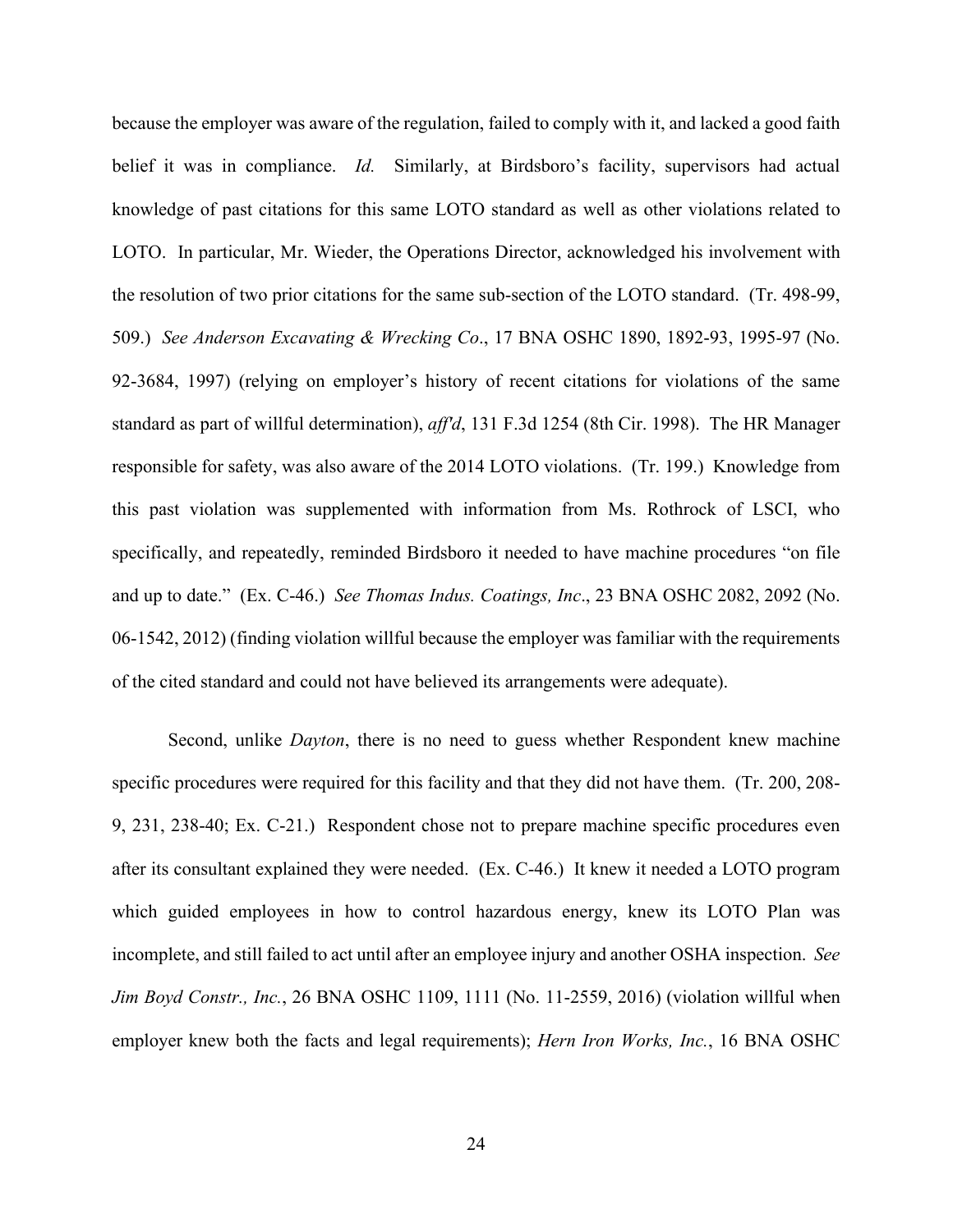1206, 1214 (No. 89-433, 1993) ("A willful violation is differentiated by heightened awareness of the illegality of the conduct or conditions").

Third, in this matter, Respondent's conscious actions were part of an on-going failure to prioritize safety.[18](#page-24-0) *See A.E. Staley Mfg. Co. v. Sec'y of Labor*, 295 F.3d 1341, 1346 (D.C. Cir. 2002) (affirming a finding of plain indifference when the company ignored repeated general reports from a safety engineer). For example, the HR Manager acknowledged she had many responsibilities, particularly after Respondent chose not to replace its health and safety manager after Mr. Shifflet left in 2014. (Tr. 192, 516-17.) Mr. Shifflet had been a full-time employee tasked with oversight for environmental, health and safety. (Tr. 189.) Almost all of his responsibilities were shifted to Ms. Murray-Garcia, who already was a full-time employee overseeing the human resources department. (Tr. 189, 192.) She had no formal safety and health training or experience. (Tr. 453.) The only assistance she had at the facility was a part-time receptionist who was hired sometime in 2016. (Tr. 194-95.) The facility had a high turnover of employees and difficulty retaining employees for some positions, such as those in the Kill Room, because of the unpleasant nature of the work. (Tr. 309-10.) Preparing the documentation necessary to abate the 2014 Citations was not given "high priority." (Tr. 240.) In light of her human resources tasks, Ms. Murray Garcia did not have enough time to address getting the abatement documentation to OSHA. (Tr. 233, 240.)Ms. Rothrock of LSCI expressed her belief

<span id="page-24-0"></span><sup>&</sup>lt;sup>18</sup> To support a willful characterization the Secretary need not establish both a conscious disregard of a known requirement and a plain indifference to safety. The test is whether the employer intentionally, knowingly, or voluntarily disregarded the requirements of the OSH Act, *or*, acted with "plain indifference to employee safety." *Jim Boyd*, 26 BNA OSHC at 1111 (quoting *Kaspar*, 18 BNA OSHC at 2181). *See also Williams Enters., Inc.,* 13 BNA OSHC 1249, 1257 (No. 85-355, 1987) (to find a violation willful, there must be evidence that either (1) the employer knew of an applicable standard and disregarded it, or  $(2)$  the employer had such reckless disregard for employee safety the employer would not have cared that the conduct violated a standard).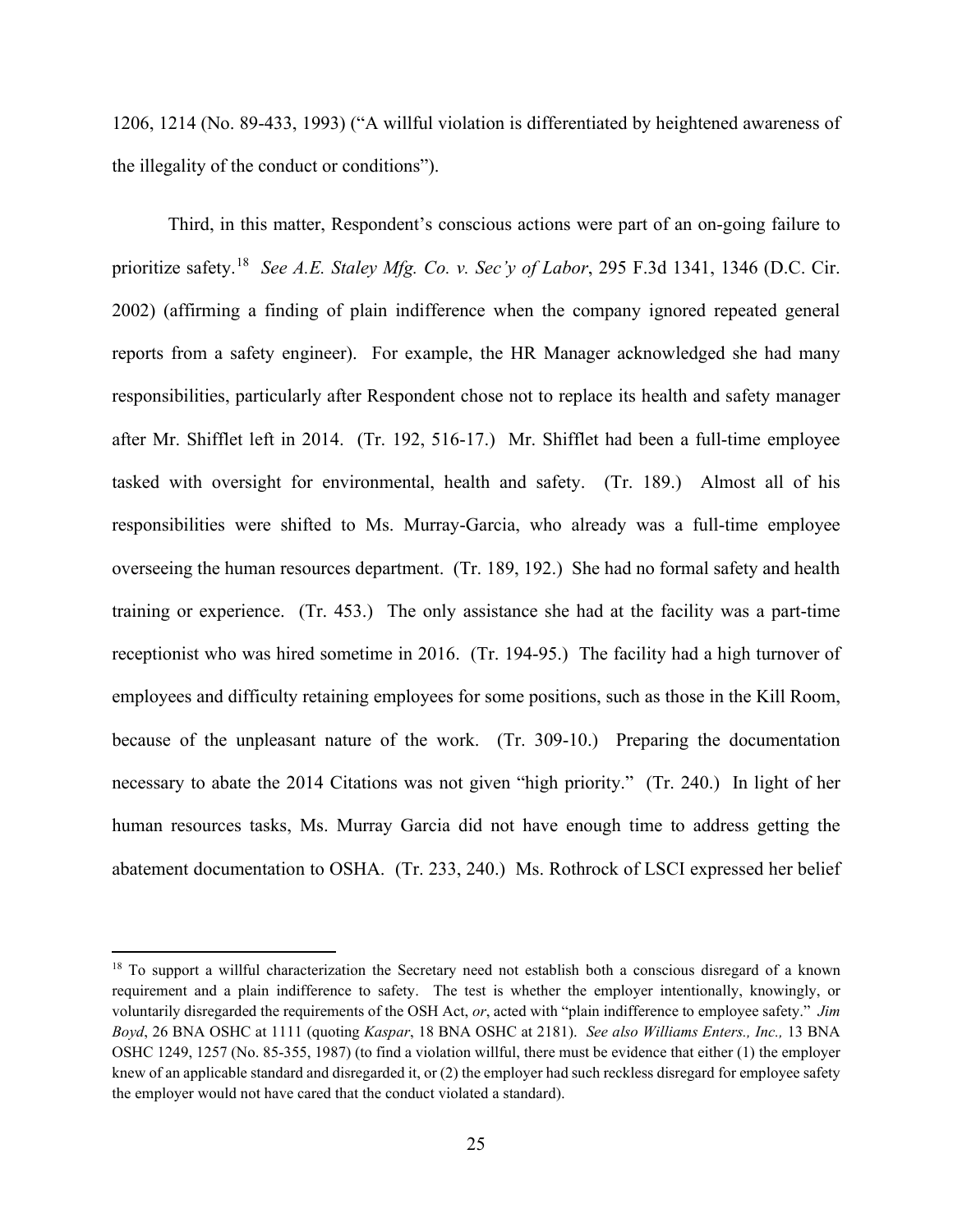that Ms. Murray-Garcia had many responsibilities besides safety, and this complicated the effort to bring the facility into compliance. (Tr. 416-19.) Indeed, Ms. Rothrock was "not surprised" when Ms. Murray-Garcia called in 2016 and requested additional services, including the development of the machine specific procedures Ms. Rothrock had repeatedly asked Respondent about. (Tr. 425-26.)

Whether these actions alone would be sufficient to sustain a willful characterization, is an unnecessary question. There is no need to guess how Respondent would have behaved if it was aware of the requirement. Respondent knew it needed machine specific procedures and yet it failed to develop them. *Compare Thomas Indus.,* 23 BNA OSHC at 2092 (finding violation willful when the employer was aware of the requirement and made a conscious decision not to comply), *with E. Smalis,* 22 BNA OSHC at 1577 (finding a violation willful when the employer would not have complied with standard "even had it known of its obligations").

Respondent knew of the requirement, was reminded of what was necessary to come into compliance, and still failed to act. *See MJP*, 19 BNA OSHC at 1648 (stating that relevant considerations include prior history of violations and awareness of standard's requirements). The violation was willful.<sup>[19](#page-25-0)</sup>

# **B. Citation 1, Item 1b –LOTO Training - 29 C.F.R. § 1910.147(c)(7)(i)(A)**

Citation 1, Item 1b alleges a violation of 29 C.F.R.  $\S$  1910.147(c)(7)(i)(A), which requires training to ensure employees understand the purpose and function of the energy control program. Employees who lockout or tagout machines for maintenance are referred to as "authorized employees." 29 C.F.R. § 1910.147(b). Such employees must receive training that includes the

<span id="page-25-0"></span> $19$  As this Item was grouped with Items 1b and 1c for penalty purposes, the assessed penalty is discussed below.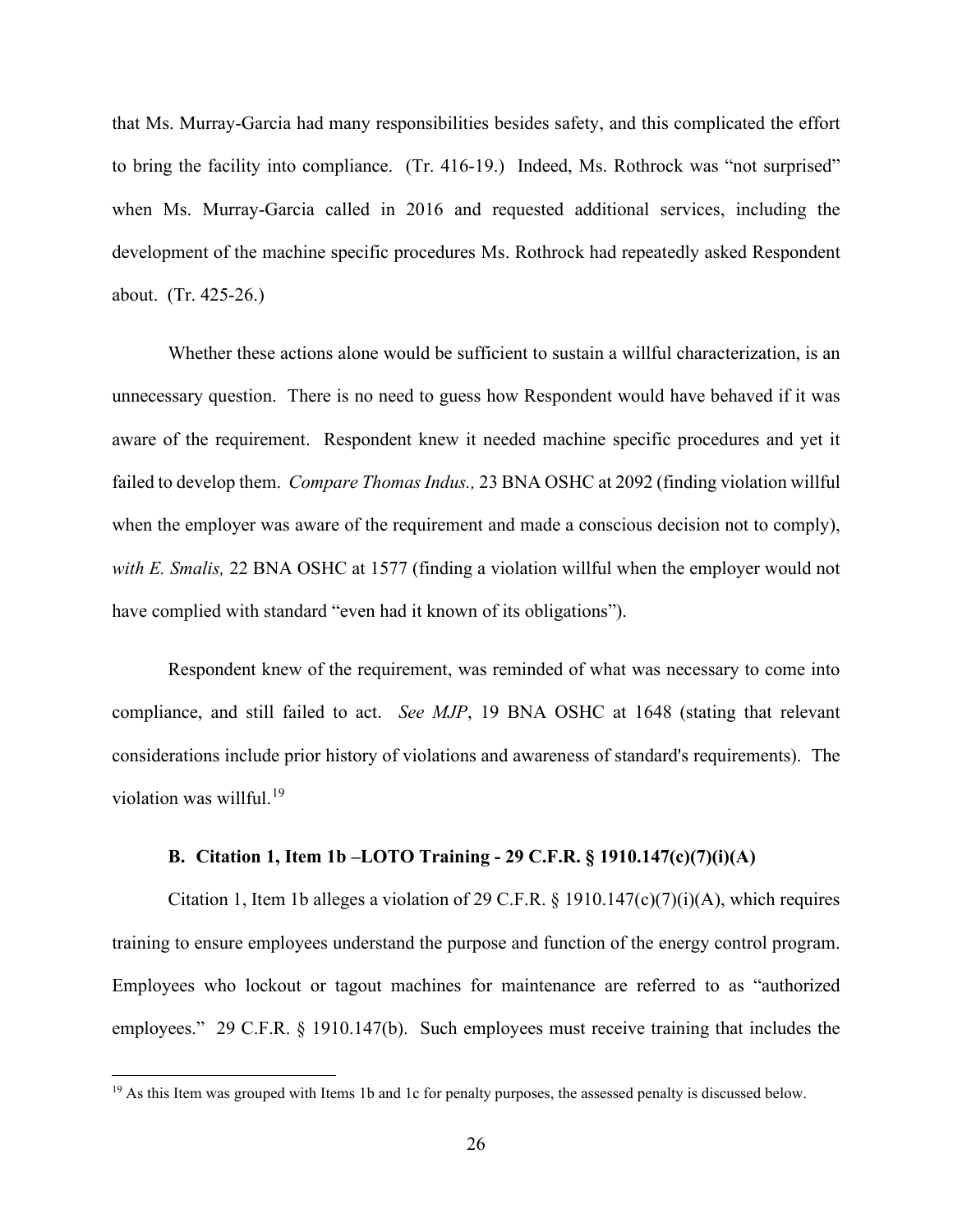methods and means necessary for energy isolation and control. 29 C.F.R. § 1910.147(c)(7)(i)(A). The Secretary alleges that Respondent did not adequately train employees performing servicing and maintenance on the chamber machine, the gizzard machine, the mixer machine, and the franko-matic as of March 2,  $2016.<sup>20</sup>$  (Sec'y Br. at 36.)

## *1. Applicability and Violation*

Besides having procedures in place to prevent unexpected energization, the LOTO standard also requires employers to train employees to ensure they understand and have sufficient skills to recognize applicable energy sources and isolate and control such energy as appropriate. 29 C.F.R.  $\S$  1910.147(c)(7)(i)(A). Of particular importance is the need to train the authorized employees who perform servicing or maintenance on energized machines. 29 C.F.R. §§ 1910.147(c)(7)(i)(A), 1910.147(b) (defining authorized employee). As discussed in connection with Citation 1, Item 1a, employees in the sanitation and maintenance departments routinely cleaned, serviced, and maintained machines with the potential to injure employees if they became energized during such activities. At least four of these machines had both electric and pneumatic sources of energy. (Tr. 52, 57, 61, 756, 758, 760.) While Respondent conducted "general awareness training," the Secretary argues this training did not provide enough information for authorized employees to safely lockout machines with multiple energy sources.<sup>[21](#page-26-1)</sup> (Sec'y Br. at 37; Resp't Br. at 11, 13.) The Secretary emphasizes that because Respondent's LOTO Plan lacked machine specific

<span id="page-26-0"></span> $20$  The Citation also notes various other machines. However, as the Secretary acknowledges, the record only includes specific information about the lack of training for these four machines. (Sec'y Br. at 36.)

<span id="page-26-1"></span><sup>&</sup>lt;sup>21</sup> The Secretary does not argue that Respondent failed to appropriately train workers of the hazards of working around equipment that needs to be locked and tagged out. (Tr. 427.) His contention is focused on the sufficiency of the training for the authorized employees tasked with locking out equipment for service, cleaning, or maintenance. (Tr. 427-28.)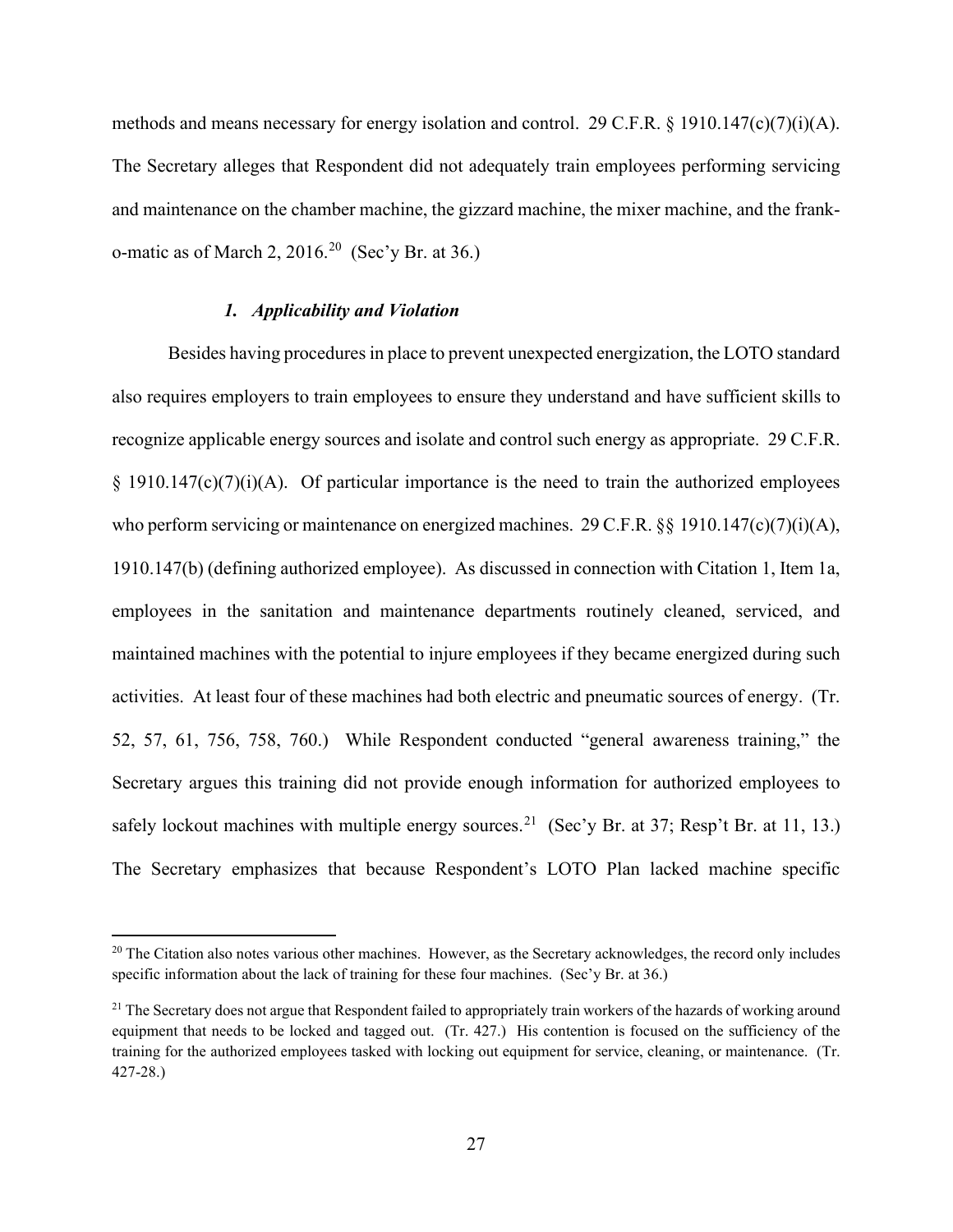procedures, Respondent could not properly train employees on how to lockout all energy sources that powered the chamber machine, the gizzard machine, the mixer machine, and the frank-o-matic.<sup>[22](#page-27-0)</sup> (Sec'y Br. at 37.)

In response, Birdsboro does not allege it or LSCI provided training for authorized employees. (Resp't Br. at 11-13.) Nor would the record support such a finding. The HR Manager provided what Respondent refers to as "safety orientations." (Tr. 189; Resp't Br. at 11.) In doing so, she relied on materials prepared by a former employee. (Tr. 190.) She lacked formal safety and health training or experience and could not answer questions on the topics referenced in the training materials independently. (Tr. 190, 453; Resp't Br. at 11-12.) After what Respondent describes as a "large turnover," it brought LSCI back in to conduct a LOTO "general awareness" training in February 2016. (Tr. 419-20, 427-30; Resp't Br. at 13.) The training was not designed for "authorized employees," i.e., those employees who lockout or tagout machines to perform servicing or maintenance. (Tr. 427-30.) It was a general overview rather than a training about how to lockout and tagout specific machinery with multiple energy sources.<sup>[23](#page-27-1)</sup> (Tr. 424, 427-34.) Necessarily, employees could not be trained appropriately if such procedures did not exist. (Tr. 430-34; 552.) *See Drexel*, 17 BNA OSHC at 1913 (the purpose of having prescribed lockout procedures is "to guide an employee through the lockout process"). The Secretary showed the cited standard applies and was violated.

<span id="page-27-0"></span><sup>&</sup>lt;sup>22</sup> The Secretary also notes that Mr. Urieta, the Superintendent, did not know what machine specific LOTO procedures were when OSHA commenced the March 2016 inspection. (Tr. 65; Sec'y Br. at 32, Resp't Br. at 10.) He had been in that role for four years at the time, including when the 2014 Citations, which included LOTO violations, were issued. (Tr. 40.)

<span id="page-27-1"></span><sup>&</sup>lt;sup>23</sup> Ms. Rothrock explained there was a limited amount of time for the training. (Tr. 426, 431.) In addition to LOTO, LSCI also addressed the topics necessary to certify forklift users. (Tr. 431.)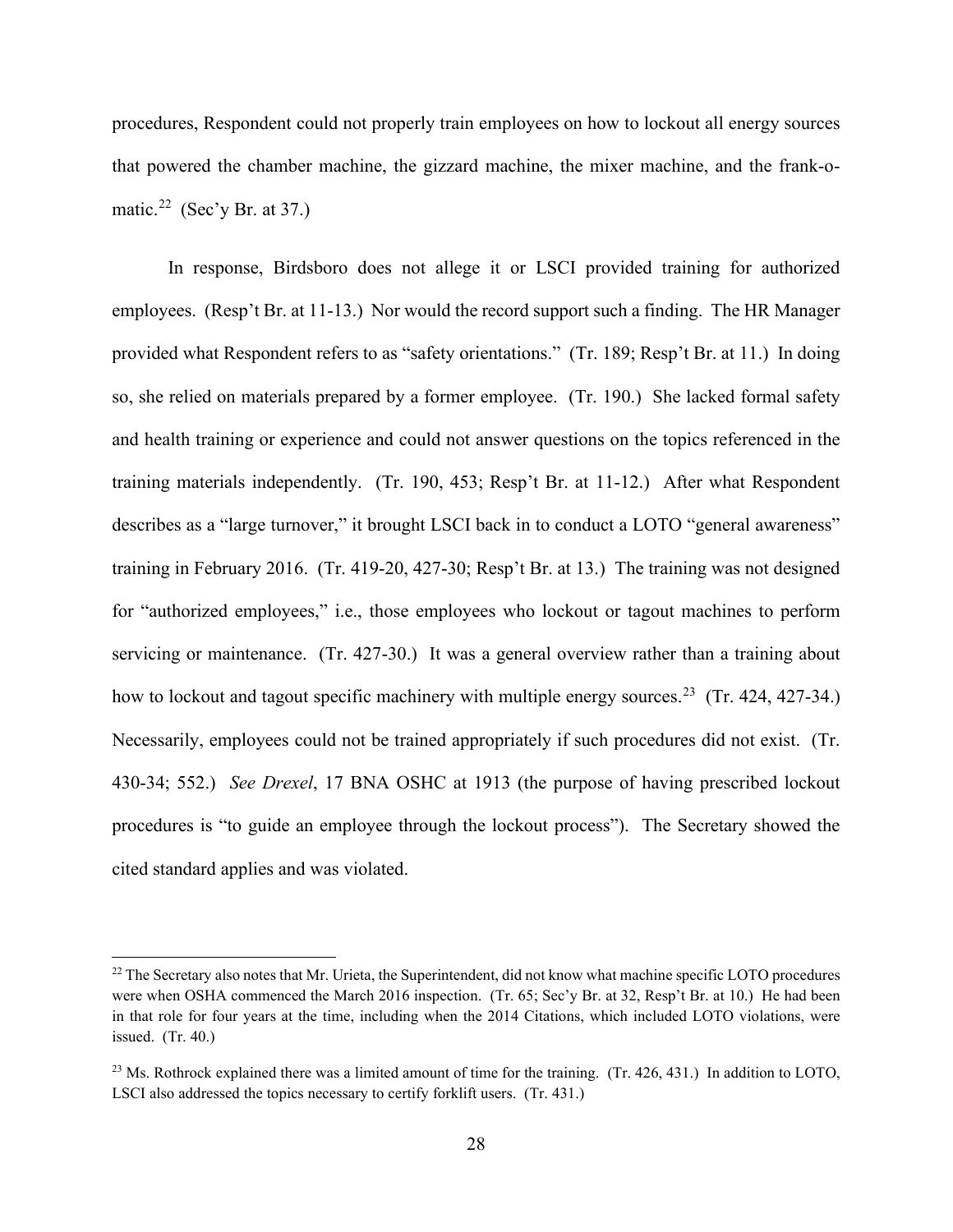#### *2. Exposure*

When an employee's job assignment includes equipment servicing or maintenance, and it is reasonably predictable that the employee will encounter the hazard of unexpected energization while performing such work, LOTO training is required. *Gen. Motors,* 22 BNA OSHC at 1022. As discussed, employees routinely cleaned, serviced and repaired the four machines with air and pneumatic energy sources. (Tr. 49-52, 57, 63-64, 756-57, 760-61.) Each time they were exposed to the possibility of the unexpected start-up of the machinery.

## *3. Knowledge*

To establish knowledge, the Secretary does not need to show the employer was aware it was violating an OSHA standard. *N&N Contractors, Inc.,* 18 BNA OSHC 2121, 2124 (No. 96- 0606, 2000), *aff'd*, 255 F.3d 122 (4th Cir. 2001). Showing the employer knew or should have known of the condition constituting the violation is sufficient. *Id*.

Here, there is no dispute Respondent had actual knowledge of the need for LOTO training. In 2014, it was cited for violating this same provision of the LOTO standard. (Ex. C-39 at 11.) The HR Manager was aware of the 2014 Citations, including that one component was the failure to provide LOTO training. (Tr. 199-200.) Respondent also resolved the 2012 Citations, which also included a violation of this same LOTO training standard, 29 C.F.R. § 1910.147(c)(7)(i). (Ex. C-54 at 8.) Mr. Wieder, the Operations Director, reviewed both the citations themselves as well as the 2013 Settlement Agreement resolving the violations. (Tr. 498-99.)

At the time of the inspection, Respondent was aware of both the standard and its applicability to its operations. The HR Manager knew the scope of the safety orientation she conducted, and that Birdsboro lacked machine specific LOTO procedures. Even if Respondent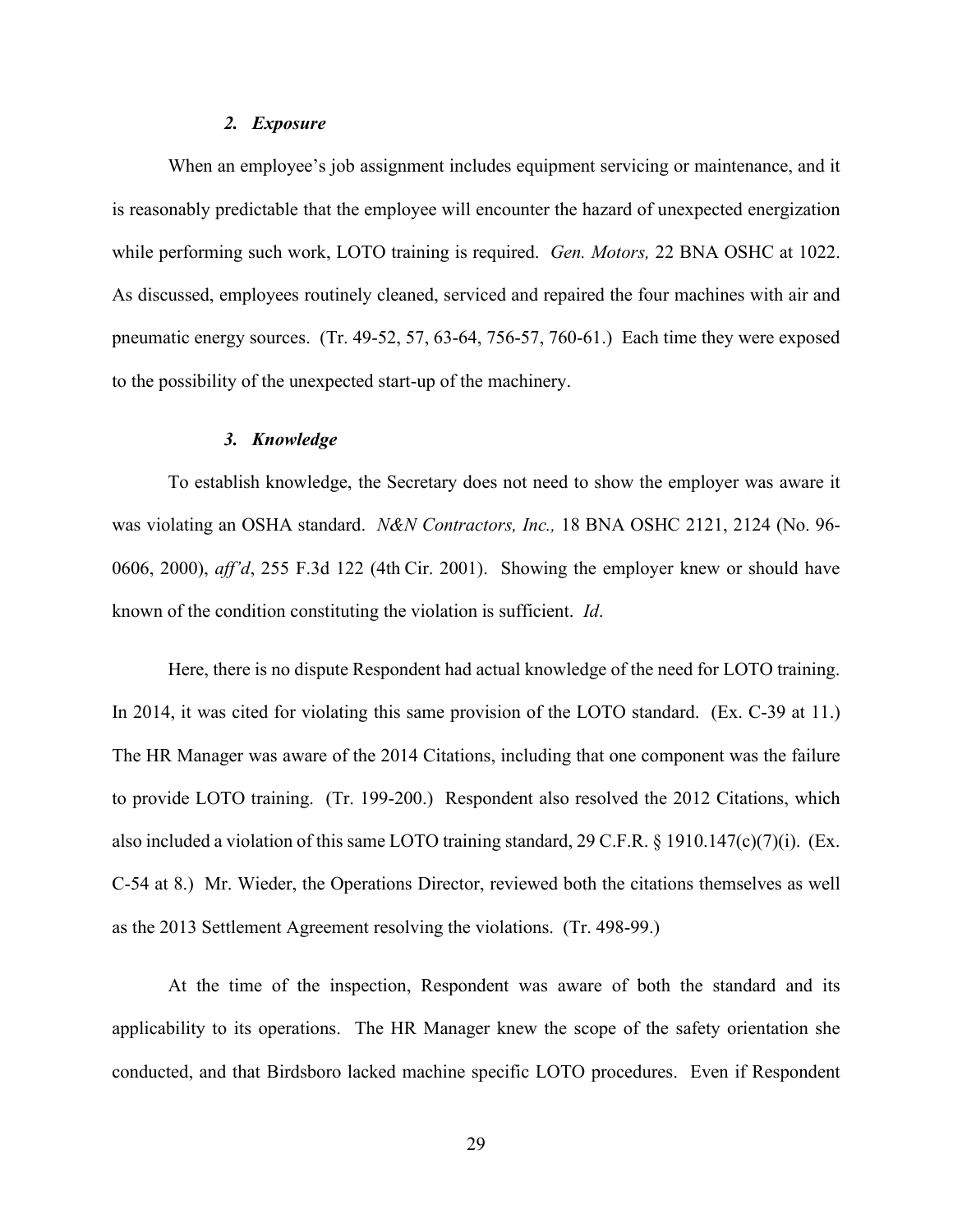lacked actual knowledge about the scope of LSCI's training, it could recognize it was not possible for the training to address how to lockout machines with multiple energy sources. Further, a simple inquiry of LSCI would have confirmed that the training was not designed for authorized employees who needed to perform lockouts. (Tr. 424,427-34.) This establishes knowledge of the violative condition. *See JPC,* 22 BNA OSHC at 1861 (finding knowledge when the employer failed to take steps to discover the violative condition).

## *4. Characterization*

The Secretary argues that the violation is willful, or, in the alternative repeat or serious. (Sec'y Br. at 40; Tr. 7, 11.) The undersigned finds that the violation is repeat. Respondent had actual knowledge that authorized employees needed specific training in how to de-energize machines. (Ex. C-39 at 11.) It knew the content of the safety orientations the HR Manager conducted and could have learned that LSCI's February 2016 training was not adequate for authorized employees. However, a willful characterization requires more than establishing knowledge of the violative condition. *Dayton*, 671 F.3d at 1255 (rejecting the Commission's characterization of a LOTO violation as willful).

While this violation may not be willful, it is a repeat violation. As discussed, Respondent was previously cited for violating this same sub-section of the LOTO standard (29 C.F.R.  $\S$  1910.147(c)(7)(i)(A)) at this facility less than two years before. (Ex. C-39 at 11.) Like the instant matter, this prior violation concerned a failure to property train about energy hazards employees may encounter when repairing and serving production equipment. *Id.* In resolving that citation, Respondent accepted the violation as issued. (Ex. C-44). Respondent fails to rebut the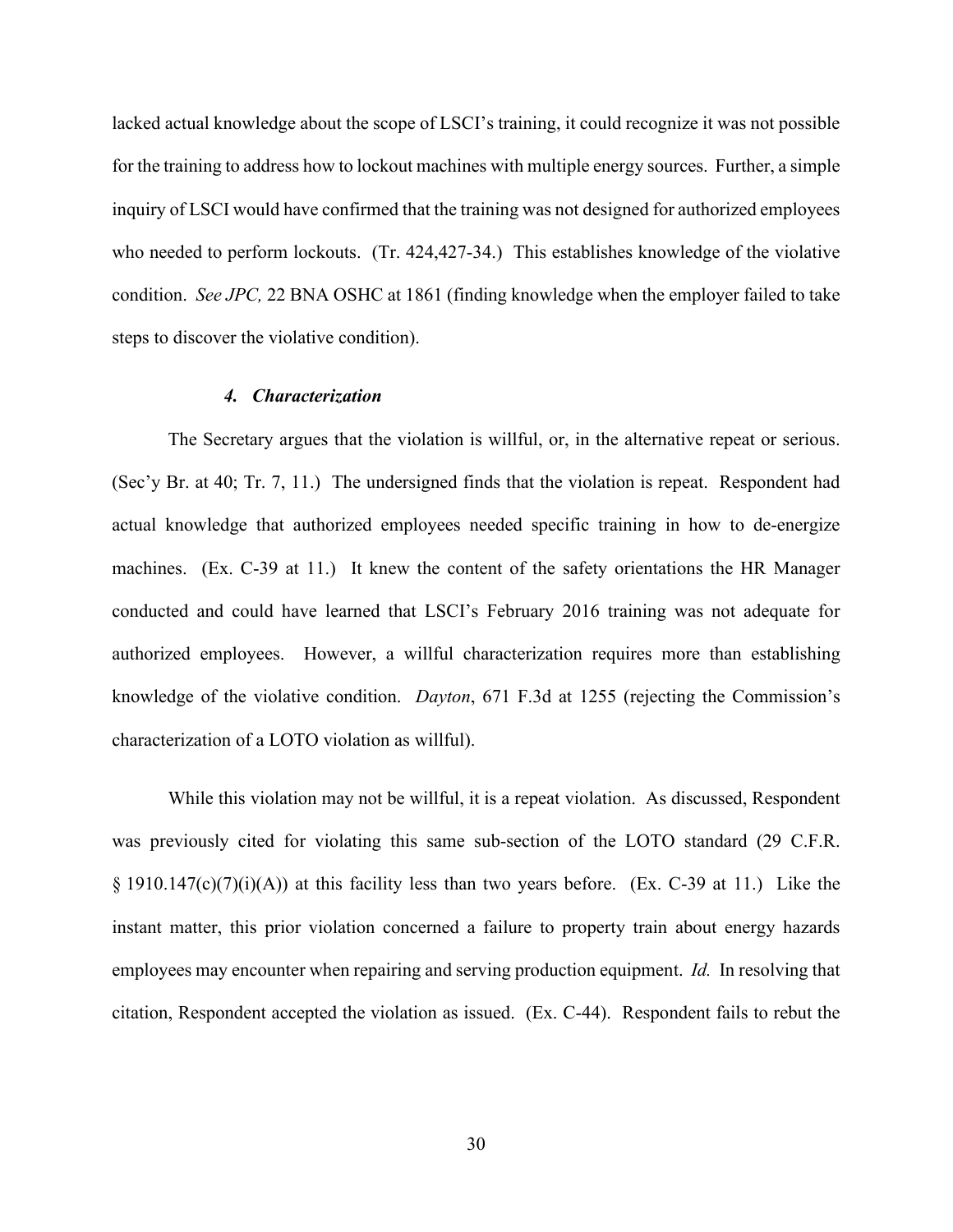Secretary's evidence that the 2014 violation was substantially similar to the present violation.<sup>[24](#page-30-0)</sup> *See D.M. Sabia*, 90 F.3d at 860 ("A repeated violation requires no more than a second violation and does not require proof of "flaunting"); *Potlach Corp*., 7 BNA OSHC at 1063 (violation is repeated if the same employer was previously cited for a substantially similar violation).

# **C. Citation 1, Item 1c –LOTO Inspections- 29 C.F.R. § 1910.147(c)(6)(i)**

## *1. Applicability, Violation, and Exposure*

Citation 1, Item 1c concerns the requirement to conduct periodic inspections of energy control procedures. At least annually, employers must inspect their energy control procedures to ensure they comply with the LOTO standard and that employees are following the procedures. 29 C.F.R.  $\S$  1910.147(c)(6)(i). The employer must complete a written certification indicating the inspections have occurred. 29 C.F.R. § 1910.147(c)(6)(ii). As explained above, there is no dispute that Respondent needed a compliant LOTO program because employees cleaning, maintaining, or servicing energized equipment could encounter the hazard of unexpected energization during such activities.

The Secretary alleges that Respondent failed to conduct periodic inspections of its LOTO procedures. (Sec'y Br. at 40-41.) Respondent concedes it did not inspect its energy control procedures. (Resp't Br. at 14.) It argues the cited standard only requires an "annual" review, and so no inspection was necessary because the latest iteration of its LOTO Plan was less than a year old. *Id.* 

<span id="page-30-0"></span> $^{24}$  This Item is grouped with Items 1a and 1c for penalty purposes. The penalty to be assessed is discussed below.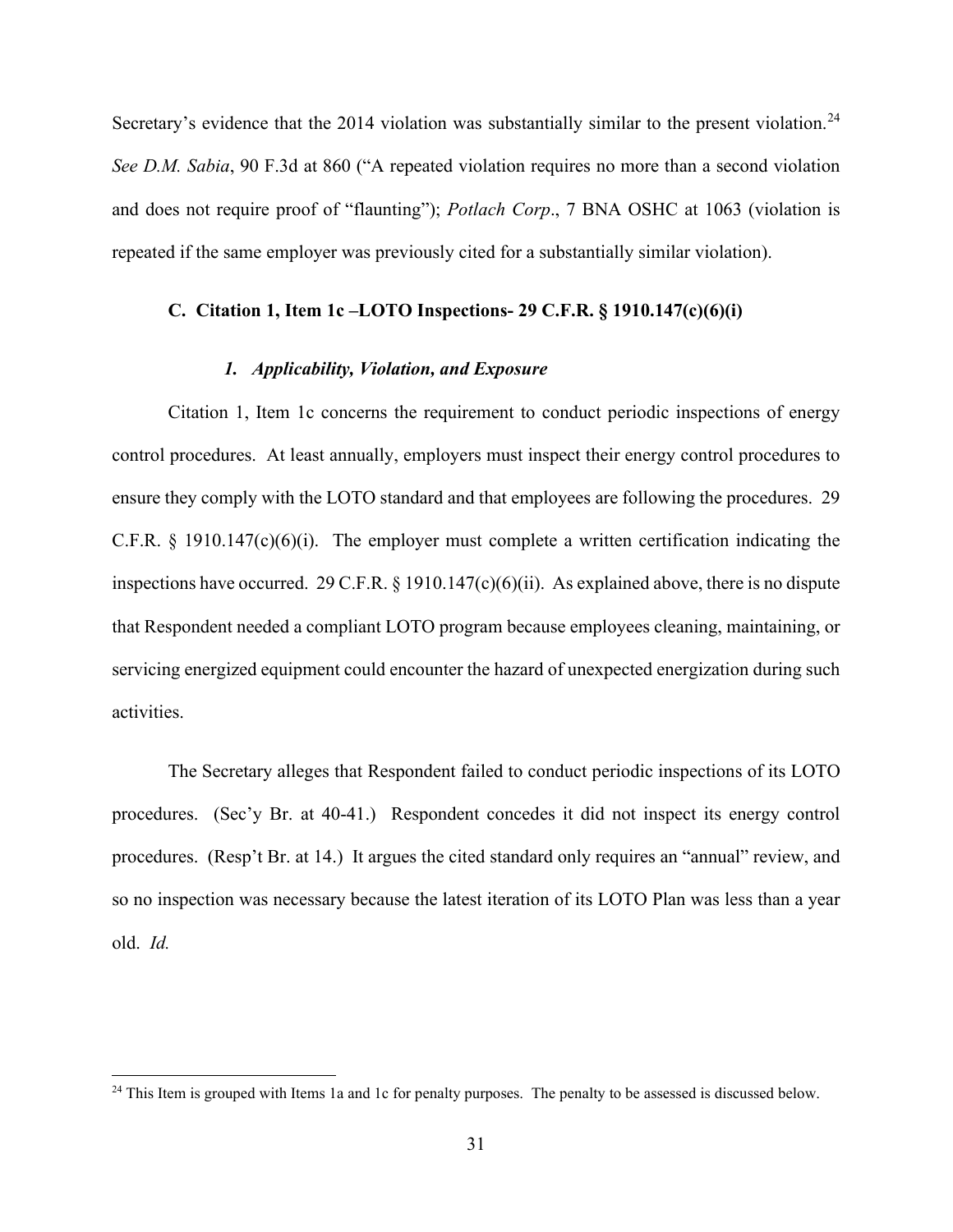Respondent misconstrues the cited standard as requiring only a review of the written procedures. Besides inspecting written procedures, employers must also assess whether employees are appropriately following a compliant LOTO procedure when they lockout or tagout machinery. 29 C.F.R. § 1910.147(c)(6)(i). For authorized employees, such as those who service or maintain energized equipment, the assessment must include a review with each authorized employee of his or her responsibilities under the company's lockout procedure.<sup>[25](#page-31-0)</sup> 29 C.F.R.  $§ 1910.147(c)(6)(i)(C).$ 

Even accepting that Birdsboro reviewed the written LOTO Plan in October 2015, there is no evidence it conducted the type of inspection the cited standard requires for over a year before the date referenced in the Citation.<sup>26</sup> (Tr. 208; Ex. C-19.) Respondent does not argue it had no LOTO procedures before LSCI delivered the written LOTO Plan in October 2015. Nor does it allege its procedures changed when LSCI delivered the LOTO Plan in October 2015. Indeed, its Maintenance Manager, Mr. Criswell, certified he was conducting inspections on certain machines

<span id="page-31-0"></span><sup>&</sup>lt;sup>25</sup> 29 C.F.R. § 1910.147(c)(6)(i)(C) specifies: "Where lockout is used for energy control, the periodic inspection shall include a review, between the inspector and each authorized employee, of that employee's responsibilities under the energy control procedure being inspected."

<span id="page-31-1"></span><sup>&</sup>lt;sup>26</sup> The HR Manager indicated she reviewed the LOTO Plan but acknowledged her review was not very thorough. (Tr. 269.)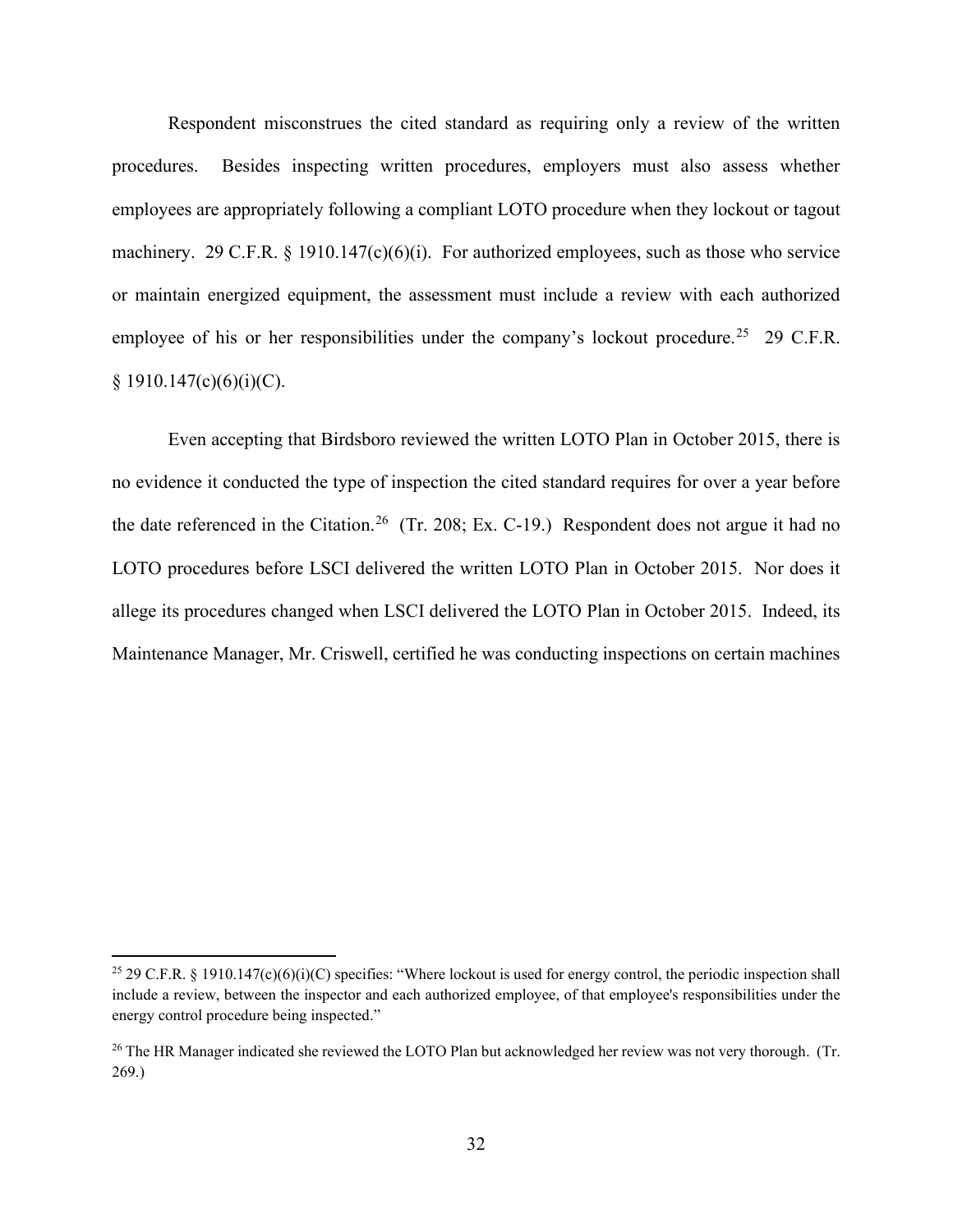from January 10, 2014, through January 20, 2015. (Ex. C-19.) After that date, there is no evidence of any inspections until OSHA commenced its investigation in March 2016.[27](#page-32-0) *Id.*

Further, the inspections that did occur were incomplete. On January 10, 2014, Mr. Criswell indicated he reviewed the LOTO procedures for the gizzard machine with one employee. (Ex. C-21.) There is no information about a similar review with the rest of the authorized employees. Nor is there evidence of any inspections of the LOTO procedures for the gizzard machine in 2015 or 2016. (Tr. 555-57; Ex. C-21.) Moreover, there is no evidence of any inspections for the chamber machine, the mixer, or the frank-o-matic at any time. *Id.* It appears that rather than reviewing all the procedures on all the machines with every employee tasked with maintaining or cleaning the machines, in 2014, Mr. Criswell inspected one employee locking out one type of machine each month. (Ex. C-21.) David Olah, the Area Director, explained that because LSCI ultimately concluded over forty machines needed machine specific procedures, the one machine/one employee a month approach would mean it would be years before Respondent inspected the procedures the maintenance and sanitation employees followed when locking out all the different types of production machinery.<sup>[28](#page-32-1)</sup> (Tr. 556-57.) Thus, even crediting the evidence of

<span id="page-32-0"></span><sup>&</sup>lt;sup>27</sup> As discussed above, Mr. Criswell left Birdsboro in 2016, after the start of the OSHA investigation. (Tr. 50; Resp't Br. at 10.), Mr. Reid began undertaking some of his responsibilities before being promoted to Maintenance Manager later that year. (Tr. 301, 749-52.) No documentation related to any inspections in the year before the date alleged in the Citation was introduced into the record. Mr. Reid explained he did not conduct any LOTO inspections before his promotion. (Tr. 754-55.) The HR Manager acknowledged that if there had been any LOTO Inspection Forms completed between January 20, 2015, and the start of the inspection in March 2016, she would have provided them to the Secretary. (Tr. 300-1.) Respondent declined to call Mr. Criswell to rebut the Secretary's evidence about the absence of inspections for at least one year. *Capeway,* 20 BNA OSHC at 1342-43.

<span id="page-32-1"></span> $28$  The maintenance department had four to six employees. (Tr. 49.) The sanitation department, which took care of cleaning the machines, had fourteen to eighteen employees. (Tr. 48-49.)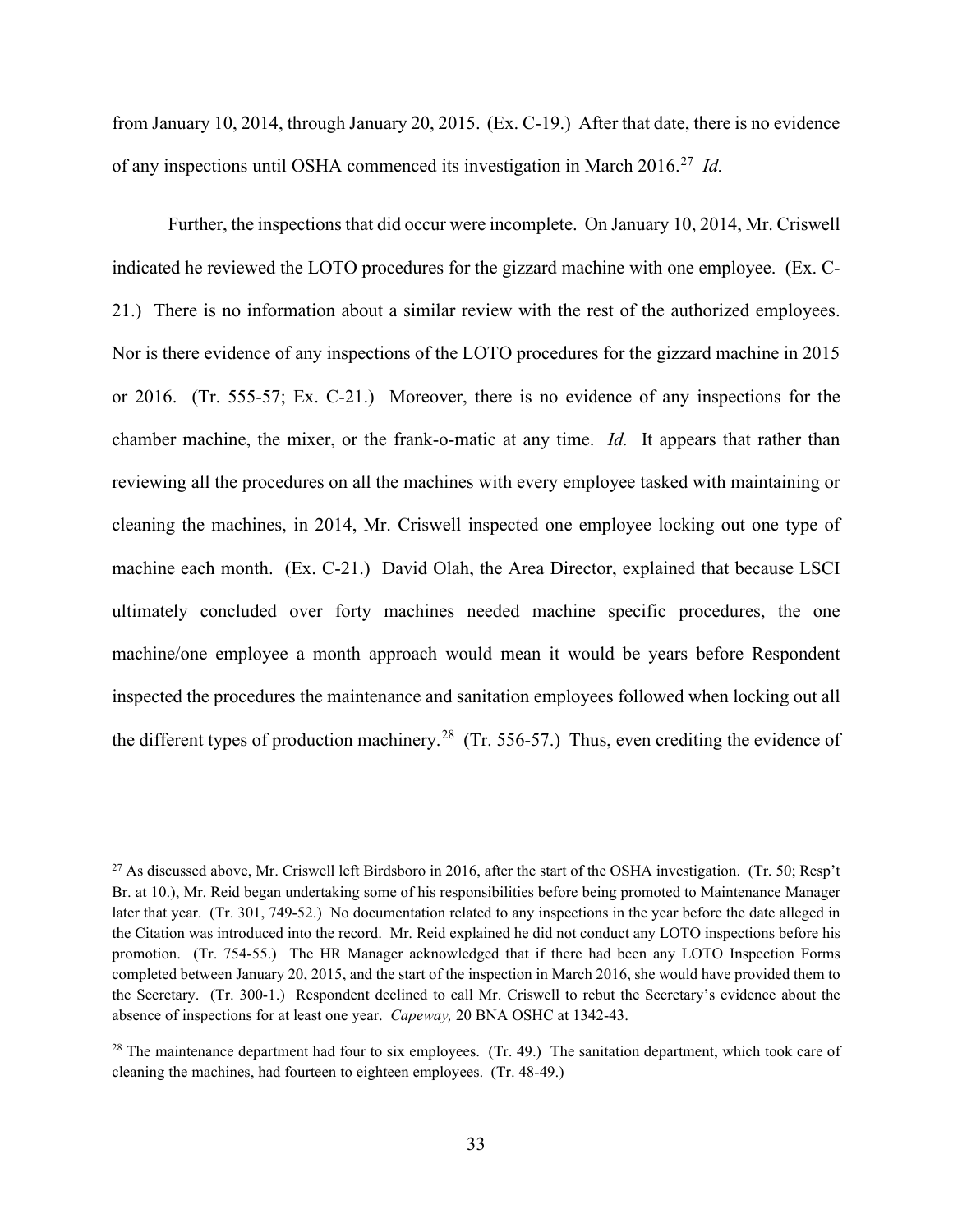inspections in 2014, there is no evidence it covered all the machines or that any inspections occurred in the year before the date alleged in the Citation.<sup>[29](#page-33-0)</sup>

The Secretary showed Respondent had to inspect its employees' understanding of the LOTO procedures and failed to do so for at least one year. The standard was violated and employees cleaning, maintaining, or servicing energized equipment were exposed to the hazard of injuries from unexpected energizations.

## *2. Knowledge*

Respondent makes no claim that it thought the inspections were being done. Rather, it contends they were unnecessary as of the date alleged in the Citation. (Resp't Br. at 14.) As found above, inspections were necessary under the cited standard. As Respondent had actual knowledge of this requirement, it has no basis to claim it did not know the inspections were not being done.

Respondent was previously cited for violating this same requirement in 2014. (Ex. C-39 at 12.) Both the Operations Director and the HR Manager were aware of the prior LOTO violations. (Tr. 199, 505, 512; Ex. C-44.) Mr. Wieder, Respondent's Operations Director, accepted this violation on Birdsboro's behalf in the 2014 Settlement Agreement. (Ex. C-44.)

In addition, LSCI provided OSHA with thirteen documents each titled "Lockout/Tagout Periodic Inspection Form." (Ex. C-19; Tr. 294-95.) The forms include the name of the machine, who conducted the inspection, the authorized employee with whom the energy control procedures

<span id="page-33-0"></span> $29$  The Secretary also argues that Respondent could not conduct appropriate inspections because it lacked machine specific procedures for lockouts—Respondent could not inspect the ability of employees to comply with procedures that did not exist. (Sec'y Br. at 41-42.)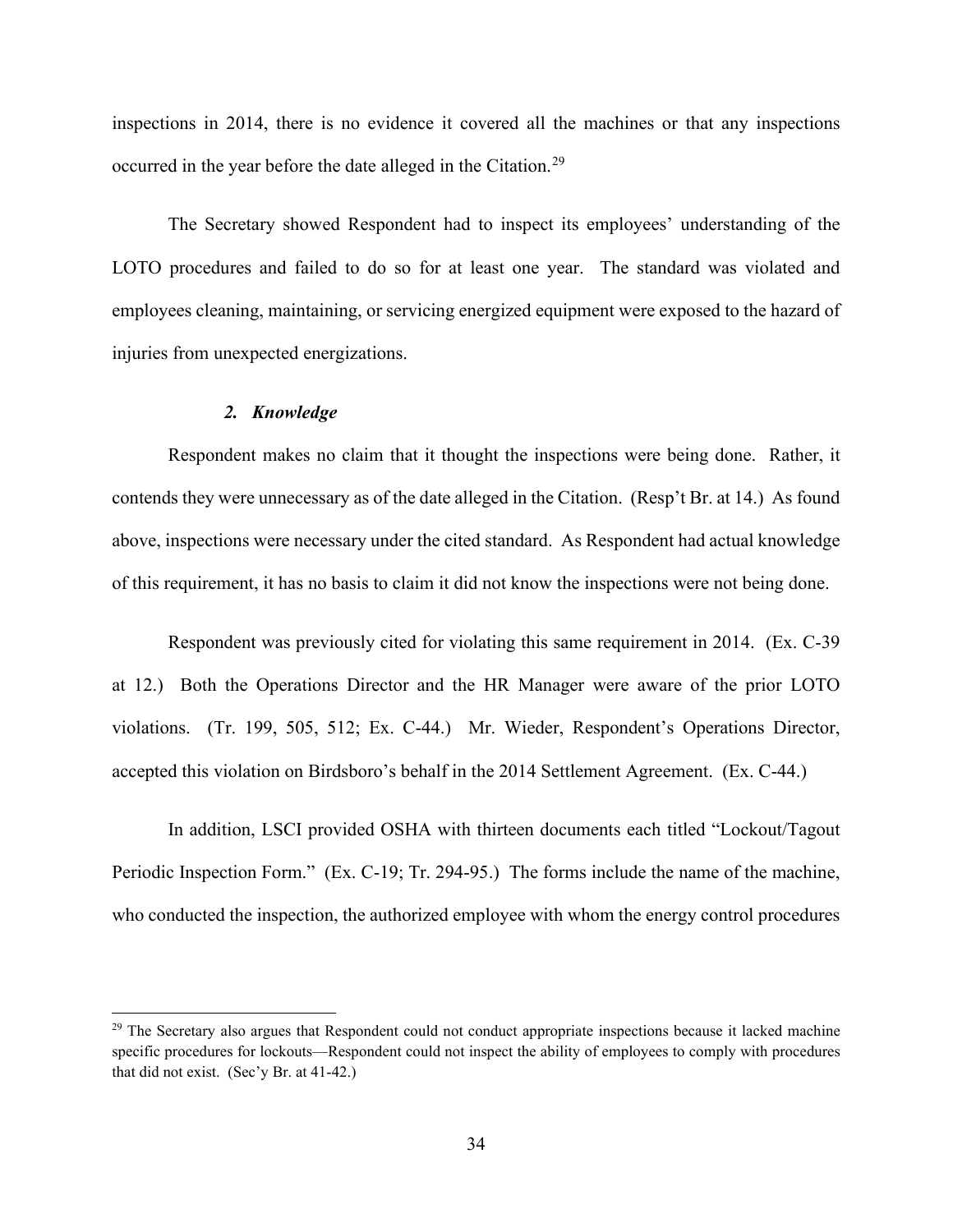were being reviewed, and the date.<sup>30</sup> (Ex. C-19.) Above the signature is a certification: "I hereby certify the periodic inspection for compliance with lockout/tagout standards on this machine/equipment have been satisfactory completed with the employee identified above." (Ex. C-19 (mistakes in original).) LSCI provided Respondent with the forms and reminded the HR Manager, who had been delegated the responsibility for safety, to be sure the inspections occurred. (Tr. 228, 230-31, 238-39; Ex. C-46.) Thus, the forms themselves reference the requirement to inspect LOTO procedures and Respondent's consultant reminded the HR Manager of the need for such inspections. (Exs. C-21, C-46.) Respondent knew of the cited standard and does not dispute that it knew no inspections occurred between January 20, 2015 and the start of the March 2016 inspection. (Ex. C-19; Tr. 293.)

## *3. Characterization*

The Secretary argues the violation is willful, or, in the alternative repeat or serious. (Sec'y Br. at 43; Tr. 7, 11.) Respondent had actual knowledge of the need for LOTO inspections. (Exs. C-19, C-39 at 12.) It was previously cited for violating this same subpart of the LOTO standard (29 C.F.R. § 1910.147(c)(6)(i)) for failing to conduct periodic inspections of its LOTO procedures in 2014. (Ex. C-39 at 12.)

After accepting this serious violation in 2014, Respondent retained LSCI for assistance with learning how to comply with this requirement. (Tr. 515-15.) LSCI provided Respondent with a form checklist to guide supervisors in conducting inspections. (Tr. 238-9, Ex. C-19.) The

<span id="page-34-0"></span><sup>&</sup>lt;sup>30</sup> Each inspection form in the record lists "Brandon Criswell" as the authorized inspector. (Tr. 297-98; Ex. C-19.) The forms appear to refer to seven different authorized employees but not all of the forms include a first and last name. *Id*. The HR Manager indicated that LSCI provided a blank version of the form in the latter half of 2014 as part of the LOTO Plan. (Tr. 228, 295-96.) When questioned why some of the forms are dated before LSCI was retained, the HR Manager said Mr. Criswell, may have transferred his notes from prior inspections to the forms after she instructed him to start using them. (Tr. 295.)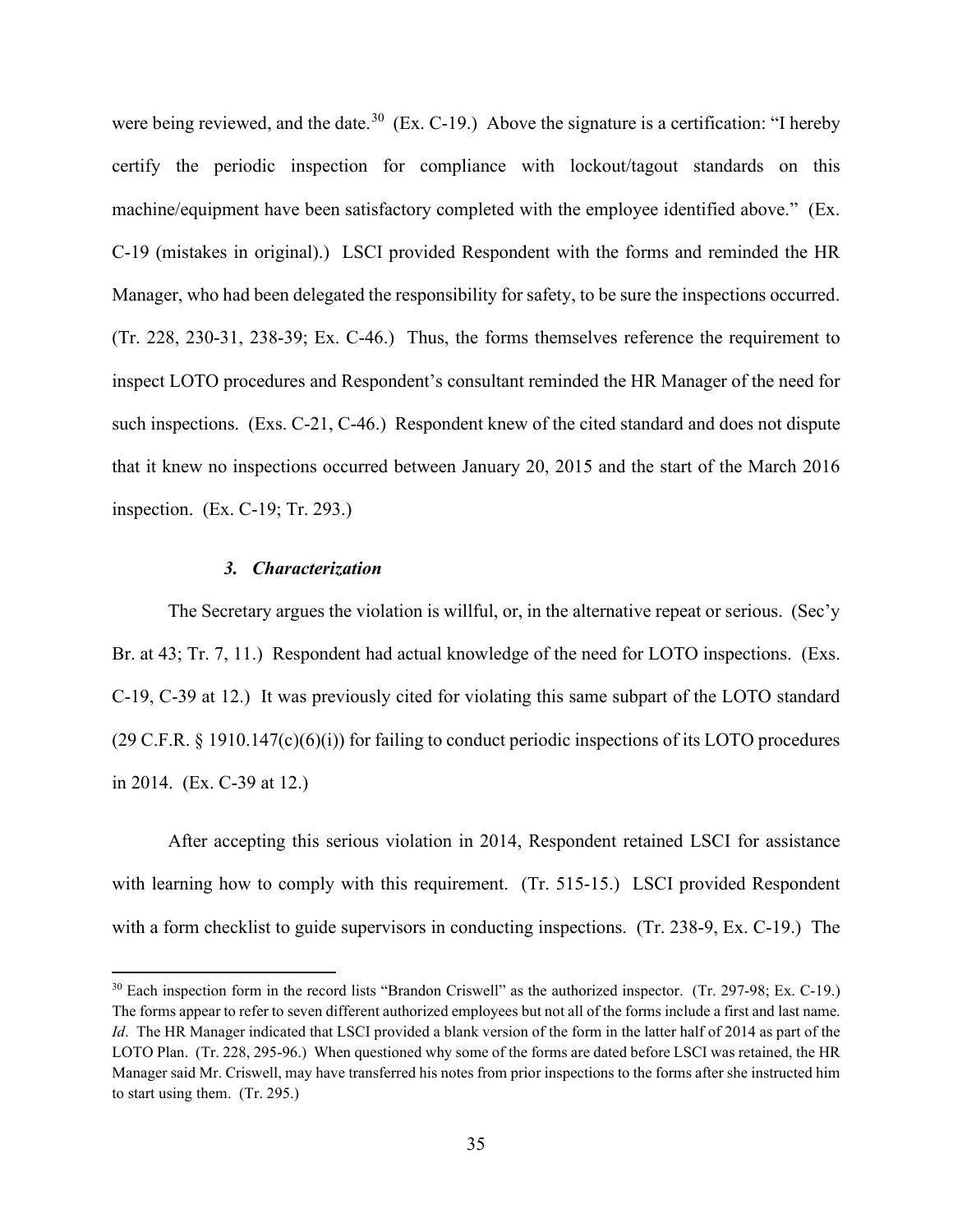checklist guides a supervisor through the requirements to comply with the inspection called for by the cited standard. (Ex. C-19.) The Maintenance Manager, Mr. Criswell, signed several inspection forms certifying he reviewed the LOTO procedures with certain employees for a few machines. (Tr. 295-96; Ex. C-19.) However, these efforts quickly subsided and there is no evidence of any inspections for over a year before the date alleged in the instant Citation. *Id.* 

Despite having numerous machines, some with multiple energy sources, there is no evidence of a single inspection of the LOTO procedures any employee used on any machine for over a year. Ms. Rothrock of LSCI repeatedly reminded the HR Manager, Ms. Murray-Garcia, of the ongoing obligation to continue to conduct the inspections. (Tr. 221-22, 227, 231; Ex. C-46 at 1.) In an email on September 29, 2015, near the end of the one-year contract between LSCI and Birdsboro, Ms. Rothrock pointedly explained to Ms. Murray-Garcia that failing to comply with the inspection and other requirements would place the company at risk for repeat or willful violations. *Id.* Still, Respondent failed to heed the warning and did not resume the inspections.<sup>[31](#page-35-0)</sup> (Ex. C-19.) As discussed above in connection with the characterization of Citation 1, Item 1a, Birdsboro failed to sufficiently prioritize safety.

The prior violation and provisions of its safety program gave Respondent a heightened awareness of the inspection requirement. *See Active Oil*, 21 BNA OSHC at 1098, 2004-09 (finding heightened awareness based on a previous citation and the content of the employer's written safety program); *Anderson,* 17 BNA OSHC at 1892-93 (finding heightened awareness because the provision was "essentially contained in one of the work rules in the company's safety plan");

<span id="page-35-0"></span><sup>&</sup>lt;sup>31</sup> As noted, the HR Manager had many responsibilities, and this limited the time available for her to focus on employee safety and health. (Tr. 239-40, 418.)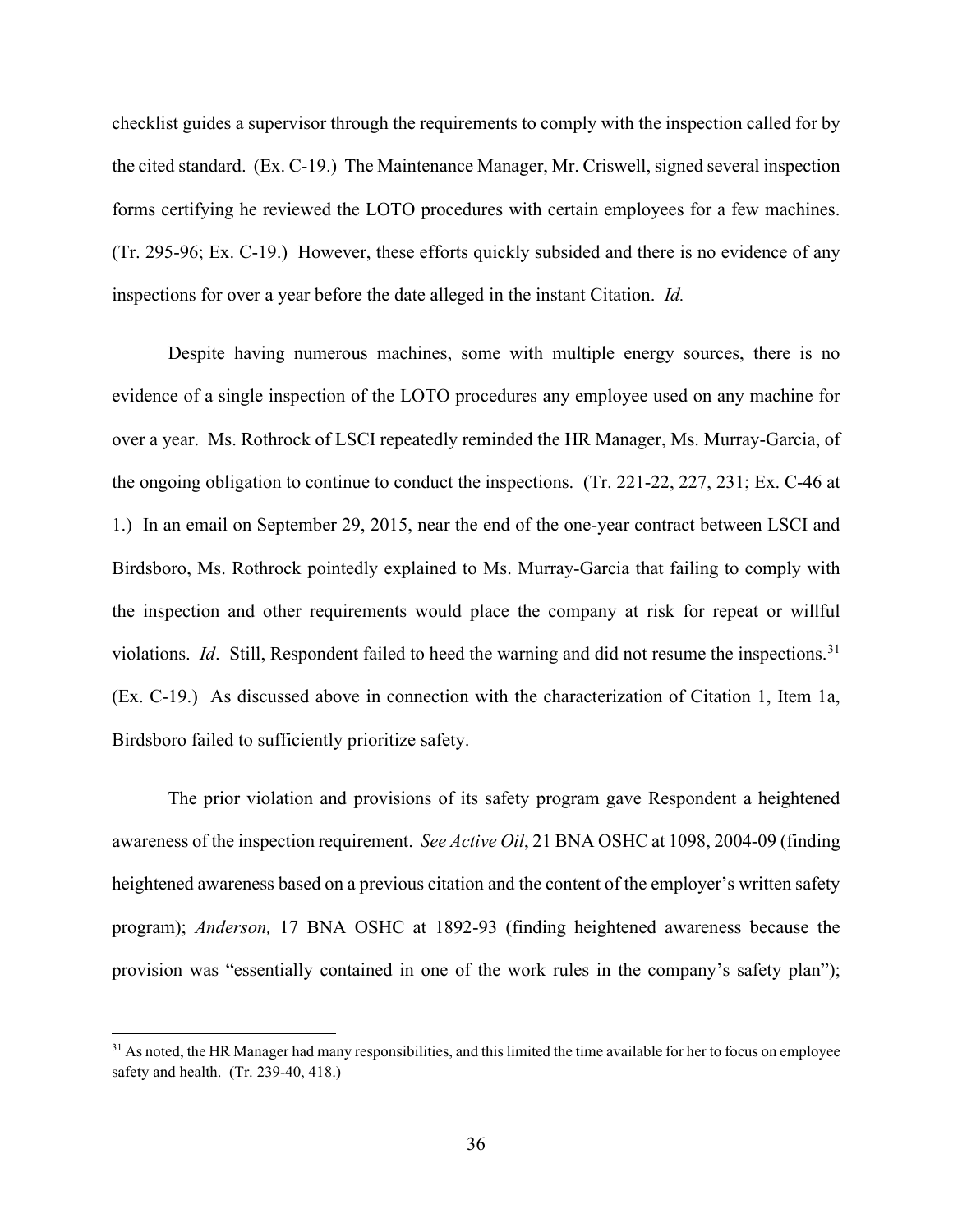*Lanzo,* 20 BNA OSHC at 1649. Respondent knew of the requirement and its applicability to its operations.<sup>32</sup> The record lacks any explanation for why it ceased conducting the required inspections after being made aware of the requirement as a result of the prior citation and LSCI. Its conscious disregard of a known requirement is willful. *Hern Iron*, 16 BNA OSHC at 1214.

## **D. Penalty for Citation 1, Items 1a, 1b, and 1c**

Before turning to the penalty to be assessed, the undersigned notes that Respondent does not contend that any of the alleged violations are duplicative. Such an argument would fail because the abatement one of the violations alleged in Citation 1 would not, without further action, bring Respondent into compliance with the other requirements of 29 C.F.R. § 1910.147(c). *See Dayton Tire*, 23 BNA OSHC at 1267; *N.E. Precast LLC*, 26 BNA OSHC 2275, 2279 (No. 13-1169 & 13- 1170, 2018) (violations with the same abatement may be duplicative), *aff'd*, 773 F. App'x 70 (2d Cir. 2019) (unpublished). Item 1a relates to the requirement to have appropriate LOTO procedures, Item 1b concerns the requirement to appropriately train authorized employees about energy control procedures, and Item 1c is about Respondent's failure to review, or inspect, employee's understanding of the company's LOTO procedures. (Tr. 552-53.) The abatement necessary for each of these violations is distinct. Having compliant written procedures, would not abate a failure to train about those procedures. Nor does having compliant written procedures satisfy the requirement to annually inspect whether authorized employees understand their role in conducting lockouts. *See Gen. Motors*, 22 BNA OSHC at 1024 (finding separate violations of subpart (c) of the LOTO standard were not duplicative because one related to the

<span id="page-36-0"></span><sup>32</sup> The violation also meets the criteria for being characterized as repeat. *See D.M. Sabia*, 90 F.3d at 856, 860. Respondent has twice been made aware by OSHA of the need to conduct inspections to ensure that its employees understand their LOTO responsibilities. Yet, Respondent failed to correct the deficiencies. (Exs. C-39, C-44.)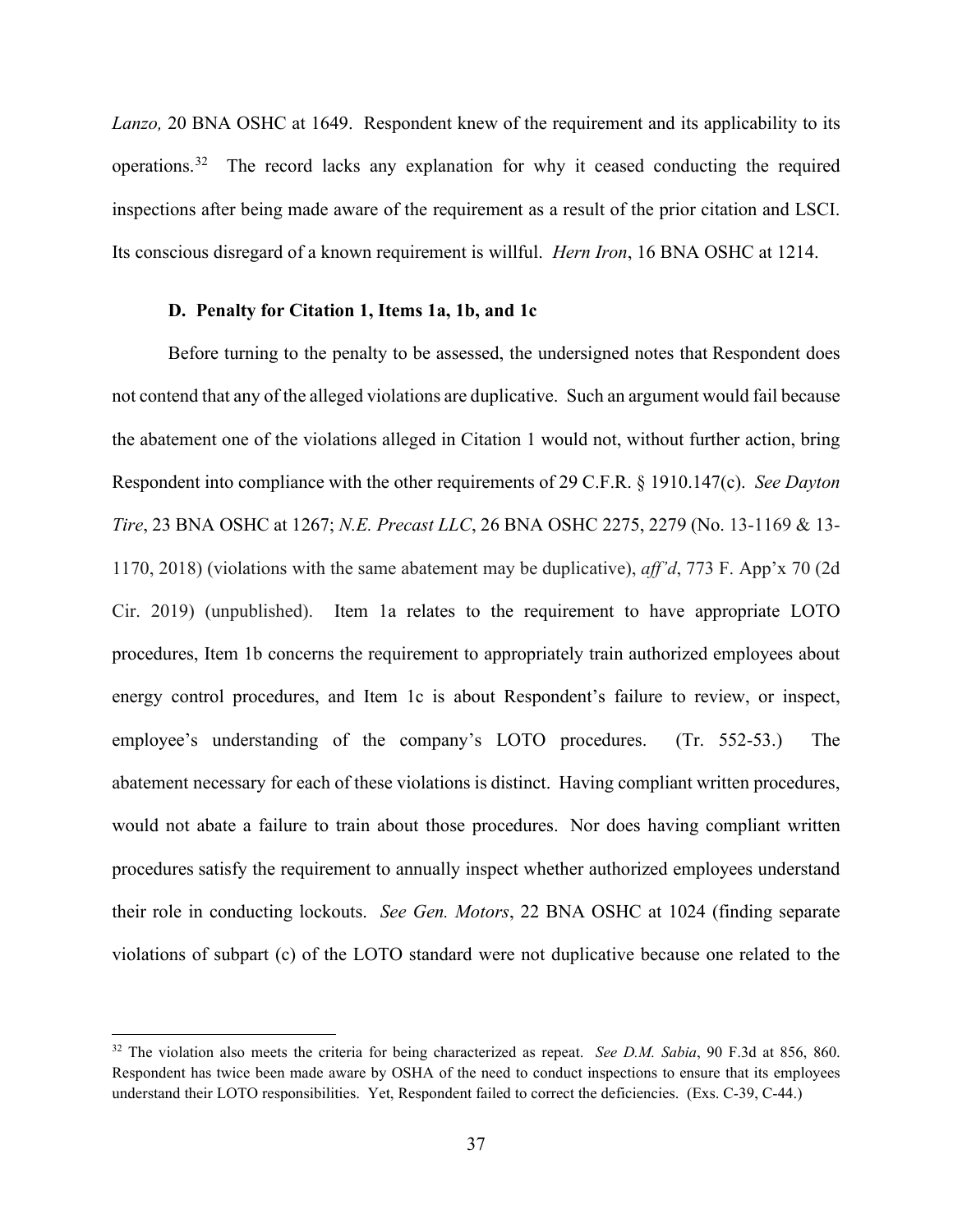failure to have an energy control program and the others related to the implementation of specific aspects of the program); *Dayton Tire*, 23 BNA OSHC at 1267 (violations alleging a failure to provide locks and a violation of the failure to train authorized employees were not duplicative because a single abatement could not cure both deficiencies); *Burkes Mech., Inc*., 21 BNA OSHC 2136, 2142 (No. 04-475, 2007) (violations of two different standards related to the control of hazardous energy not duplicative).

Although the violations are not duplicative, the Secretary has grouped them for penalty purposes and proposes a single penalty of \$124,709 for Items 1a, 1b, and 1c. The undersigned finds it appropriate to group these three violations of the LOTO standard for penalty purposes.

When assessing penalties, the OSH Act requires consideration of the violation's gravity, Respondent's history of compliance, its size, and any good faith it has shown. 29 U.S.C. § 666(j). The violation's gravity is typically given the most weight. *J. A. Jones Constr. Co*., 15 BNA OSHC 2201, 2214 (No. 87-2059, 1993).

These violations could cause contusions, lacerations, and broken bones. (Tr. 635-41.) Employees routinely cleaned and serviced these machines, some on a daily basis, which increases the likelihood of an injury from an improperly locked out machine. (Tr. 636, 640.) Between fourteen and eighteen employees were responsible for cleaning machinery and another four to six had repair and maintenance responsibilities. (Tr. 48-49; Resp't Br. at 10.) Violations of the LOTO standard are generally considered to be of higher gravity because of the likely injury resulting from such violations. *Angelica*, 27 BNA OSHC at 1259 (noting the "high gravity nature of LOTO" violations); *Worldwide Mfg., Inc*., 19 BNA OSHC 1023, 1024 (No. 97-1381, 2000), *aff'd*, 22 F. App'x 684 (8th Cir. 2001) (unpublished).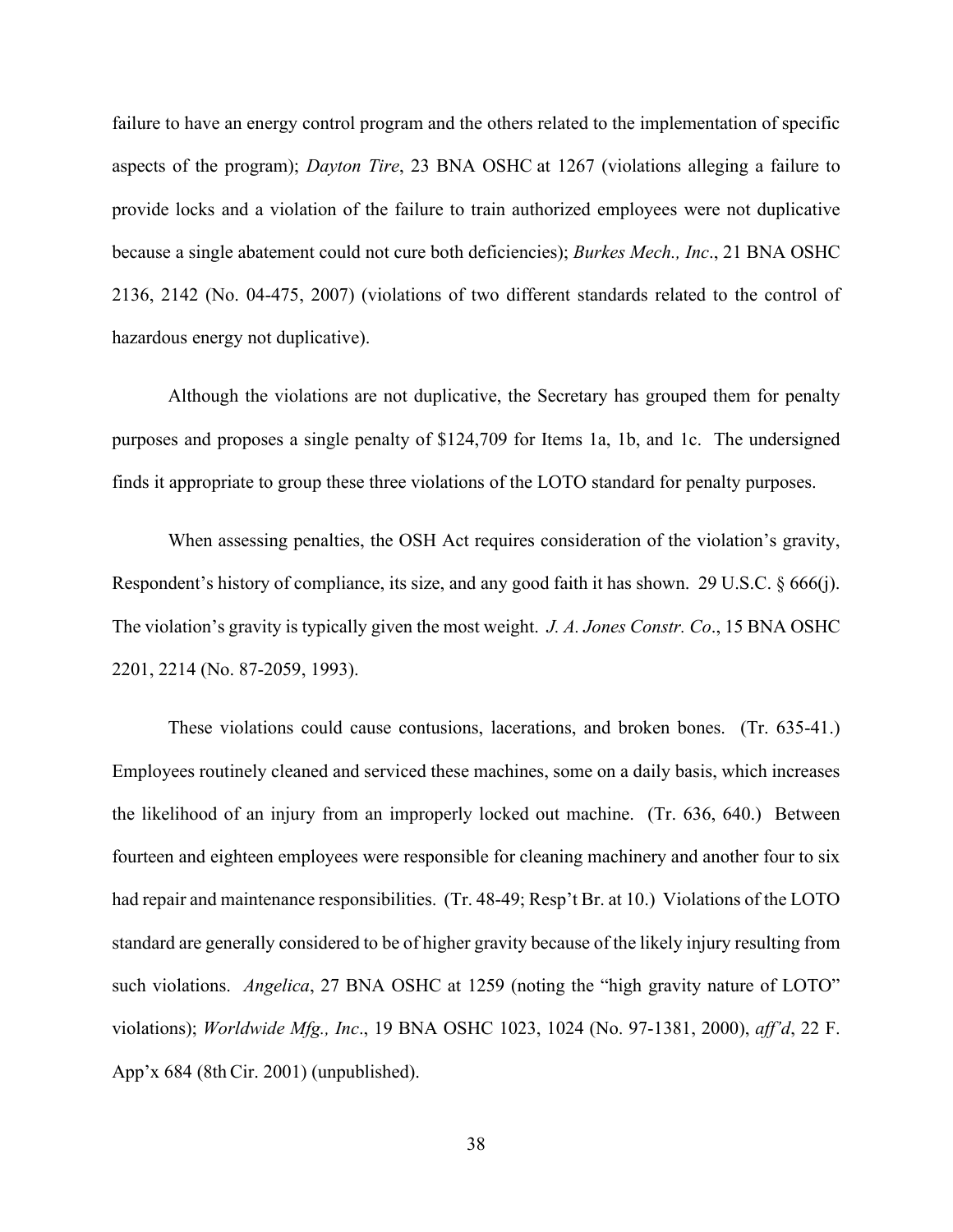Respondent is a large employer with a history of violations. At the time of inspection, it employed approximately 270 to 280 employees. (Tr. 43, 305, 477; Resp't Br. at 10.) *See Burkes,*  21 BNA OSHC at 2142 n.10 (finding employer with over 220 employees to be a "large employer"). In terms of its compliance history, as discussed, a little over a year before the issuance of the present Citations, Respondent was cited for violating the LOTO standard. The 2014 Citation included: (1) a repeat violation of 29 C.F.R. § 1910.147(c)(4)(i), which is the same standard cited in this matter as part of Item 1a; (2) a serious violation of 29 C.F.R. § 1910.147(c)(7)(i)(A), which is the same standard cited as in Item 1b; and (3) a serious violation of 29 C.F.R. § 1910.147(c)(6)(i), which is the same standard cited in Item 1c. (Ex. C-39.) The 2014 Citation also included a violation of another provision of the LOTO standard as well as violations of several other standards. Later that same year Respondent received two more citations on December 25, 2014. (Ex. C-52.) Although these other citations did not include violations of the LOTO standard, they counsel against any penalty reduction for history. *See Revoli*, 19 BNA OSHC at 1687 (finding employer's long history of non-compliance "weighs heavily against it").

Finally, as to good faith, the violations of 29 C.F.R.  $\S$ § 1910.147(c)(4)(i), 1910.147(c)(6)(i) were willful and the violation of 29 C.F.R. § 1910.147(c)(7)(i)(A) was repeat. Respondent did make some effort at training workers and taking steps to address the deficiencies in its LOTO program. However, these meager efforts came after multiple citations and still fell well short of what the LOTO standard requires. No reduction for good faith is appropriate. *See Worldwide*, 19 BNA OSHC at 1024 (good faith penalty reduction not appropriate for an employer with a "history of prior violations" and where abatement measure came "too late").

"The purpose of a penalty is to achieve a safe workplace, and penalty assessments, if they are not to become simply another cost of doing business, are keyed to the amount an employer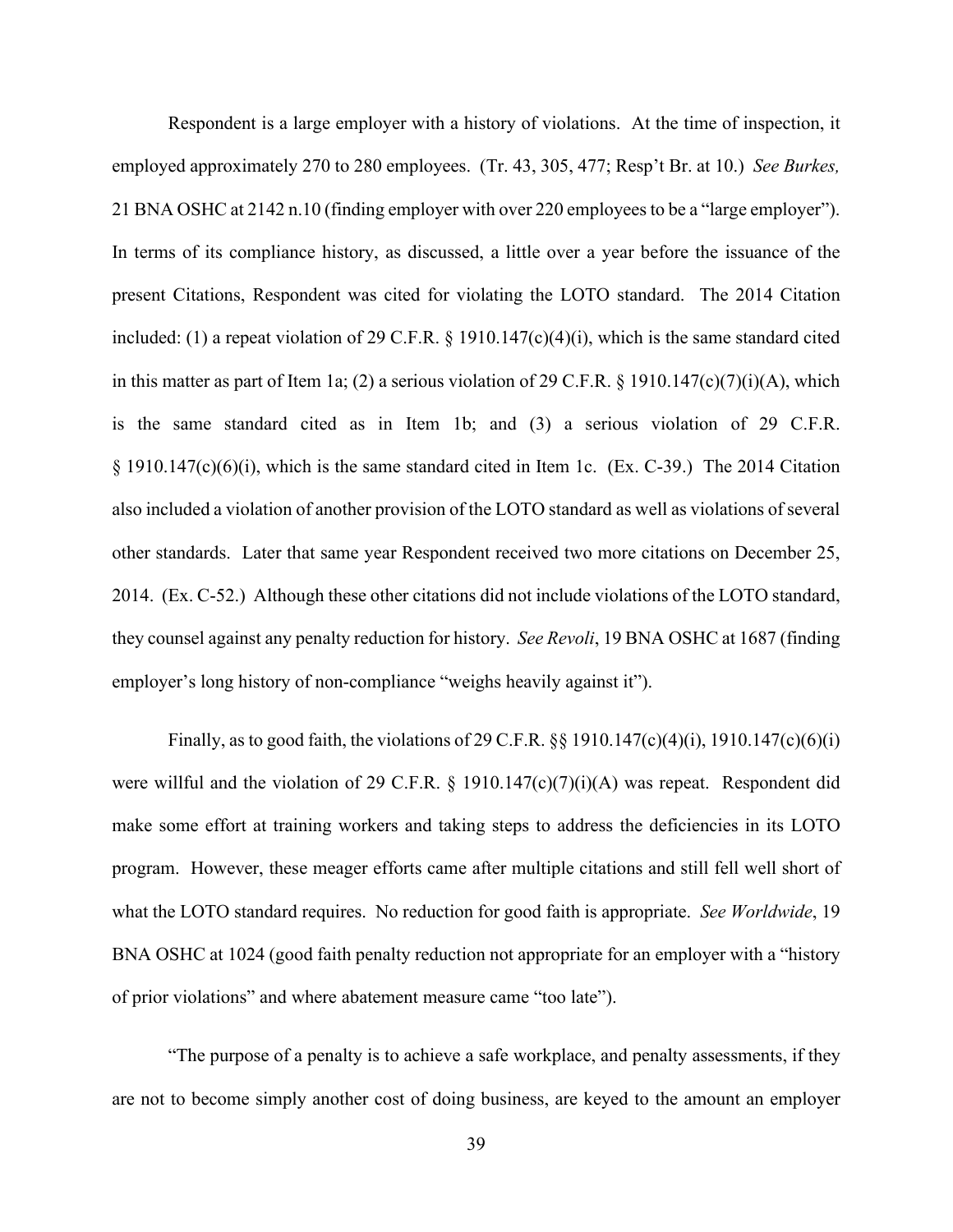appears to require before it will comply." *Quality Stamping Prods. Co*., 16 BNA OSHC 1927, 1929 (No. 91-414, 1994). Respondent has reached two prior settlements with OSHA for LOTO violations. (Exs. C-39, C-44, C-54, C-57.) Still, it failed to come into compliance with applicable standards which protect against serious hazards in its workplace. A penalty of \$124,709 is assessed for Citation 1, Items 1a, 1b, and 1c.

## **II. Citation 2, Item 1, Serious Violation of 29 C.F.R. § 1910.23(a)(8) - Floor Holes**

As amended, Citation 2 alleges three instances where Respondent violated 29 C.F.R.  $§$  1910.23(a)(8).<sup>[33](#page-39-0)</sup> This standard required the guarding of every floor hole into which employees can accidentally walk. *Id*. At the time of the alleged violation, a "Floor hole" was defined an opening in any floor "measuring less than 12 inches but more than 1 inch in its least dimension" and "through which materials but not persons may fall." 29 C.F.R. § 1910.21(a)(1).

## **A. Instance (a)**

Instance (a) of this citation item concerns an area in one of the Picking Rooms. (Tr. 75- 76, Ex. C-11.) In the Picking Rooms, employees set the machines to pick the feathers off the animals after they are killed. (Tr. 38-39.) In Picking Room 2, there was a three-inch gap between a raised grate where certain employees worked and the regular floor. (Tr. 76-77; Ex. C-11.) There was no guarding for this floor hole. (Ex. C-11.) The Area Director explained that the gap could cause employees to trip but they could not fall through the hole. (Tr. 566.) The dimensions of the opening fit within the definition of "floor hole," as it was greater than one inch but not more than

<span id="page-39-0"></span><sup>&</sup>lt;sup>33</sup> After the Citation's issuance, OSHA promulgated a revised final rule for fall protection applicable to general industry activities. 81 Fed. Reg. 82,494 (Nov. 18, 2016) (Walking-Working Surfaces and Personal Protective Equipment (Fall Protection Systems). This opinion relies on the regulatory language in effect when the Citation was issued.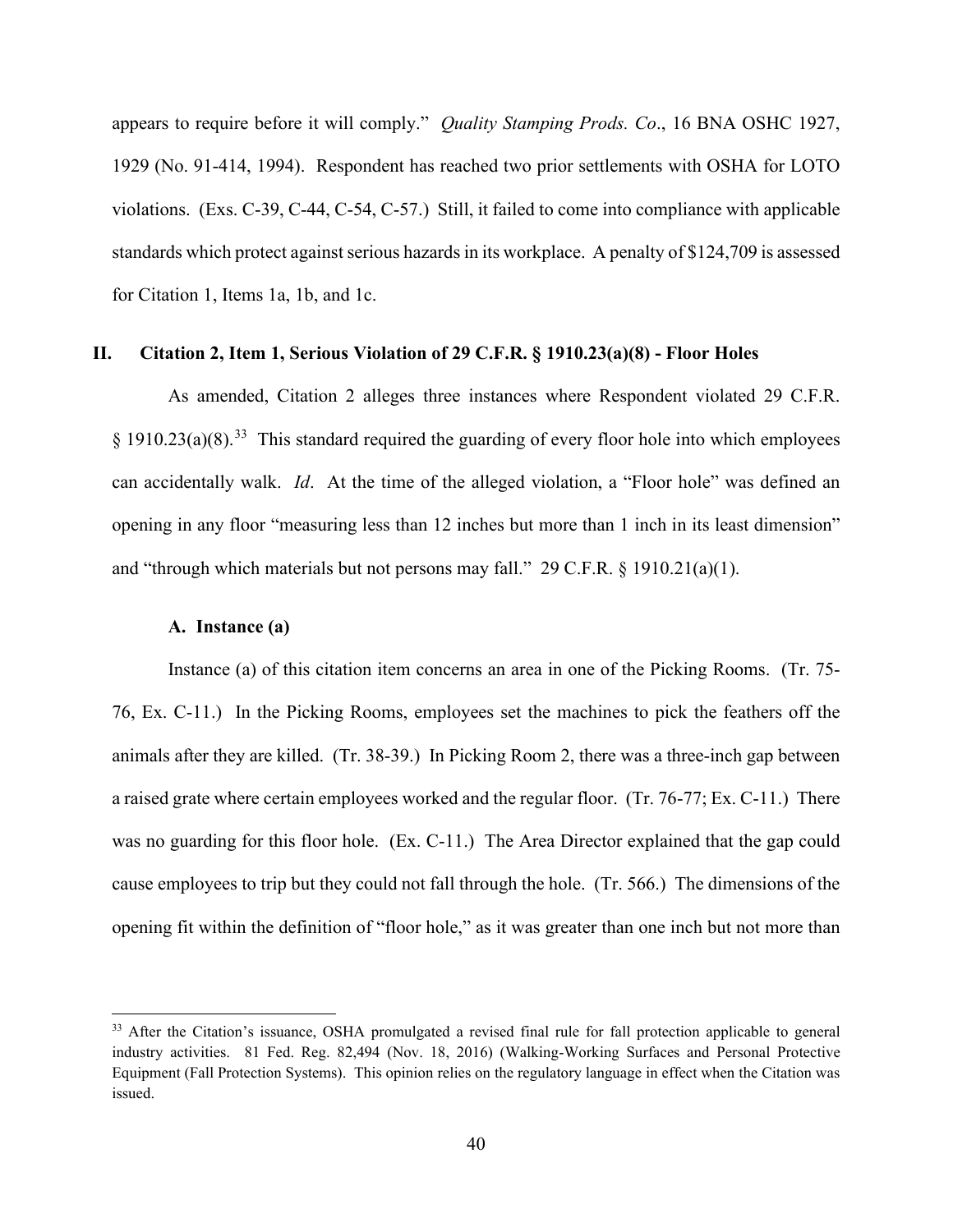twelve. (Tr. 77; Ex. C-11 at 2.) So, the Secretary established the standard's applicability and its violation.

The Secretary also established exposure and knowledge of the violative condition. Employees worked on top of the raised grate. (Tr. 75-77; Ex. C-11.) The Superintendent explained he was familiar with this area, including the grating. (Tr. 75-77.) He acknowledged being aware that the gap was open "most of the time." (Tr. 79.) *See Phoenix Roofing, Inc.*, 17 BNA OSHC 1076, 1079 (No. 90-2148, 1995) ("Employer knowledge is established by a showing of employer awareness of the physical conditions constituting the violation"), *aff'd,* 79 F.3d 1146 (5th Cir. 1996) (unpublished). Additionally, the condition was open and obvious making it easy to discover, as the Superintendent did. (Tr. 75-80; Ex. C-11.) *See Kokosing Constr. Co*., 17 BNA OSHC 1869, 1871 (No. 92-2596, 1996) (holding that "the conspicuous location, the readily observable nature of the violative condition, and the presence of Kokosing's crews in the area warrant a finding of constructive knowledge").

## **B. Instances (b) and (c)**

#### *1. Applicability*

Instances (b) and (c) relate to conditions observed on or about July 6, 2016 in the "Northwest end of the Evisceration Room." The Evisceration Room is adjacent to the Picking Rooms discussed in connection with Instance (a). In the Evisceration Room, the liver and gizzard are separated, and the birds are inspected. (Tr. 41-42.) This room had two openings in the floor. One was an unguarded 10-inch opening between the end of a walkway and the start of the waste trough. (Ex. C-11, Tr. 96-97.) This is the basis for Instance (c). Near this opening, there was another 10-inch gap in the grating for another trough. This other gap is the basis for Instance (b).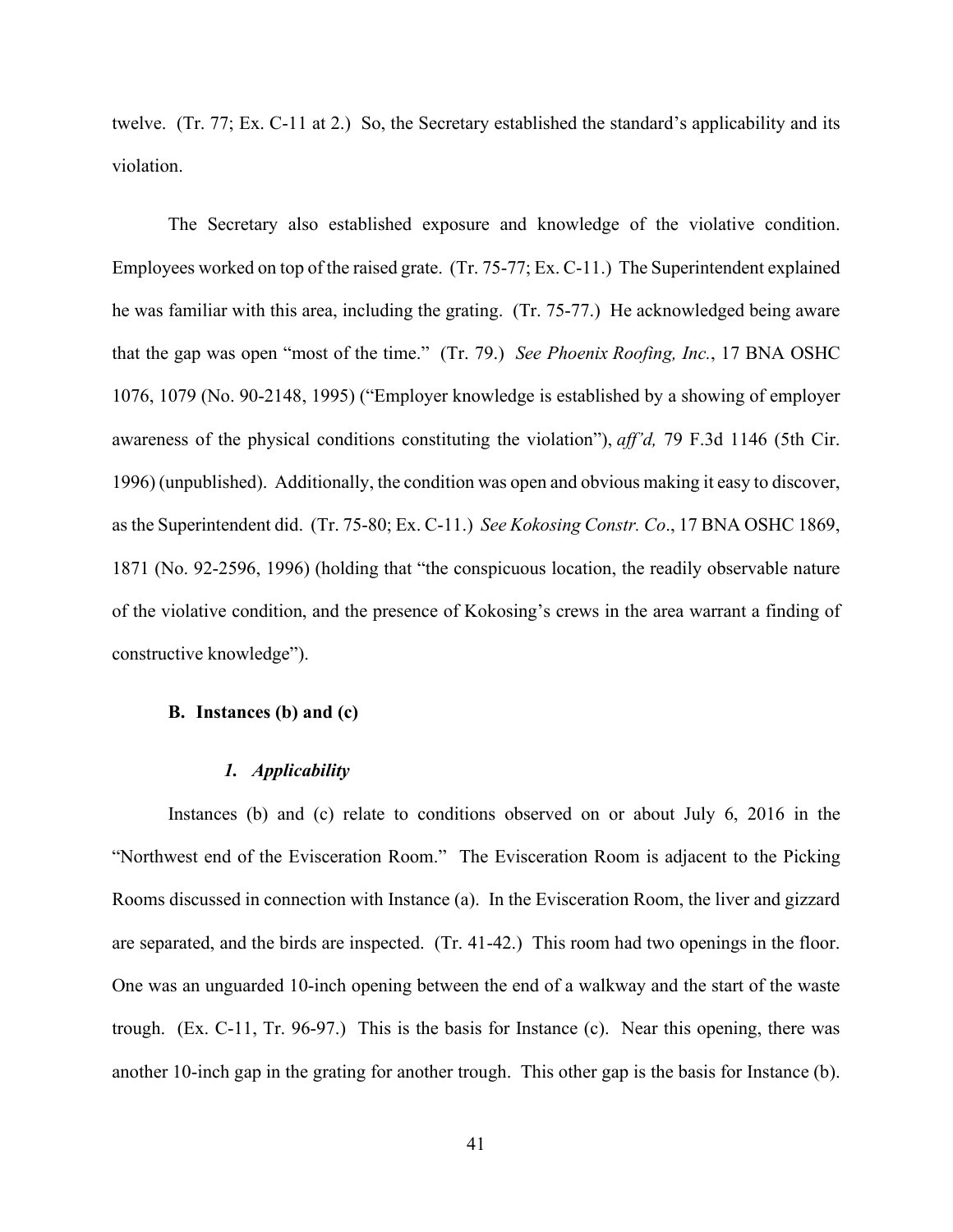(Ex. C-11 at 5a, Tr. 97.) The Area Director explained that employees could walk into either of these openings, but could not fall through them, so both openings are considered floor holes within the meaning of the cited standard. (Tr. 569.)

## *2. Violation*

When there is a floor hole, employers have two options for guarding, a railing or a cover. 29 C.F.R. § 1910.23(a)(8). Specifically, the floor hole must be guarded with either:

(i) A standard railing with standard toeboard on all exposed sides, or (ii) A floor hole cover of standard strength and construction. While the cover is not in place, the floor hole shall be constantly attended by someone or shall be protected by a removable standard railing.

*Id.* Although there was a single chain near the trough referenced in Instances (b) and (c), the Secretary showed it was inadequate. To be considered a guardrail within the meaning of the standard, there would have to be two chains and a toeboard. (Tr. 571-72.) There was only one chain and there was no toeboard. (Ex. C-11 at 5a and 6a.) Further, the single chain did not block the opening at discussed in Instance (b) at all. *Id.* at 5a.

In its brief, Respondent argues the trough was "constantly attended." (Resp't Br. at 16.) However, for that to be relevant, the trough would have had to have a cover of standard strength and construction. 29 C.F.R.  $\S$  1910.23(a)(8)(ii). No one discussed the existence of such a cover, and none is visible in the photographs of the conditions. (Ex. C-11.) Further, while many employees worked in this area and some were charged with regularly cleaning the floor by pushing waste into the trough, there is no evidence that anyone was attending the opening to prevent workers from tripping. (Tr. 91.)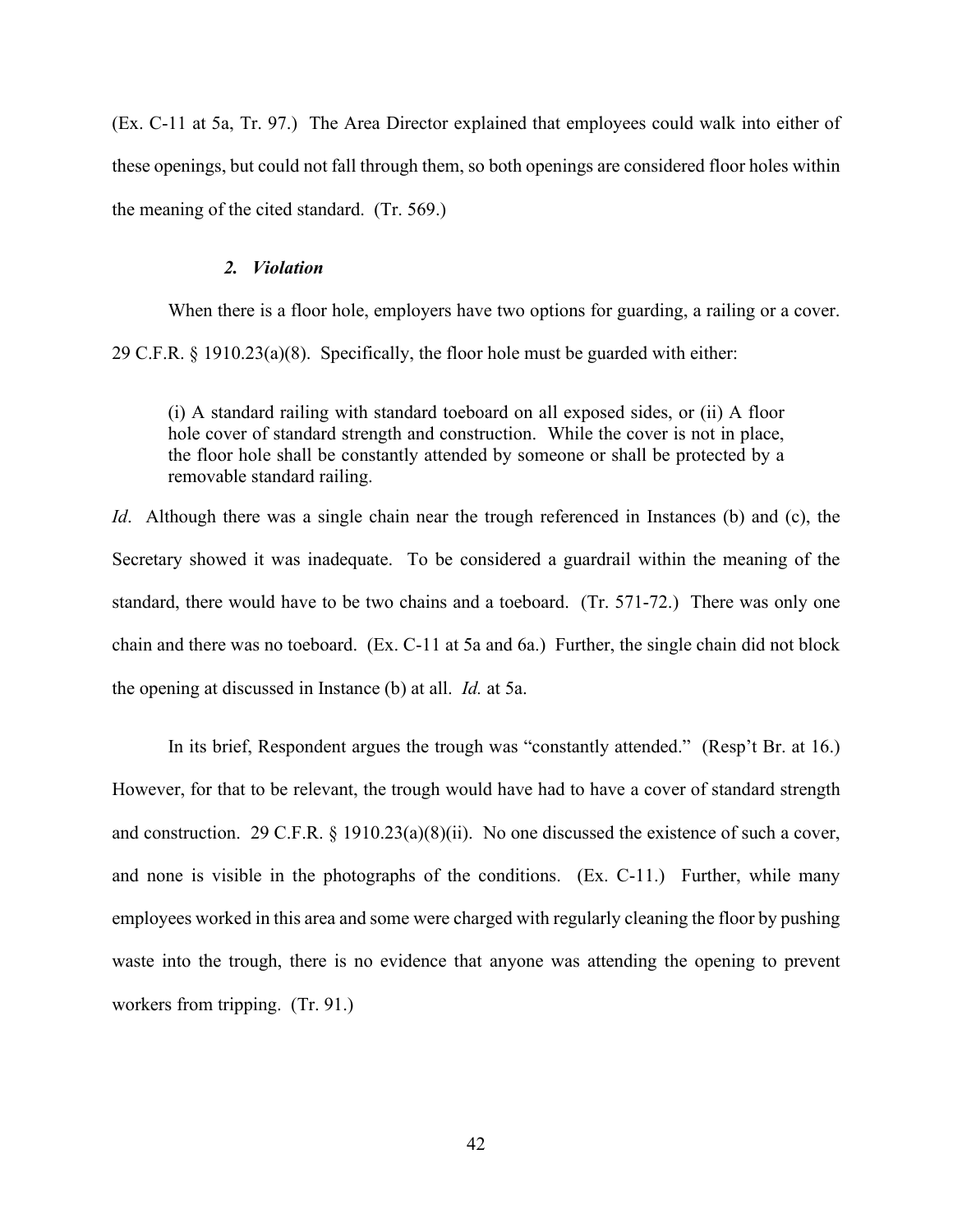## *3. Exposure and Knowledge*

Approximately fifty employees worked in this area, including some who cleaned waste into the trough throughout the day. (Tr. 91; Ex. C-11.) The area was always wet and occasionally slippery. (Tr. 93, Ex. C-11 at 5-6.) Both conditions were open and obvious and located in high traffic areas. (Tr. 90-91.) The conditions were either known or could have easily been discovered with reasonable diligence. *See Kokosing* 17 BNA OSHC at 1871; *Am. Airlines, Inc*., 17 BNA OSHC 1552, 1555 (No. 93-1817, 1996) (consolidated) (finding knowledge in connection with violations of 29 C.F.R. § 1910.23 when conditions were in plain view and supervisory personnel were present).

## **C. Characterization and Penalty of Citation 2, Item 1, Instances (a), (b), and (c)**

The Secretary argues this violation is serious and proposes a single penalty of \$5,880 for the three Instances. Respondent raises no arguments concerning the characterization or proposed penalty. (Resp't Br. at 16-17.) The Area Director explained that the openings created a trip and fall hazard that could result in broken bones, sprains, and strains. (Tr. 567, 571, 574.) Still, he considered it a low gravity violation. (Tr. 575-76; Ex. C-10.) He argued that no size or good faith reductions were appropriate as Respondent had over 250 employees and lacked a good overall safety program. (Tr. 575-77.) Finally, because of Respondent's history, he argued that the penalty that would otherwise be appropriate for the violation's gravity should be increased by 10%. (Tr. 577-78.)

The undersigned agrees that the violation's gravity does not warrant the maximum penalty. As for good faith, Respondent promptly addressed the violation but lacked an effective overall safety program. (Tr. 78-79.) Respondent's large size does not warrant a reduced penalty. (Tr. 477.) Finally, its history of violations makes some increase appropriate. *See Quality* Stamping,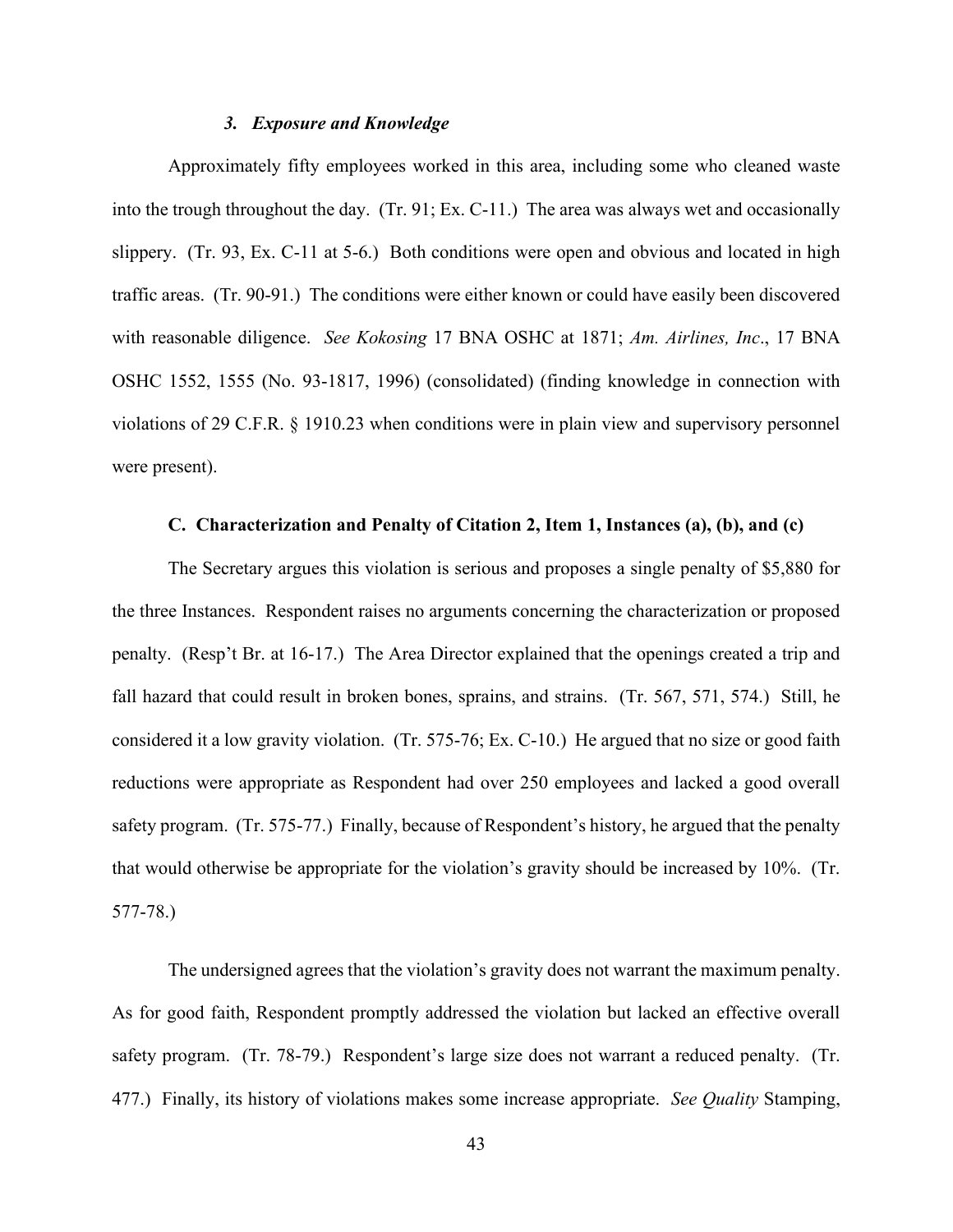16 BNA OSHC at 1929 (weighing the employer's substantial history when calculating the penalty). The violations are serious. The Secretary's proposed grouping of the three Instances with a single penalty of \$5,880 is appropriate. A penalty of \$5,880 is assessed for Citation 2, Item 1, Instances (a), (b), and (c).

# **III. Citation 2, Item 3b- Serious Violation of 29 C.F.R. § 1910.37(b)(5) – Exit Signage**

Birdsboro's facility consists of several different rooms and areas. In the Kill Room, employees hand live animals to rabbis for slaughtering. (Tr. 36-37, 150; Ex. C-17 at 1, 3, 7.) Adjacent to the Kill Room there are two Picking Rooms, where machines remove the feathers from the animals (in other words, the "product"). (Tr. 38-39.) After the Picking Rooms, the product enters the Evisceration Room where certain parts are removed, and the product is inspected. (Tr. 41-42.) The product moves to the Process Room for salting and chilling. (Tr. 42- 43.) Some product is also sent to the Grind Room for additional processing. (Tr. 42-43, 49.)

Citation 2, Item 3b relates to alleged violations of 29 C.F.R. § 1910.37(b), for insufficient exit markings. If a door does not lead to an exit, it must be marked "not an exit" or otherwise explain what is behind the door.<sup>34</sup> 29 C.F.R. § 1910.37(b)(5). In addition, if the way to exit is not immediately apparent, signs must be posted along the exit access route to indicate both the direction of travel and the nearest exit. 29 C.F.R. § 1910.37(b)(4). The "line-of-sight to an exit must be clearly visible at all times." *Id.*

<span id="page-43-0"></span><sup>&</sup>lt;sup>34</sup> Specifically, the standard mandates that:

Each doorway or passage along an exit access that could be mistaken for an exit must be marked "Not an Exit" or similar designation, or be identified by a sign indicating its actual use (e.g., closet).

<sup>29</sup> C.F.R. § 1910.37(b)(5).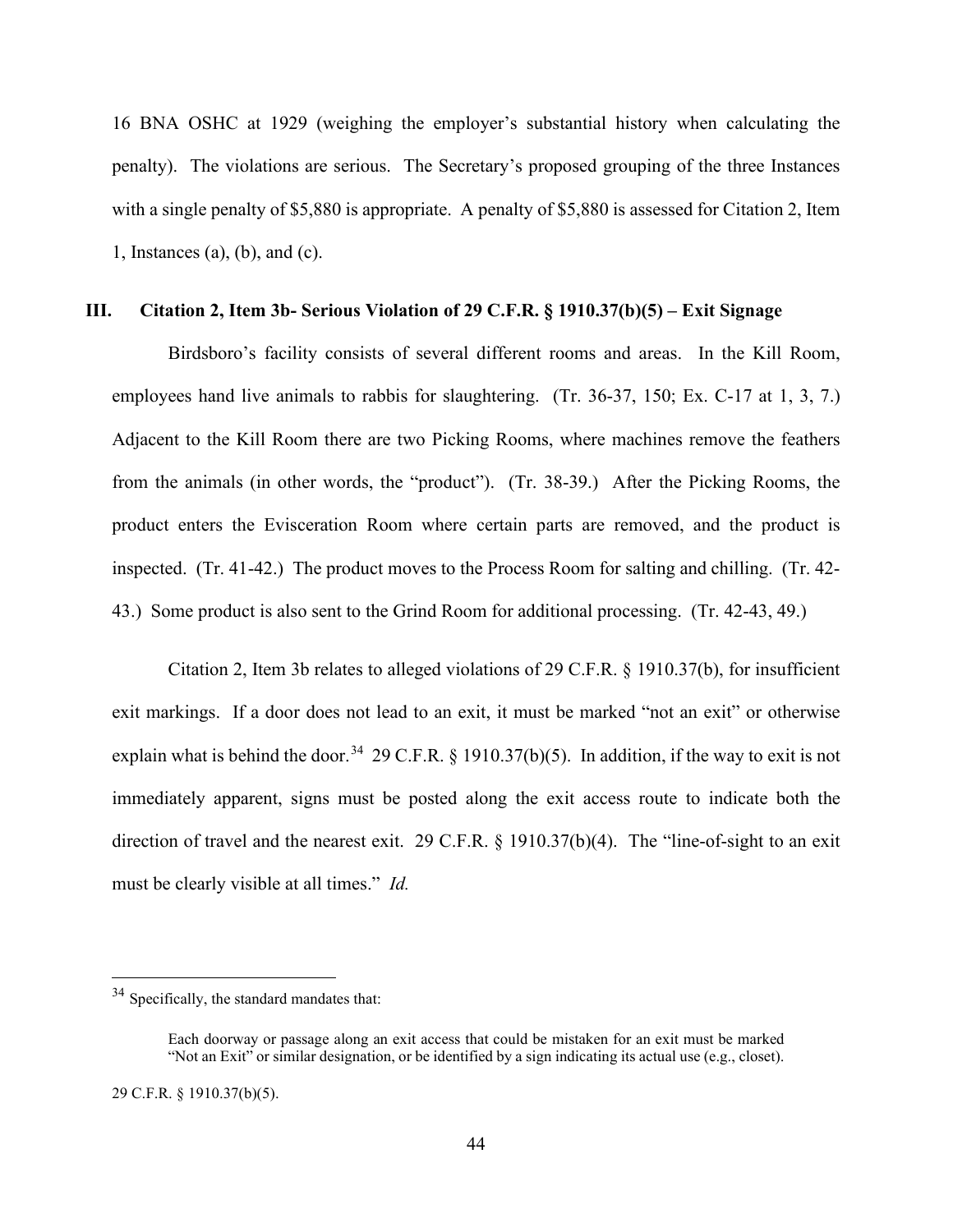## **A. Instances (a) and (e) – Violations of 29 C.F.R. § 1910.37(b)(5)**

## *1. Instance (a)*

Instance (a) alleges that the door connecting the Evisceration Room to Picking Room 2 should have indicated it was not an exit. There is no debate the door lacked a sign identifying it as leading to Picking Room 2 or otherwise indicate the door did not lead to an exit.<sup>35</sup> (Tr. 113; Ex. C-13 at 1, 4A.)

Besides this door, the room had three other doors. (Tr. 113-15.) One of these other doors, which was located on a different wall, had an exit sign above it. *Id.* Respondent alleges that the OSHA compliance officer (CO) investigating the facility purposely framed the photograph of the area to exclude the exit sign. (Resp't Br. at 17.) This claim is meritless. First, the exit sign is visible in one of the CO's photographs, just not all of them. (Ex. C-13 at 4A.) Moreover, the cited standard concerns whether doors along an exit route are clearly marked to indicate they are not an exit. (Tr. 706.) Thus, the existence of some exit signage does not mean there has been no violation of 29 C.F.R. § 1910.37(b)(5), which is concerned with doors not leading to exits.

This is not to say that the presence of the exit sign is irrelevant. Its presence shows that the door in question was along an exit route. (Sec'y Br. at 50.) Someone seeking to quickly exit along this route might come to this door and think it was an exit when it just leads to another interior

<span id="page-44-0"></span><sup>&</sup>lt;sup>35</sup> At the start of the inspection, there was a solid door connecting these two rooms. (Tr. 112; Ex. C-13 at 1.) Sometime before the inspection ended, this solid door was replaced with heavy-duty acrylic curtains. (Tr. 118-22; Ex. C-13 at 4.)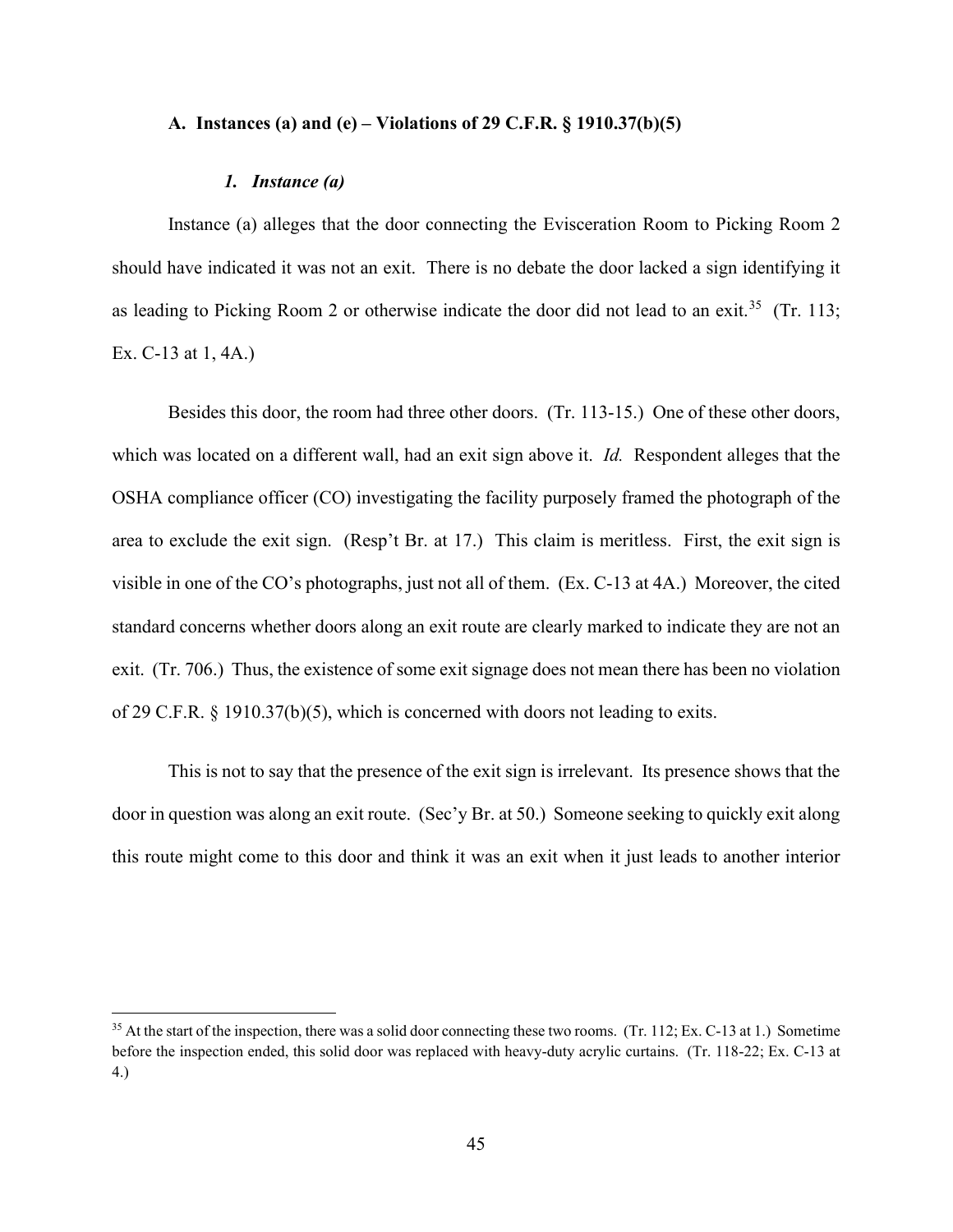room. (Tr. 583-84.) For this reason, the standard requires the doorway itself to be marked. (Tr. 583-84, 706.) The standard applies and was violated.<sup>[36](#page-45-0)</sup>

As for exposure, between fifty and sixty employees worked in this room every day. (Tr. 41-42, 63, 91; Ex. C-12.) The amount of equipment and other space limitations made the need for clear exit routes critical. (Tr. 708.)

Turning to knowledge, the Superintendent was familiar with this area of the facility. (Tr. 63, 112.) The condition was in plain view and the lack of signage was readily apparent. *See A.L. Baumgartner Constr.,* 16 BNA OSHC 1995, 1998 (No. 92-1002, 1994) (constructive knowledge established when cited condition is readily apparent). The Secretary met his burden.

# *2. Instance (e)*

Instance (e) relates to a single door from the process room.<sup>37</sup> At one end of the process room, there is a single door close to a set of double doors. (Tr. 132; Ex. C-13 at 6.) Above the double doors, there is an illuminated exit sign. (Ex. C-13 at 6.) Adjacent to the double doors, a single door connected the process room to what was referred to as the ammonia or cooler room. (Tr. 132-34.) This adjacent room contained the compressor for the cooling system and did not lead to an exit. (Tr. 132-33.) There is no signage on the single door indicating either what was behind it or explaining it was not an exit. (Tr. 134; Ex. C-13 at 6.) The Area Director explained

<span id="page-45-0"></span><sup>&</sup>lt;sup>36</sup> Respondent also argues, without support, that its facility complied with "Licenses and Inspections." (Resp't Br. at 18.) There is no record evidence of compliance with the requirements of any other regulatory authority. It is not clear what entity or regulations Respondent is attempting to refer to when it makes this claim. *Id.* So, there is no basis for assessing whether these regulations are equivalent to the cited standard. Even if the exit signage in the facility complied with some other requirement at some point in time, the Secretary established that it failed to comply with the cited standard as of the time alleged in the Citation.

<span id="page-45-1"></span> $37$  This location was also referred to as the packing area. (Tr. 127-28, 132.)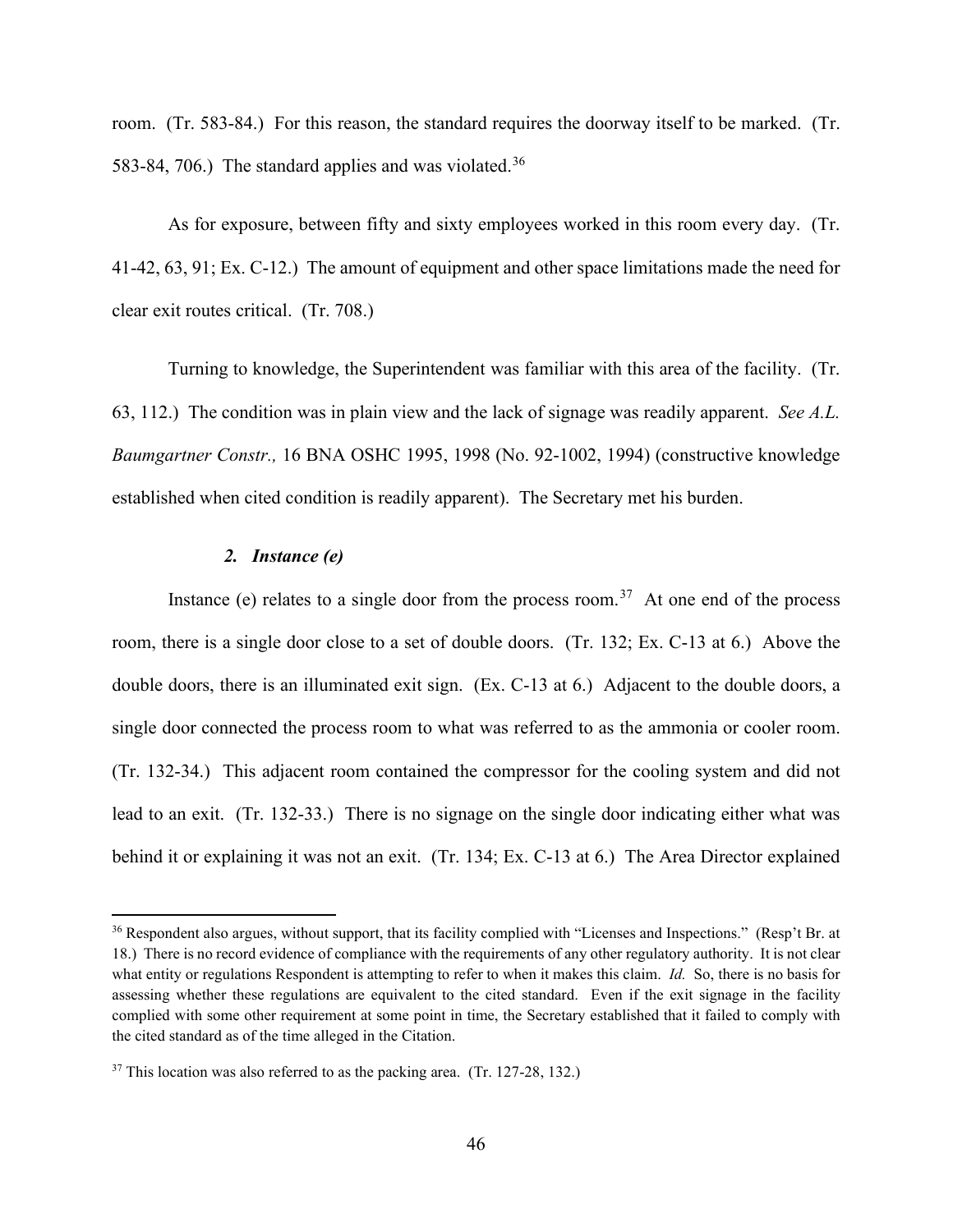that an employee attempting to exit the area could be confused as to whether it could use the single door, as opposed to the adjacent double doors, to exit the building.<sup>38</sup> (Tr. 581.)

Employees worked in this area and thus were exposed to the hazard. (Ex. C-13 at 6.) The Superintendent was familiar with this area and Respondent could have discovered the lack of signage with reasonable diligence. (Tr. 100, 125.) *See A.L. Baumgartner,* 16 BNA OSHC at 1998 (constructive knowledge established when cited condition is readily apparent). The Secretary established the violation.

# **B. Instance (d)- Violation of 29 C.F.R. § 1910.37(b)(4)**

Instance (d) concerns a set of double doors from the packing area to the Evisceration Room. These doors were not labeled. (Tr. 125; Ex. C-13 at 5.) Unlike the other Instances, which involved doors that did not lead to an exit, this allegation involved doors leading to a possible exit route. So, at the hearing, the Secretary moved to amend Instance (d) to allege, in the alternative, a violation of section (b)(4) of 29 C.F.R.  $\S$  1910.37, as opposed to section (b)(5) as was initially alleged in the Citation. (Tr. 131, 581.) Respondent did not object to the amendment and the request was granted. (Tr. 131.) Section (b)(4) provides:

If the direction of travel to the exit or exit discharge is not immediately apparent, signs must be posted along the exit access indicating the direction of travel to the nearest exit and exit discharge. Additionally, the line-of-sight to an exit must be clearly visible at all times.

29 C.F.R. § 1910.37(b)(4).

<span id="page-46-0"></span> $38$  Like Instance (a), having some exit information, while insufficient to vacate, is relevant to assessing the gravity of Instance (e).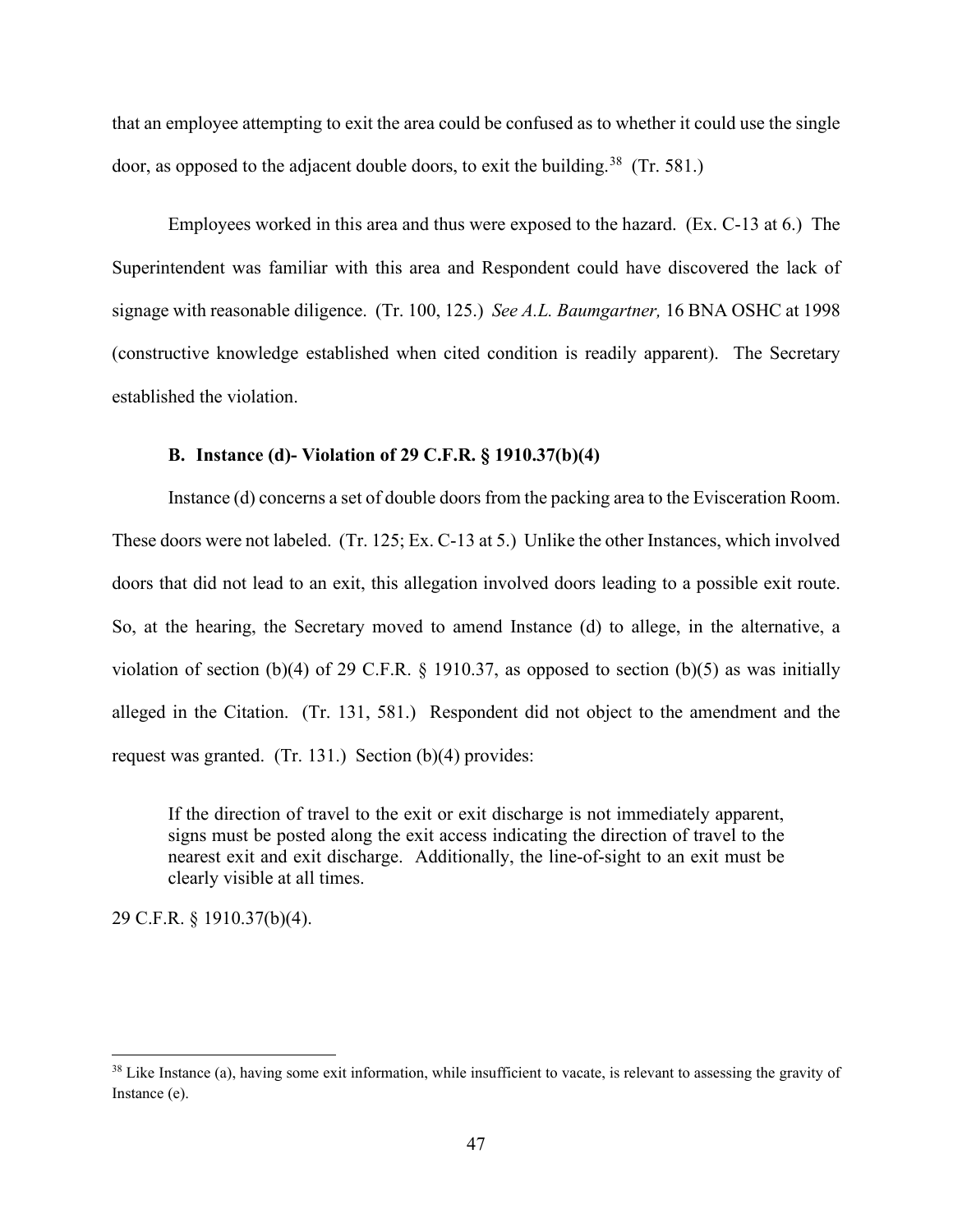The Superintendent indicated that the double doors shown in Ex. C-13 were one possible way to exit the building. (Tr. 126-27.) Neither he nor any other witness explained whether the double doors depicted in Exhibit C-13 represented the "nearest exit." The Superintendent did explain, however, that the lit exit signs in the room made it immediately apparent how to exit this area. (Tr. 171-72; Ex. C-13 at 5.) This testimony was not sufficiently refuted.

The Secretary failed to show that the double doors needed to be labeled. Because they were a possible exit, the lack of labeling did not violate section (b)(5). Nor did the Secretary establish that they were the nearest way to exit the building or that the line of sight to the nearest exit was not clearly visible in violation of section (b)(4). Instance (d) is vacated.

# **C. Characterization and Penalty for Citation 2, Item 3(b), Instances (a) and (e)**

Respondent does not challenge the characterization as serious. The record supports this characterization. The Area Director explained that marking doorways is important because a failure to do so harms safe egress in the event of an emergency. (Tr. 581, 708.) If an employee cannot quickly determine how to leave, they may enter a doorway that does not lead to an exit and become trapped. (Tr. 581.) Such a hazard is appropriately characterized as serious. *See Tree of Life Inc., d/b/a Gourmet Award Foods, N.E. Div.*, 19 BNA OSHC 1535, 1537 (No. 00-0433, 2001) (finding a violation related to egress serious rather than de minimis).

Initially, in the Citation, the Secretary proposed a single grouped penalty for of \$5,888 for Citation 2, Items 3(a) and 3(b). The Secretary subsequently withdrew Item 3(a), and two of the five Instances that were part of Item 3(b). This left Instances (a), (d), and (e) of Item 3(b). As discussed, only Instances (a) and (e) are affirmed.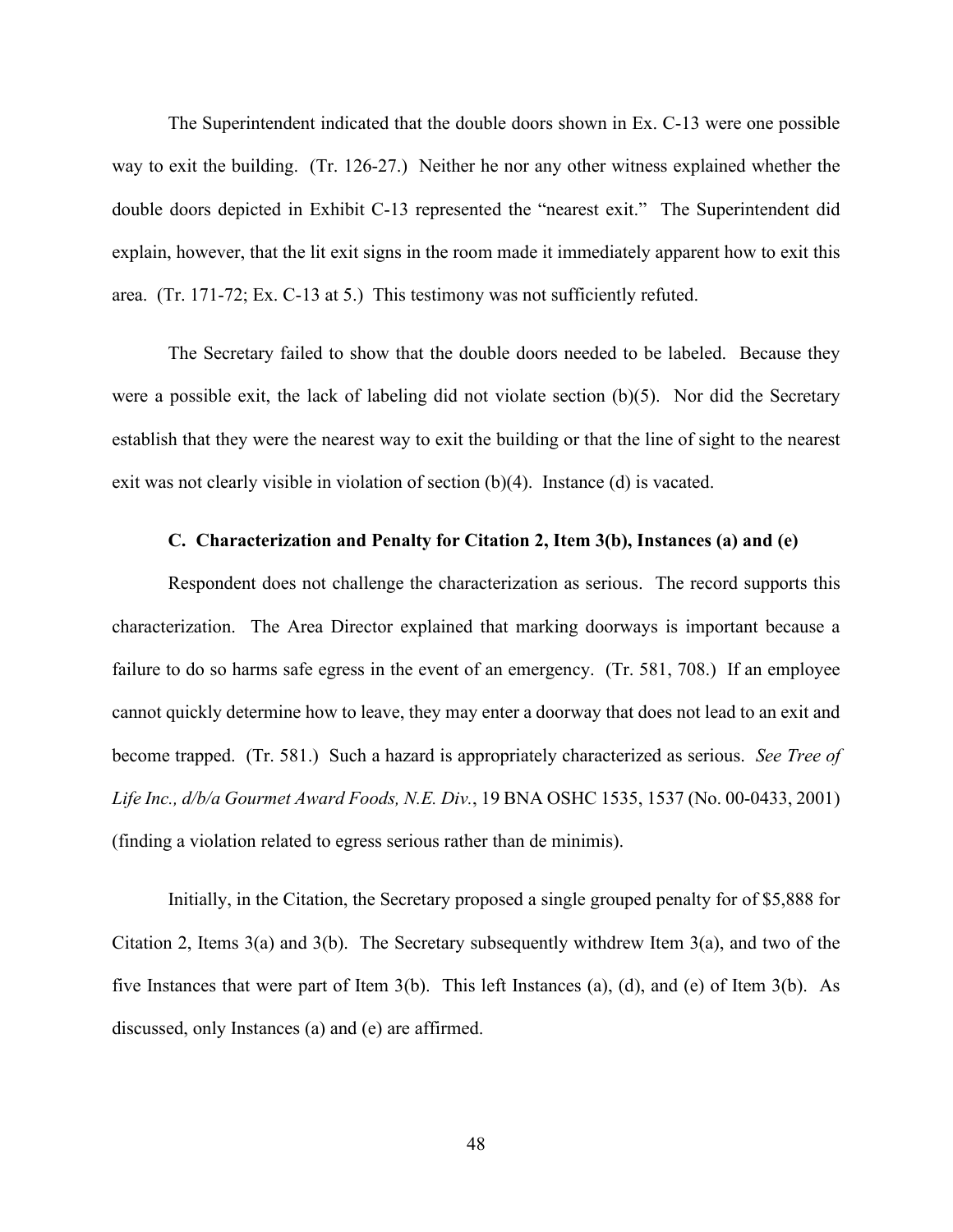The Secretary acknowledges the violation's gravity is not particularly high. (Tr. 584; Sec'y Br. at 51.) Respondent had some exit signage and directional markings. However, it also had a high turnover of its large workforce, which made appropriate exit signage important in a large multi-room facility. (Tr. 305, 419-20, 422, 426, 708.) New employees could be unfamiliar with which one of several doors connected to an exit or a dead end. (Tr. 708.) As for good faith, Respondent lacked a robust safety program and a further reduction for this factor is not appropriate. Likewise, Respondent has a history of violations and is a large company, so these factors do not warrant a further reduction in the penalty.

Given the withdrawals and the vacation of Instance (d), a lower penalty than what the Secretary proposes is appropriate. A \$2,000 penalty is assessed for Citation 2, Item 3(b), Instances (a) and (e).

## **IV. Violations of the Occupational Noise Exposure Standard (29 C.F.R. § 1910.95)**

# **A. Citation 2, Item 4 – Serious Violation of 29 C.F.R. § 1910.95(b)(1) – Noise Control**

## *1. Applicability and Violation*

Item 4 relates to noise in the Picking Room. The cited standard requires administrative or engineering controls when noise exceeds specified action levels. 29 C.F.R. § 1910.95(b)(1). If these controls fail to reduce the noise below the action level, then PPE must be provided and used.<sup>39</sup> *Id*. The parties stipulated that cited standard applies and the record supports this. (Tr.

<span id="page-48-0"></span><sup>&</sup>lt;sup>39</sup> Specifically, the standard requires that:

When employees are subjected to sound exceeding those listed in Table G-16, feasible administrative or engineering controls shall be utilized. If such controls fail to reduce sound levels within the levels of Table G-16, personal protective equipment shall be provided and used to reduce sound levels within the levels of the table.

<sup>29</sup> C.F.R. § 1910.95(b)(1).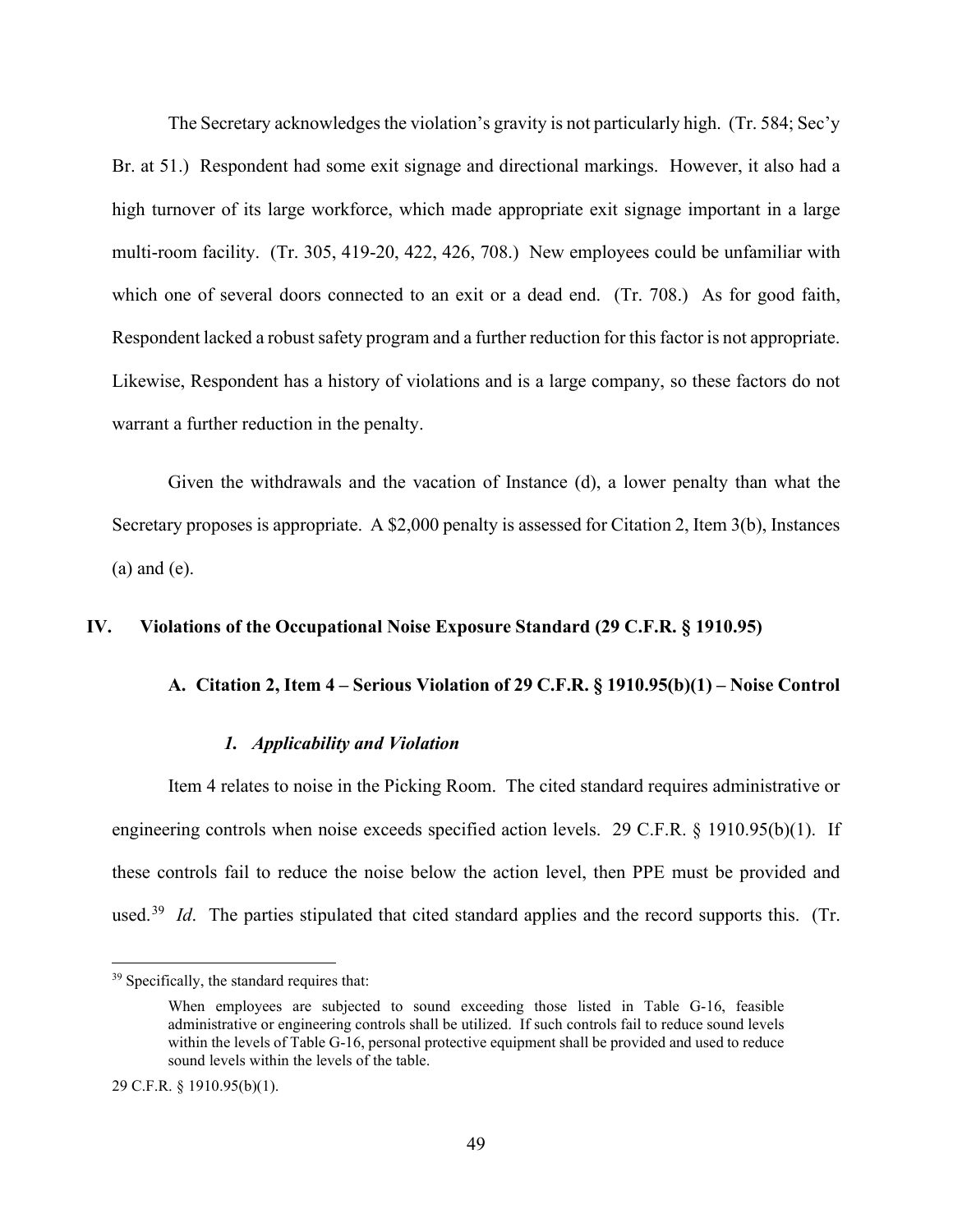248-51.) In particular, the parties agree to the level of noise in the Picking Room exceeded the threshold above which action under 29 C.F.R. § 1910.95 is required. In March of 2016 the: (a) noise in one area of the Picking Room exceeded the permissible noise dose by 1,662%, (b) noise in a second area exceed the permissible noise dose by 2,225%, (c) noise in a third area exceeded the permissible noise dose by 640%, and (d) noise in a fourth area exceeded the permissible noise dose by 295%. (Tr. 250-51.)

Respondent acknowledged the accuracy of these measurements but disputed whether employees were actually exposed to this level of noise because it provided PPE, including earplugs and earmuffs. (Tr. 251.) For purposes of 29 C.F.R. § 1910.95, "employee noise exposures shall be computed ... without regard to any attenuation provided by the use of personal protective equipment." 29 C.F.R. § 1910.95(c)(1); Occupational Noise Exposure; Hearing Conservation Amendment, 46 Fed. Reg. 4078, 4102) (Jan. 16, 1981) (employers must "provide audiometric testing for those employees exposed above the [action level] *without regard to the use of personal protective equipment*") (emphasis added). Thus, it is the level of noise in a given area that triggers an employer's responsibilities under the cited standard, not the level of noise employees are exposed to when they are wearing PPE.

Given that the noise was well above the action level, Respondent needed to implement feasible administrative or engineering controls to address the noise. 29 C.F.R. § 1910.95(b)(1). The Citation alleges that feasible abatement measures could include the "installation of barriers, baffles, sound-absorbing, or sound-damping materials to reduce employees' exposure to occupational noise." Respondent acknowledges that after the investigation commenced, it was able to implement feasible administrative and engineering controls to reduce the noise levels. (Resp't Br. at 19-20.) After the date alleged in the Citation, it installed a wall and additional ceiling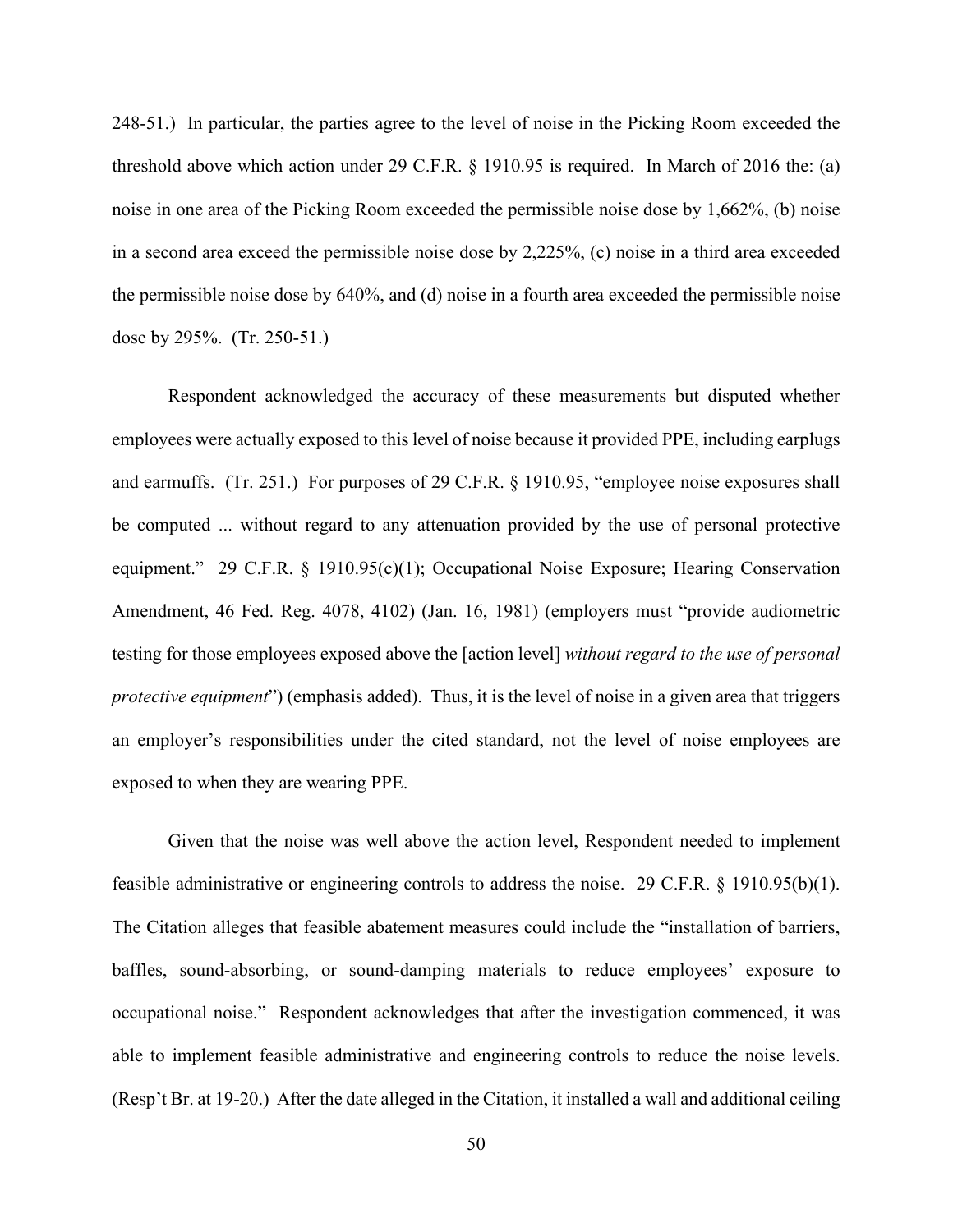material in the Picking Room, as well as double-sided acrylic curtains to reduce noise. (Tr. 82-83, 119-20, 519; Exs. C-11 at 4, C-13.) It also hired a contractor which advised the company about additional engineering controls it could use to reduce noise. (Resp't Br. at 19-20; Tr. 120, 522.) There is no evidence that any of these measures could not have been implemented before the date alleged in the Citation. [40](#page-50-0) 

Despite its acceptance of the noise readings and the fact that there were feasible engineering controls that could have been adopted, Respondent argues that OSHA's acceptance of the abatement documents following the 2014 Citations precludes the present Citations. (Resp't Br. at 20.) First, the earlier violation refers to Kill Room, rather than Picking Rooms. (Ex. C-39 at 31- 33.) Second, the standard cited in 2014 is 29 C.F.R. § 1910.95(c)(1), which requires a hearing conservation program. (Ex. C-39 at 31-33.) So, abating that violation would not mean that Respondent had implemented feasible engineering controls, or that it was in compliance with the standards cited as a result of the 2016 inspection  $(29 \text{ C.F.R. } \S \S 1910.95(b)(1), (g), (i)(3),$ (m)(2)(ii)(E)). *See Con Agra Flour Milling Co.*, 25 F.3d 653, 657 (8th Cir. 1994) (vacation of prior citation did not give employer reason to believe it would not be later cited for violating different regulations); *Kaspar*, 18 BNA OSHC at 2183 n.13 (OSHA may issue a citation for a condition that may have been previously observed but was not cited as a violation).

Third, while OSHA may have accepted the Respondent's abatement certificate, that does not provide immunity for future violations. *See Erie Coke Corp.*, 15 BNA OSHC 1561, 1568-69 (No. 88-0611, 1992) (Secretary not estopped from changing position after prior settlements of

<span id="page-50-0"></span><sup>&</sup>lt;sup>40</sup> Subsequent remedial measures impact the assessment of the feasibility of abatement and the appropriate penalty. However, the actions do not mean there was no violation as of the date referenced in the Citation.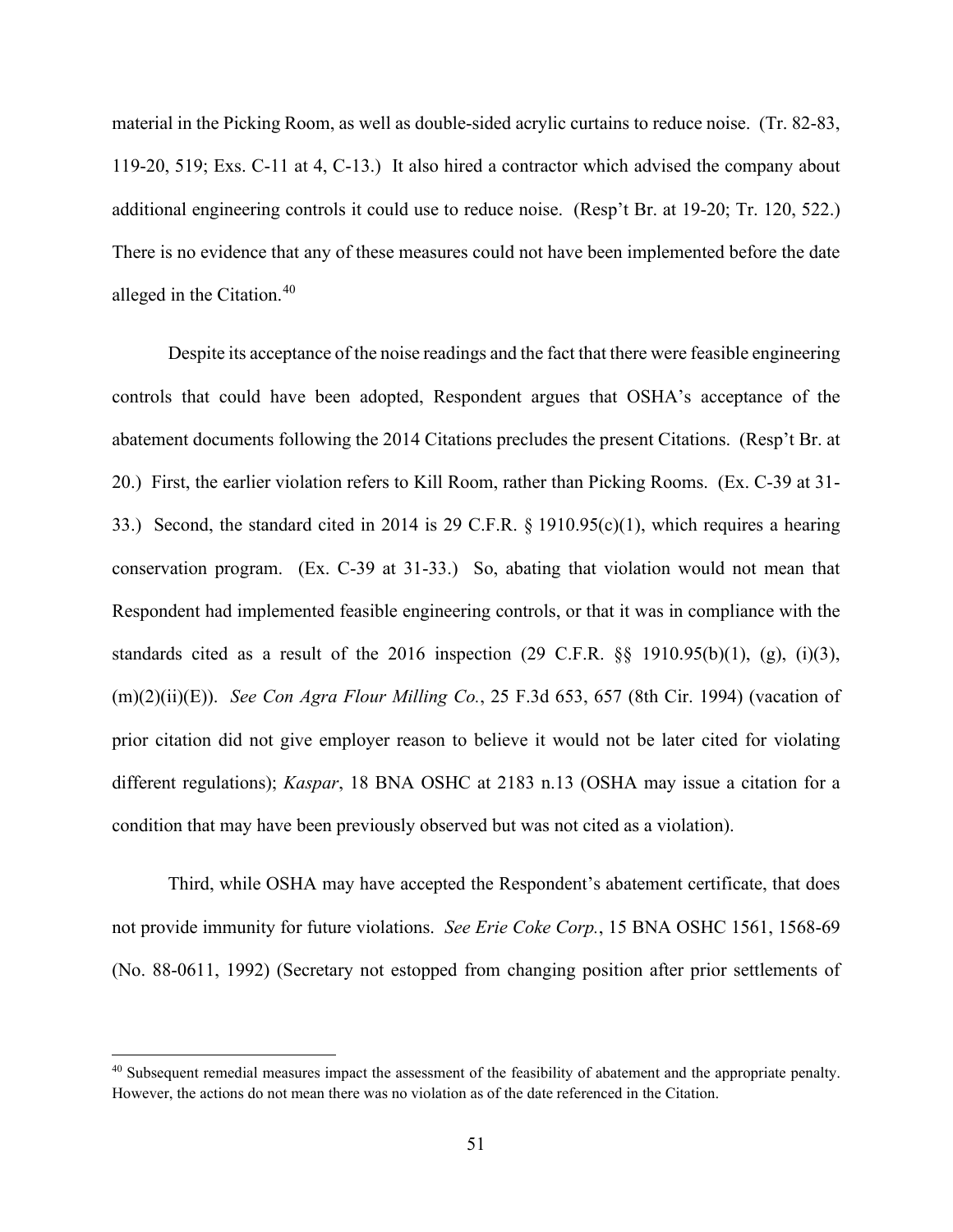violations), *denying review in part, and affirming in part*, 998 F.2d 134 (3d Cir. 1993) (finding employer's cross-petition for review untimely). OSHA did not inspect the facility to test noise levels after receiving Respondent's abatement certification. Rather, OSHA accepted Respondent's certification that it appropriately abated the violations related to noise. Resolving those citations did not mean OSHA was approving Respondent's entire safety program or excuse the responsibility to continue to comply with the OSH Act. (Tr. 688-89.) *See Fluor Daniel*, 19 BNA OSHC 1529, 1533 (No. 96-1729, 2001) (consolidated) (rejecting estoppel claim based on past compliance inspections), *aff'd*, 295 F.3d 1232 (11th Cir. 2002).

The Secretary showed that the engineering controls Respondent had in place at the time of the inspection were inadequate. After being cited for failing to have a hearing conservation program in 2014, Respondent installed some new motors, which it hoped would reduce the noise. (Tr. 518-19.) However, it failed to conduct testing to determine if the actions it took impacted the level of noise. (Tr. 520; Ex. 39 at 31-34.) Mr. Wieder, the Operations Director, admitted he "dropped the ball" in terms of assessing whether the steps taken had an impact on the level of noise. (Tr. 521.) Testing conducted by OSHA in 2016 showed the new motors had no significant impact on the noise. (Tr. 250.) Respondent failed to utilize feasible administrative or engineering controls as required.<sup>[41](#page-51-0)</sup>

<span id="page-51-0"></span><sup>&</sup>lt;sup>41</sup> Respondent also argued that after the 2014 Citations it required employees to wear more PPE to protect hearing. (Resp't Br. at 19.) Because the standard requires the implementation of feasible engineering controls before reliance on PPE, Respondent's work rule requiring the wearing of earplug and earmuffs does not abate the violation.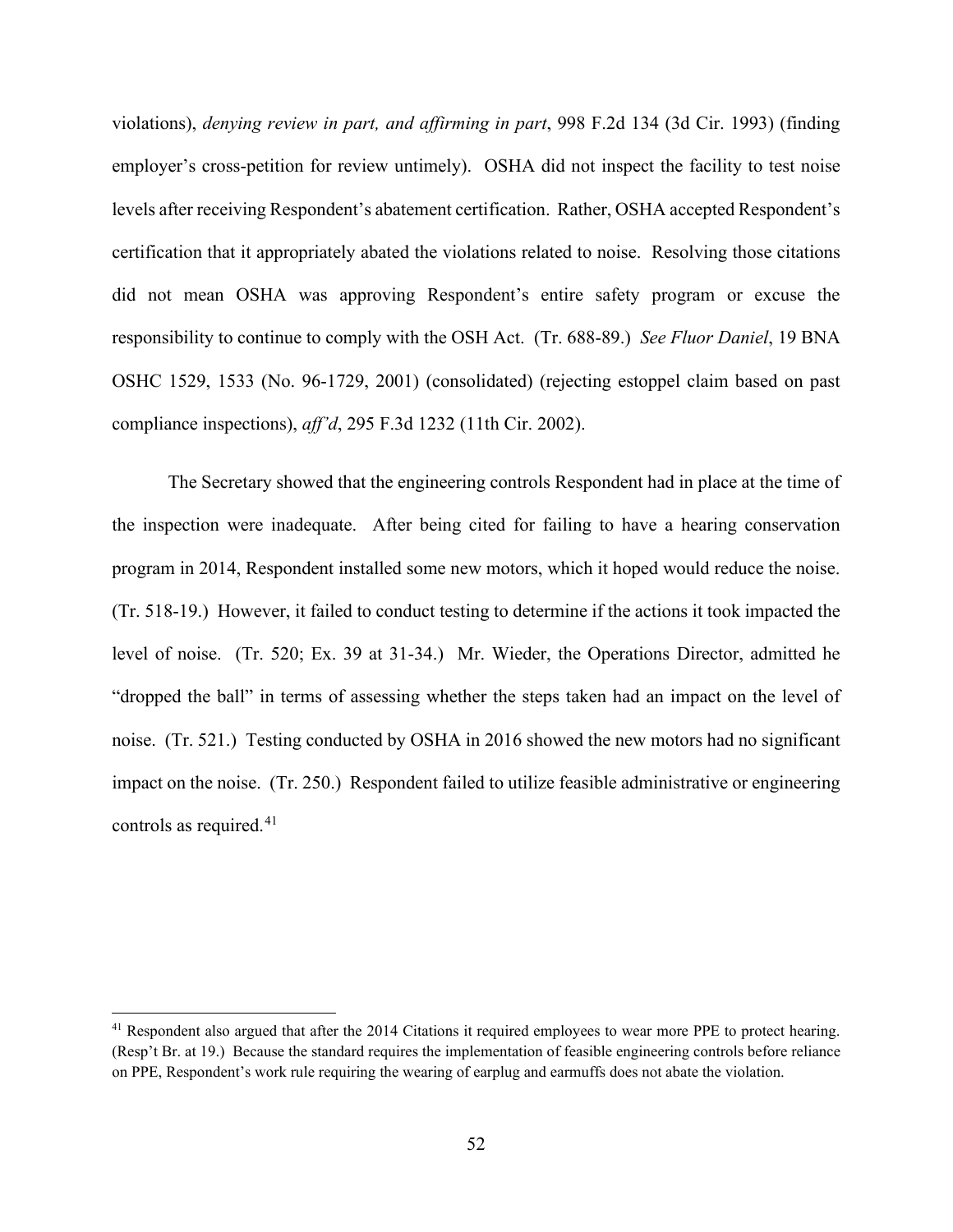#### *2. Exposure*

Many employees worked in the Picking Room and were exposed to the noise. Employees in four different areas of the Picking Room wore dosimeters to assess the level of noise in the room. While these employees were provided with PPE and required to use it, the standard requires employers to first implement feasible engineering controls before relying on PPE.<sup>[42](#page-52-0)</sup> 29 C.F.R. § 1910.95(b)(1) (specifying that if administrative and engineering controls fail to reduce the sound levels sufficiently, then PPE shall be provided). *See Anchor Hocking Corp*., 3 BNA OSHC 1389, 1391 (No. 3783, 1975) (Cleary, Comm'r, concluding that 29 C.F.R. § 1910.95(b)(1) requires feasible administrative or engineering controls whenever employees are subjected to sound levels exceeding those specified in the standard).

## *3. Knowledge*

As for knowledge, the HR Manager and the Operations Director, Mr. Wieder, both acknowledged that as of the time alleged in the Citation, they were aware that the noise levels were high enough to trigger the requirement to conduct annual audiograms. (Tr. 309, 518.) The 2014 Citations included a violation for failing to administer an effective hearing conservation program as required by 29 C.F.R. § 1910.95(c)(1). (Ex. C-39 at 30.) The violation alleged exposure to noise over 22 decibels higher than the action level set out in the standard. *Id.* Respondent accepted this violation, including the repeat characterization as part of the 2014 Settlements. (Ex. C-39 at 30-31; C-45.)

Mr. Wieder was aware of both this 2014 Citation, as well as an earlier one issued to MVP in 2012, that also involved a serious violation of 29 C.F.R. § 1910.95(c)(1). (Ex. C-54 at 31-32.)

<span id="page-52-0"></span><sup>&</sup>lt;sup>42</sup> The presence and use of PPE are relevant to the violation's gravity.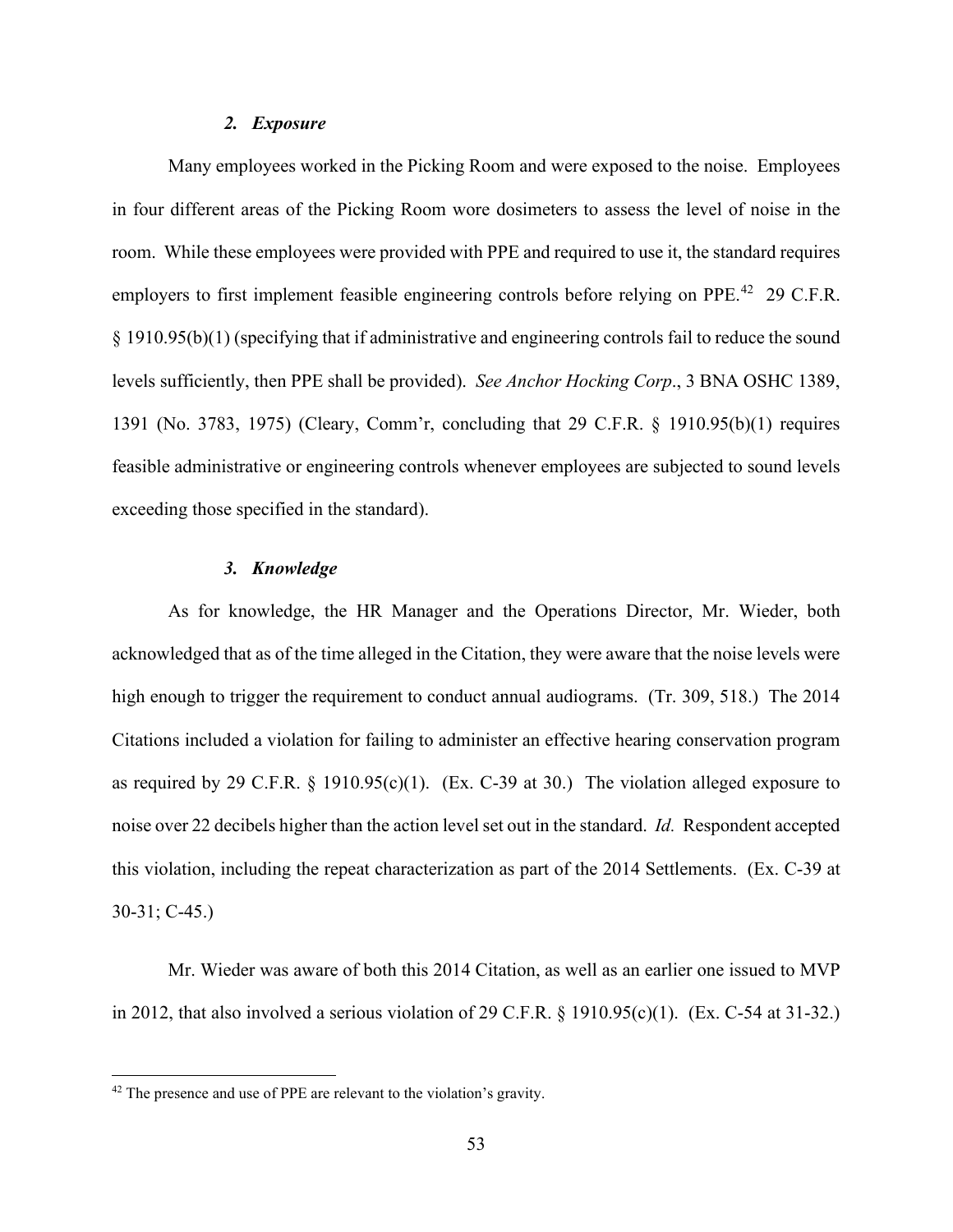The 2012 Citation discussed three employees on the picking line all being exposed to noise well above the action level. *Id*.

Even without this history of noise violations, the level of noise was readily apparent. *See Cont'l Elec. Co.,* 13 BNA OSHC 2153, 2155 (No. 83-921, 1989) (high noise levels would have indicated to a reasonably diligent employer that exposure might exceed action levels). The area had four picking machines and the parties agreed that noise readings were substantially above the action level. (Ex. C-11; Tr. 143, 248-49.)

## *4. Characterization and Penalty*

Respondent does not dispute the violation's characterization as serious. The record supports this characterization. Four employees were monitored, and the level of noise in the areas where they worked greatly exceeded the standard. (Tr. 250-51; Ex. C-10.) The high levels of noise could cause hearing loss. (Tr. 587.)

In terms of the penalty amount, the Secretary proposes \$12,471. This amount is appropriate for the violation's gravity, Respondent's large size, its history of violations, including ones related to noise, and its inadequate safety program. (Tr. 727-29; Ex. C-10.) The availability of PPE somewhat mitigates the violation's gravity. Respondent also took action to address the noise both during the investigation and after the Citation was issued. However, Respondent was previously cited for noise-related violations, and this history warrants a higher penalty. So, a penalty of \$12,471 is assessed for Citation 2, Item 4.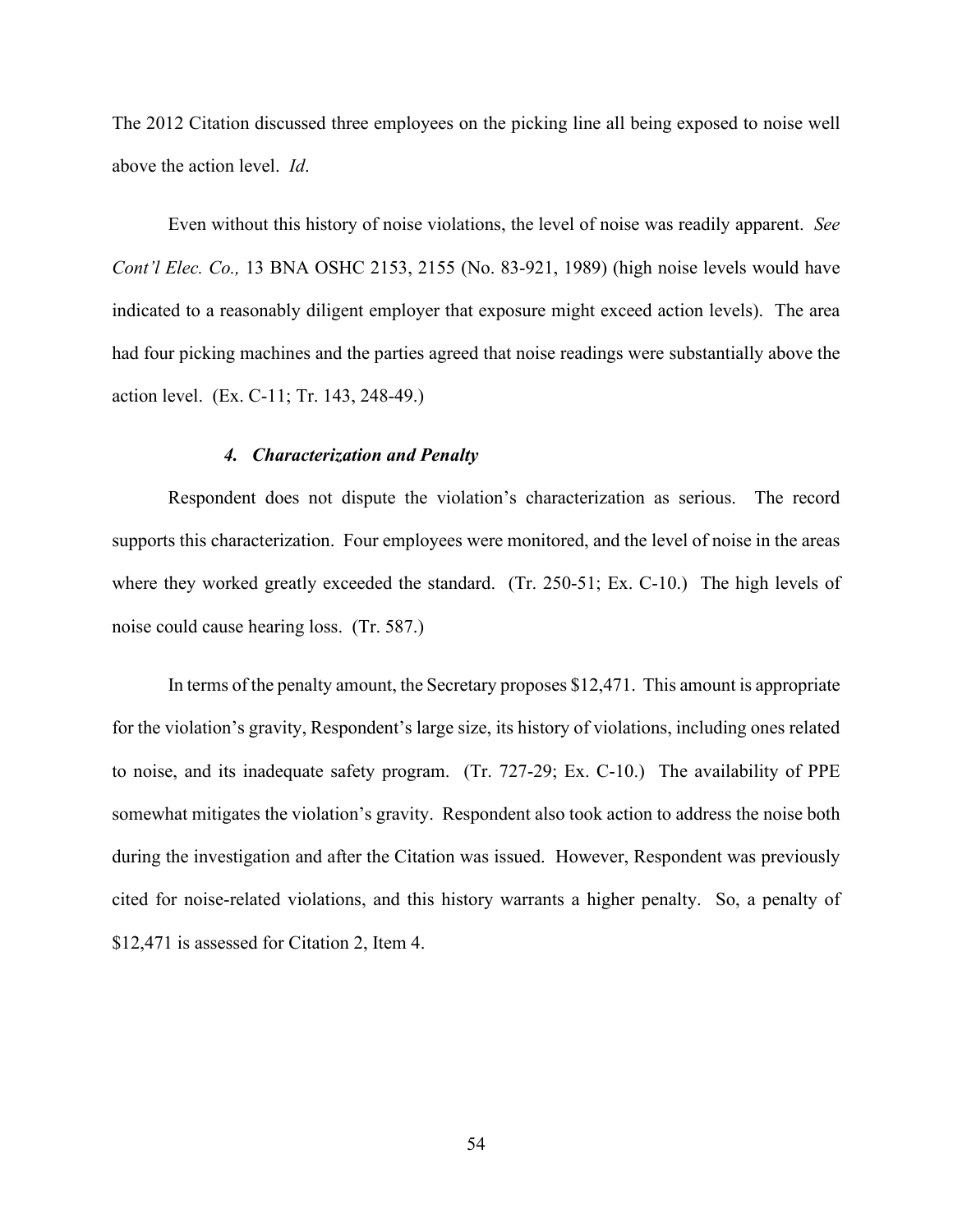#### **B. Citation 2, Items 5a, 5b, and 5c**

## *1. Items 5a and 5b– 29 C.F.R. § 1910.95(g) –Audiology Testing Program*

Respondent accepted responsibly for Citation 2, Items 5a and b in its brief. (Resp't Br. 20- 21.) Item 5a relates to a violation of 29 C.F.R. § 1910.95(g)(7)(i) for failing to compare annual audiograms to the baseline audiograms. Item 5b relates to a violation of 29 C.F.R.  $\S$  1910.95(g)(8)(ii)(B), which requires that employees already using hearing protectors must be refitted and retrained in the use of hearing protectors as well as being provided with hearing protectors offering greater attenuation if necessary.

The record supports affirming the violations. Employers covered by the occupational noise standard must establish and maintain an audiometric testing program. 29 C.F.R. § 1910.95(g); *Trinity Indus. Inc*., 15 BNA OSHC 1579, 1590 (No. 88-1547, 1992) ("an employer's obligation to conduct monitoring is mandatory once a threshold noise level is reached"), *rev'd on other grounds*, 16 F.3d 1149 (11th Cir. 1994). The program must include several elements, including evaluation of audiograms and re-fitting employees with hearing protection under certain circumstances. 29 C.F.R. §§ 1910.95(g)(1)(7), 1910.95(g)(8)(ii)(B). At the hearing, the parties stipulated that the cited standard applies to the cited conditions. (Tr. 251.) Respondent does not dispute that its employees were subject to noise and covered by the cited standard.

In terms of Citation 2, Item 5a, the Operations Director, Mr. Wieder, admitted the consultant retained to conduct the audiological testing was not comparing the test results to baseline audiograms. (Tr. 524.) Nor was Birdsboro itself doing this. (Tr. 315.) As for Citation 2, Item 5b, the HR Manager acknowledged that Respondent was not refitting employees hearing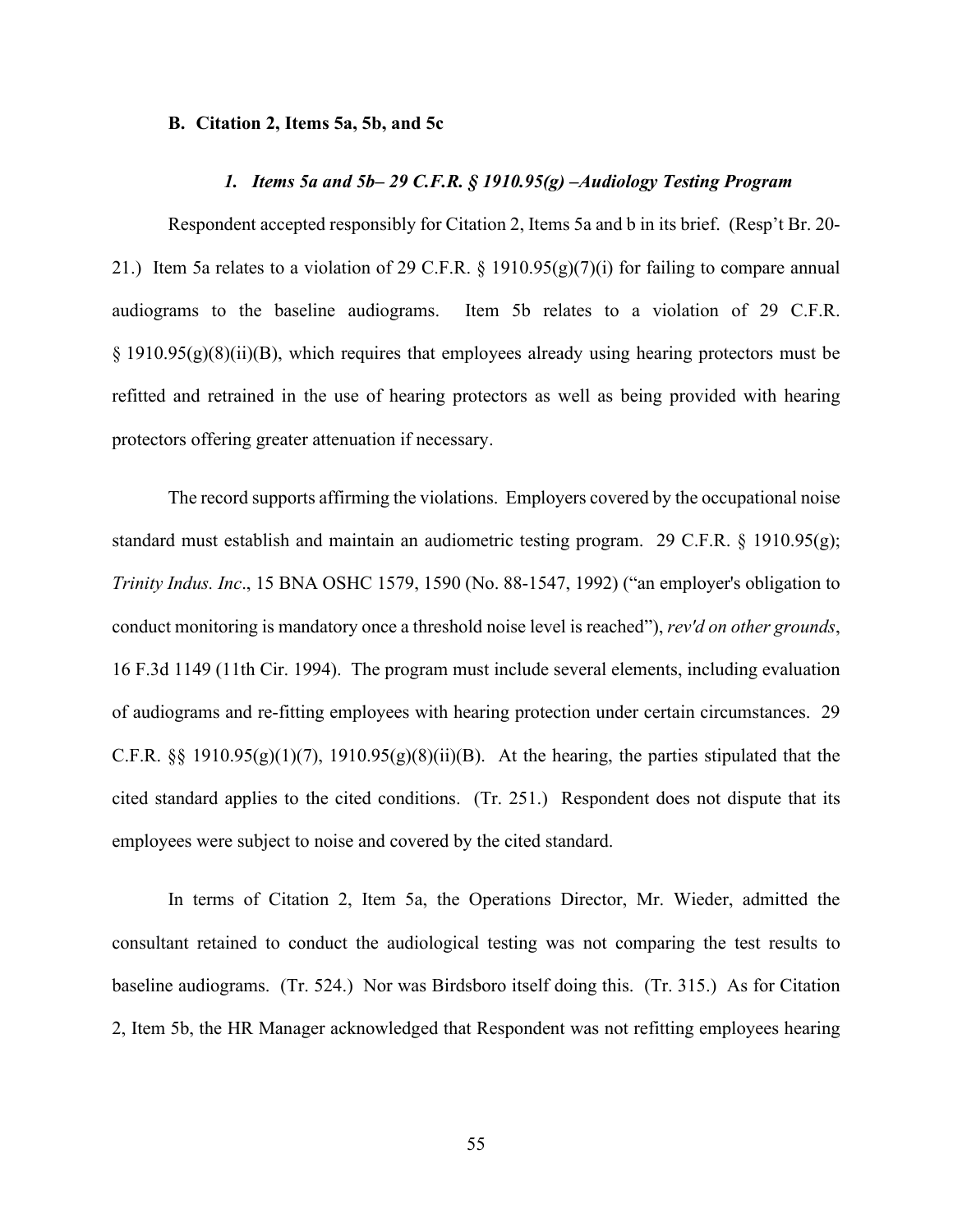protection based on the results of any audiograms. (Tr. 317-18.) Respondent does not deny it knew or could have known of the violations.

Both violations were appropriately characterized as serious, given the connection to the potential for hearing loss. (Ex. C-10.) *See Reich v. Trinity Indus.*, 16 F.3d 1149, 1150 (11th Cir. 1994) ("Noise at the work place is a serious health problem"). For penalty purposes, the Secretary proposes a single penalty for Items 5a, 5b, and 5c.

# *2. Citation 2, Item 5c – 29 C.F.R. § 1910.95(i)(3) – Hearing Protection*

The noise standard requires employers to give employees: "the opportunity to select their hearing protectors from a variety of suitable hearing protectors provided by the employer." 29 C.F.R. § 1910.95(i)(3). Respondent required employees to wear earplugs and earmuffs in the Picking Room to address the level of noise in the facility.<sup>43</sup> (Tr. 321, 588.) However, it only provided one type of earplug and one type of earmuff. (Tr. 138, 320-21; Ex. C-15.) Employees could not choose their hearing protectors "from a variety" of hearing protectors, they had to wear the two items provided. (Tr. 321.) The standard requires options to ensure proper fit. (Tr. 587- 89.) Respondent failed to provide the opportunity to select hearing protection as the cited standard requires. [44](#page-55-1)

The HR Manager knew employees were required to wear the earplugs and earmuffs. (Tr. 321.) And she knew, prior to the inspection, that Birdsboro only offered one type of earplug and one type of earmuff. *Id.* As for exposure, multiple employees worked in the Picking Room, and

<span id="page-55-0"></span><sup>&</sup>lt;sup>43</sup> As noted above, it is undisputed that the level of noise in the Picking Room was well above the level at which action is required. (Tr. 251.)

<span id="page-55-1"></span><sup>&</sup>lt;sup>44</sup> Respondent also argues that it provided appropriate initial training about noise. (Resp't Br. at 22.) Such training does not excuse the failure to provide the choice of hearing protection. 29 C.F.R. § 1910.95(i)(3).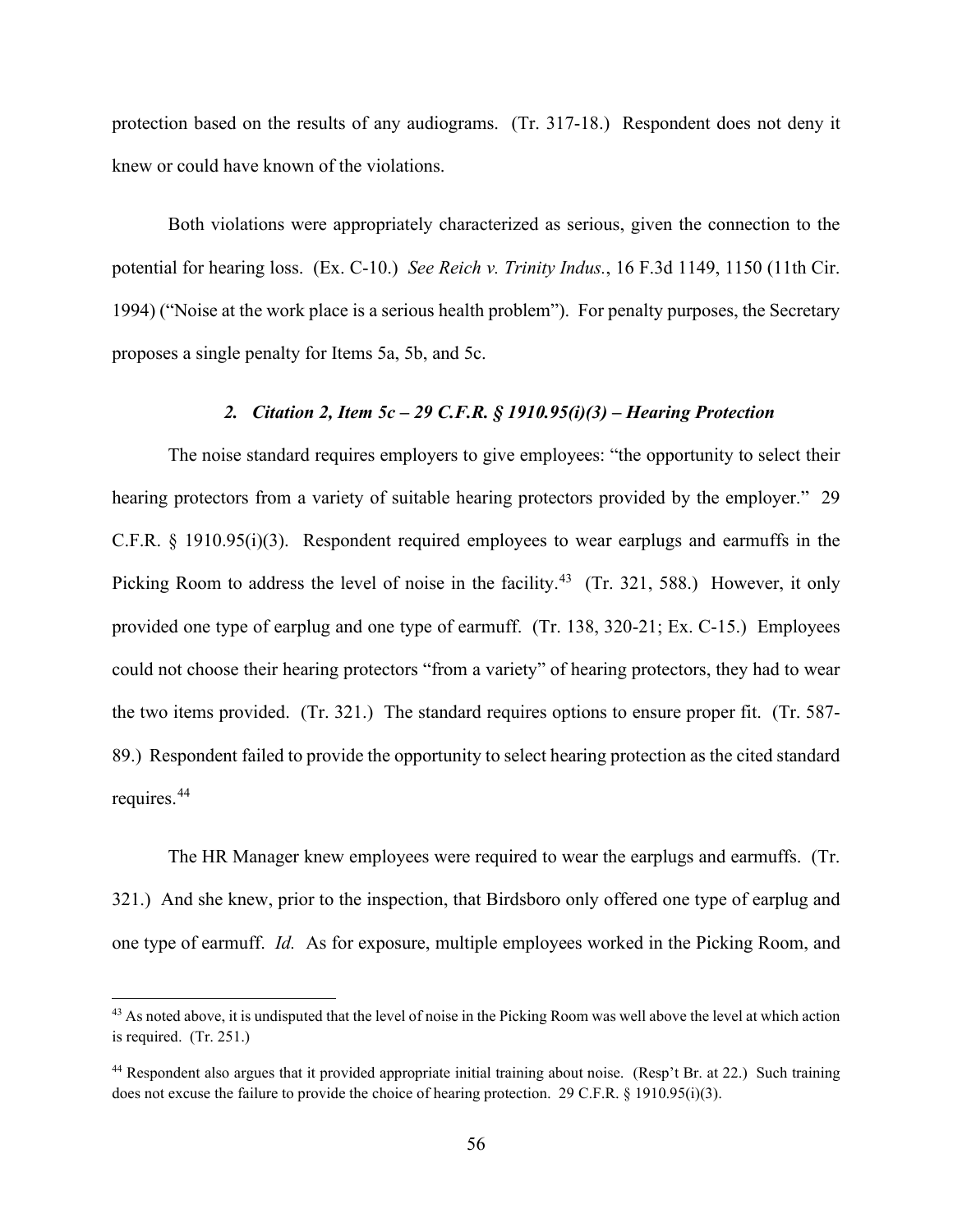Respondent acknowledged the noise levels were well above the level at which action is required. (Tr. 251.)

Like the other noise-related violations, the Secretary established that this violation is serious. There is a potential for hearing loss when noise levels exceed the limits the cited standard sets. Such hearing loss would be permanent. Respondent failed to have multiple components of a compliant program for occupational noise exposure.[45](#page-56-0) 

# *3. Penalty for Citation 2, Items 5a, 5b, and 5c*

In terms of penalty, the Secretary proposes a single penalty of \$12,471 for Items 5a, 5b, and 5c. The violations have a high gravity. The noise levels were well above the action levels in several different areas of the facility where many employees worked. Respondent took some steps towards hearing conservation. (Tr. 315-17, 524-25; Ex. C-10.) The single grouped penalty addresses the good faith shown by these actions.<sup>[46](#page-56-1)</sup> Reductions for size or history are not appropriate for the same reasons discussed in connection with the other affirmed violations. So, Citation 2, Items 5a, 5b, and 5c are affirmed as serious and a single grouped penalty of \$12,471 is assessed for these violations.

<span id="page-56-0"></span><sup>&</sup>lt;sup>45</sup> The Secretary groups this item with items 5a and 5b for penalty purposes. The penalty to be assessed is discussed below.

<span id="page-56-1"></span><sup>46</sup> When the Citation was issued, Citation 2, Items 5a, 5b, 5c, and 5d were grouped for penalty purposes. The Secretary declined to lower his proposed penalty after withdrawing Item 5d. (Sec'y Br. at 58-59.) The undersigned agrees that given the high gravity of the remaining violations, \$12,471 is the appropriate penalty amount.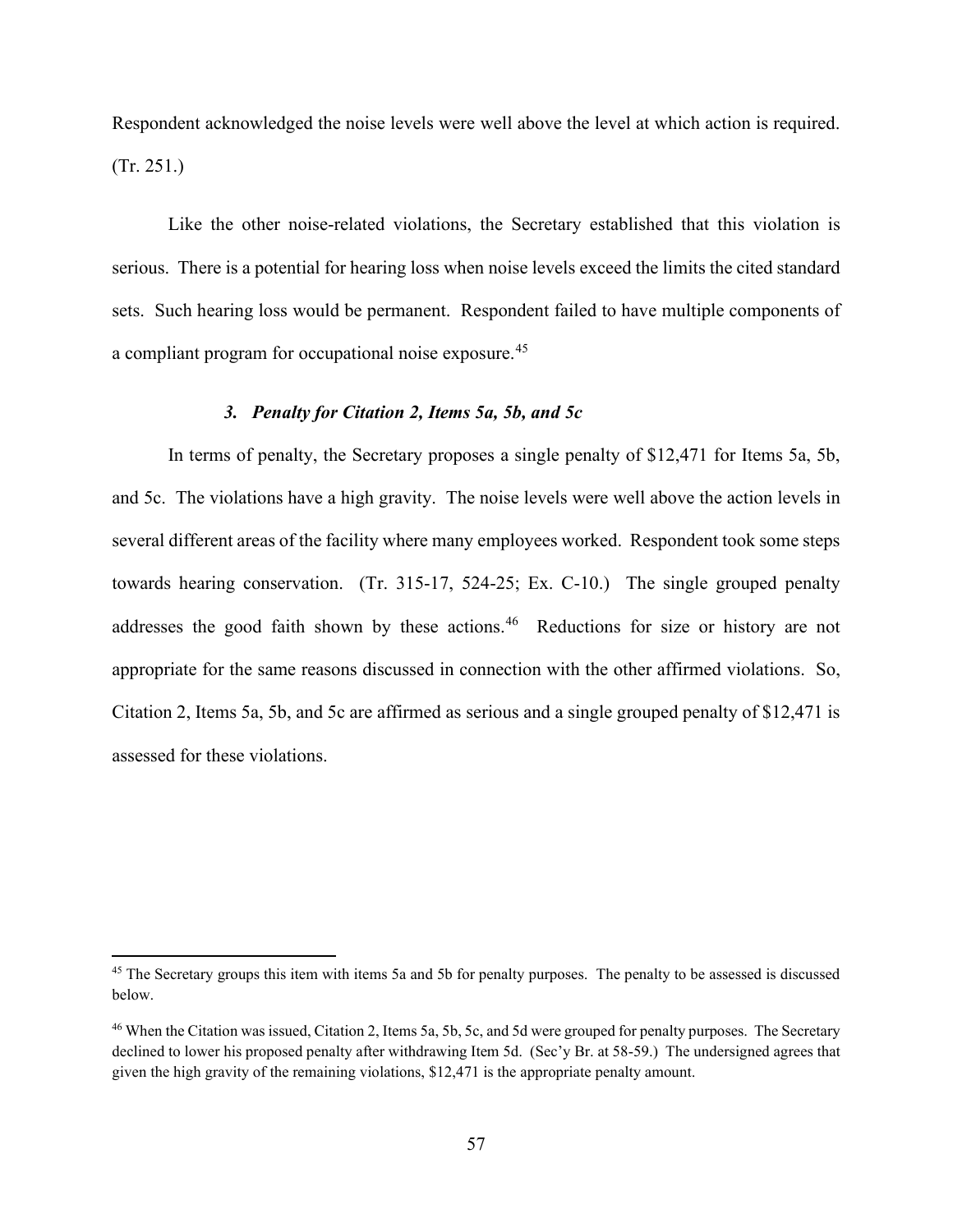# **C. Citation 3, Item 2 – 29 C.F.R. § 1910.95(m)(2)(ii)(E) – Keeping Records of Audiometric Testing**

The final noise-related alleged violation relates to the requirement to maintain records of audiometric tests. Specifically, the cited standard requires employers to maintain records of employees' most recent noise exposure assessment.<sup>47</sup> 29 C.F.R. § 1910.95(m)(2)(ii). Respondent conducted audiometric testing and maintained some records about this testing. (Tr. 315, 608, Ex. C-26.) However, the level of noise in the area where the employee works was not included in the records. (Tr. 607; Ex. C-26.) Respondent does not disagree, but argues it was reviewing and retaining the reports provided to it by an outside consultant. (Resp't Br. at 24.)

Having records of audiometric testing does not preclude finding a violation. The Secretary showed the records were incomplete because they did not include the level of noise in the area of the site where the employee worked. (Tr. 607-8; Ex. C-26.) Including such information allows an employer to see if there have been shifts in the hearing of individuals working in noisier areas of the facility. *Id.* The records showed the results of hearing tests, but not noise levels in the workplace. *Id.* 

As for knowledge, there is no contention that Respondent knew the records were missing the information required by the cited standard. (Sec'y Br. at 64.) Nor does the Secretary dispute that the HR Manager reviewed the records before filing them. (Tr. 315, 318.) However, she had a limited background in health and safety. (Tr. 187, 190, 198.) When she took on these responsibilities after the former health and safety manager left, she was not asked how much she

<span id="page-57-0"></span> $47$  The cited standard states: "(i) The employer shall retain all employee test records obtained pursuant to paragraph (g) of this section. (ii) This record shall include … (E) Employee's most recent noise exposure assessment." 29 C.F.R.  $\{1910.95(m)(2)(ii)(E)\}.$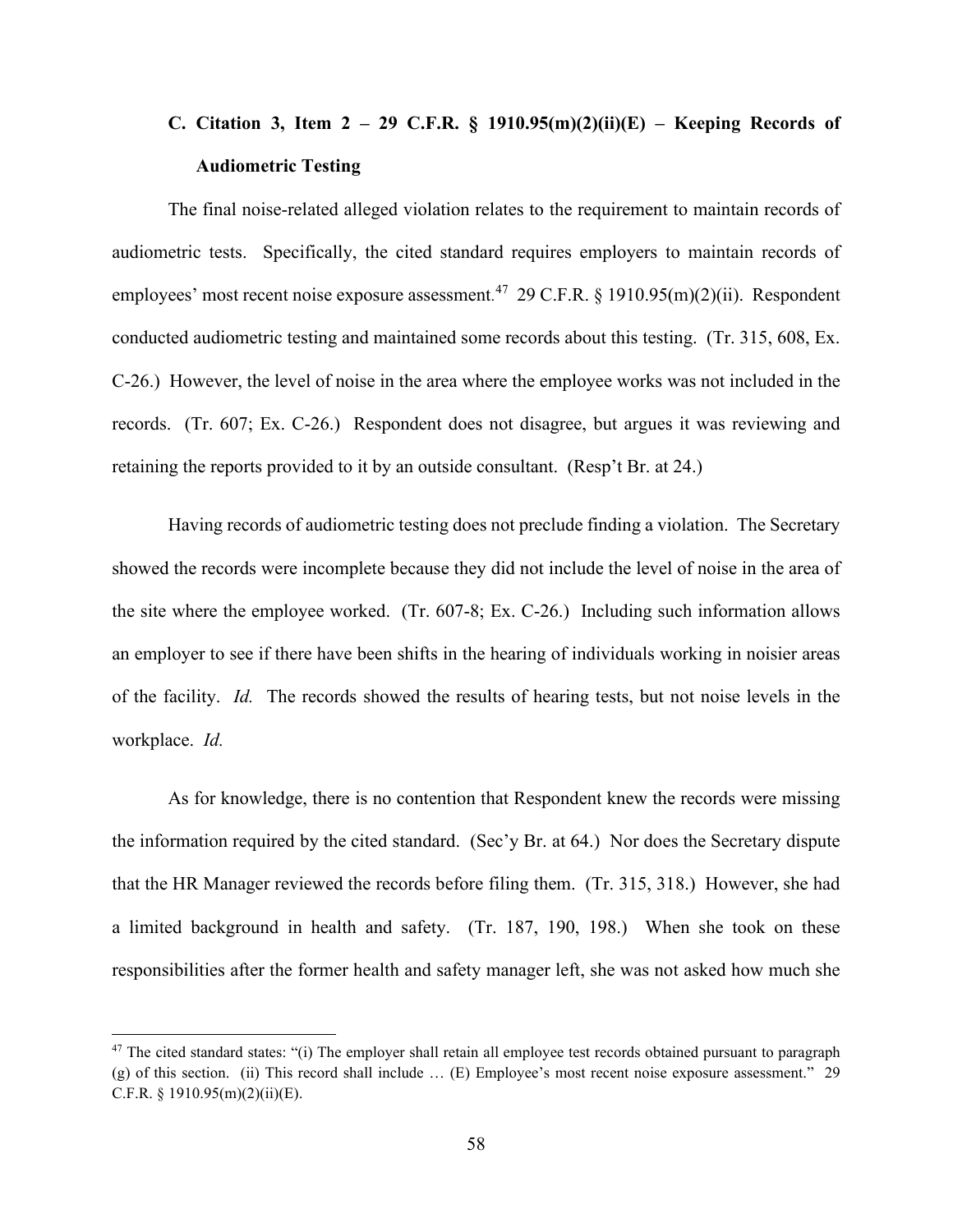understood about hearing conservation. (Tr. 198.) Still, she was tasked with the responsibility for this and the other safety responsibilities. (Tr. 195-96.)

Despite her limited background, the HR Manager was aware of noise issues at the facility. As noted above, Respondent was previously cited for noise-related violations in 2014. (Ex. C-39 at 30-31.) Although the 2014 Citations did not relate to subpart (m), they did make Respondent aware of the need for a hearing conservation program and informed it that action needed to be taken.<sup>48</sup> Further, had the HR Manager or anyone else engaged in a reasonably diligent review of the records, they would have discovered that the summary reports were missing required information. *See JPC Grp. Inc.,* 22 BNA OSHC 1859, 1861 (No. 05-1907, 2009) (finding knowledge when the employer failed to take steps to discover the violative condition).

As discussed, the facility had areas with extremely high levels of noise. Many employees worked in these areas, triggering the need for an effective hearing conservation program. The records being kept were insufficient to allow Respondent to effectively assess the impact of its noise control measures. (Tr. 607-8.)

The Secretary characterizes the violation as other-than-serious and proposes no penalty. The record does not show a potential for serious harm from this violation alone. (Ex. C-10 at 14- 15.) Respondent was conducting the required testing and maintaining the summary reports provided to it by an outside consultant in good faith. (Tr. 315, 318.) When learning that the reports did not have all the information required by the cited standard, it retained a new consultant. (Tr.

<span id="page-58-0"></span><sup>&</sup>lt;sup>48</sup> Mr. Wieder, the Operations Director, was also aware of the standard's applicability through his involvement with the 2012 Citations, which discussed noise well above action levels on the picking line. *See MJP*, 19 BNA OSHC at 1648 (supervisor chargeable with knowledge of the requirement "based on their prior work experience, wherever that experience originates").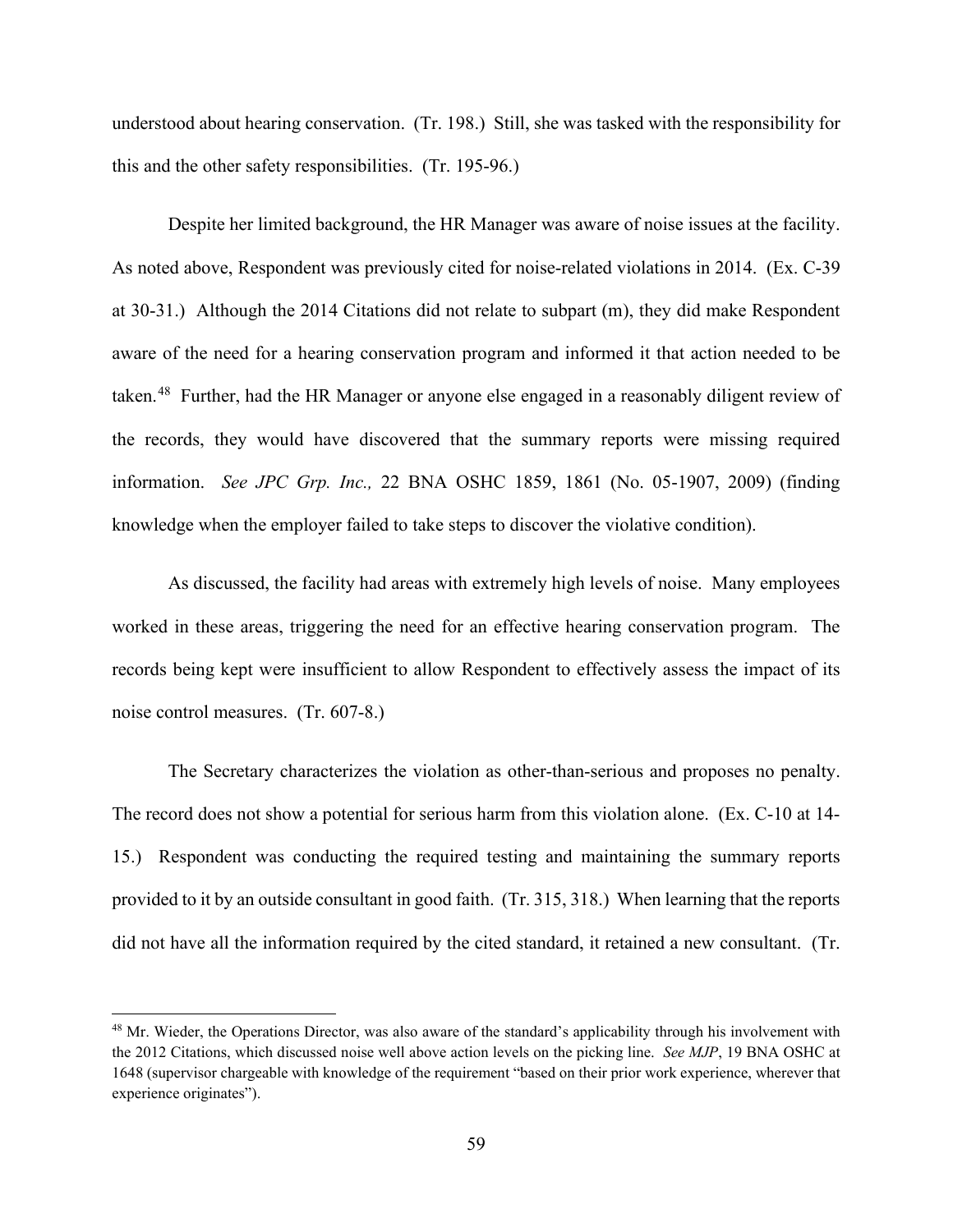524-25.) The record supports the other-than-serious characterization. No penalty is assessed for this violation.

# **V. Citation 2, Item 7 – 29 C.F.R. § 1910.132(a) – PPE**

Respondent does not dispute that PPE was necessary and that it needed to provide it to employees. (Resp't Br. at 23.) *See Voegele Co. Inc. v. OSHRC.*, 625 F.2d 1075, 1078 (3d Cir. 1980) (PPE required when a reasonable person recognizes a hazard warranting its use). When PPE is necessary, it must be "used and maintained in a sanitary and reliable condition." 29 C.F.R. § 1910.132(a). The Secretary alleges two Instances of violations of this standard.

## **A. Instance (a)**

Employees were provided with PPE and were using it at the facility. (Ex. C-17; Tr. 150- 55.) The PPE included reusable smocks as well as disposable aprons and plastic sleeves. (Tr. 152- 53, 257.) The Secretary argues that this PPE was not being maintained in a sanitary condition.<sup>[49](#page-59-0)</sup> (Sec'y Br. at 60-61.) Employees were not cleaning or removing disposable PPE before entering the cafeteria and no rules required this. (Ex. C-17 at 13; Tr. 157, 259-61.) Nor was there a system to ensure new PPE would be put on after employees finished in the cafeteria. (Tr. 253-54.)

Employees working in the Kill Room had the potential to be exposed to animal blood, fecal matter, and bacteria, such as Campylobacter. (Tr. 325-26.) At the time of the inspection, there was no monitor to ensure sleeves, gloves, hairnets, and aprons would be disposed of before employees entered the cafeteria. (Tr. 253-54.) Likewise, although employees wore protective smocks there was no system to ensure that these were left outside of the cafeteria or cleaned before

<span id="page-59-0"></span><sup>&</sup>lt;sup>49</sup> The Citation alleges: "These items of protective equipment were not maintained in a sanitary condition, nor completely removed or cleaned during breaks, and were worn into areas where employees were consuming food."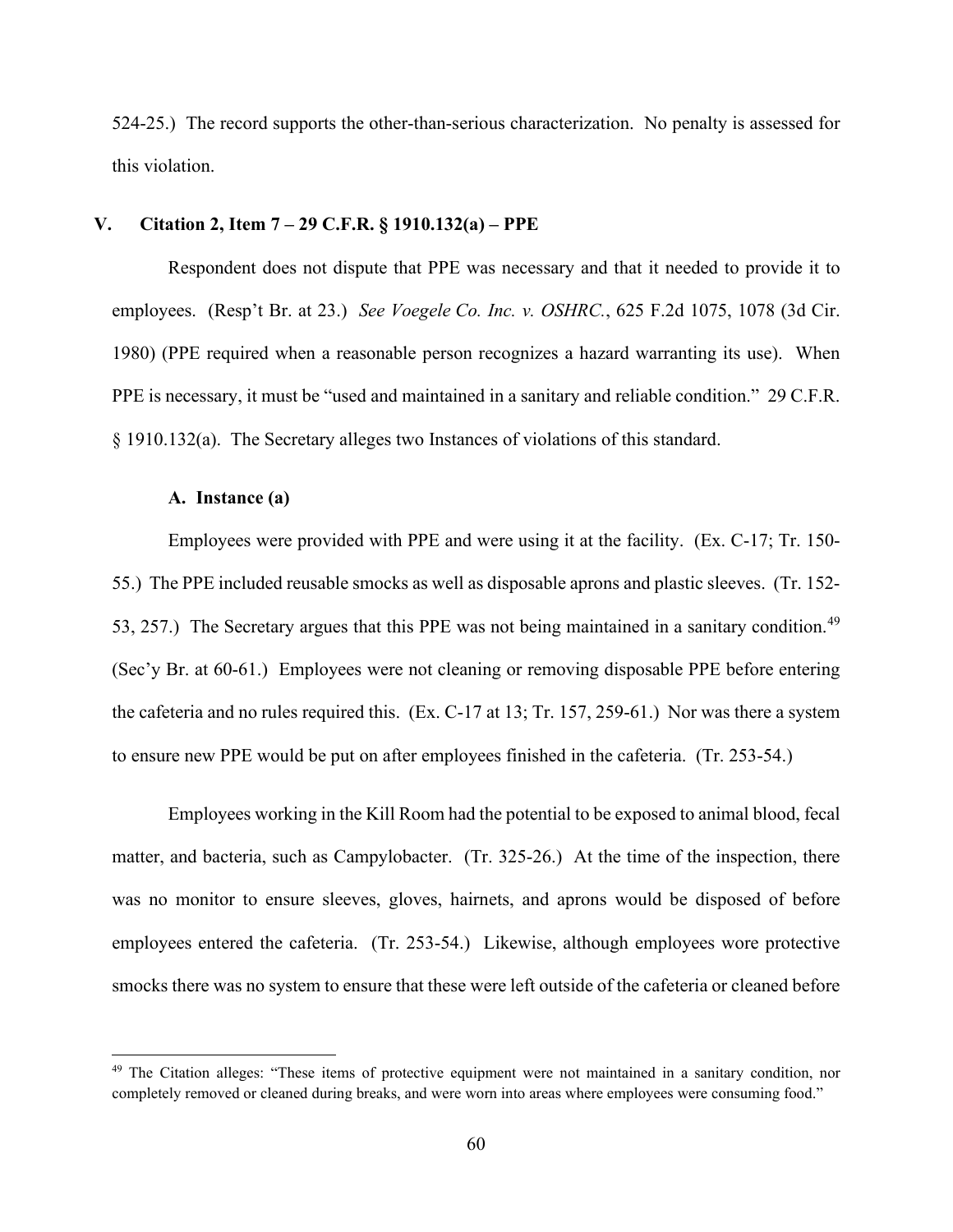an employee entered or exited the cafeteria. (Tr. 158-59.) During the inspection, employees were photographed in the cafeteria still wearing PPE including hairnets, plastic sleeves, and earmuffs. (Tr. 157-59, 259-60; Ex. C-17 at 13.) The HR Manager acknowledged being aware of employees sometimes entering the cafeteria without removing PPE. (Tr. 261-62.)

Respondent argues its Superintendent was not aware of "someone suffering an illness from exposure in the plant." (Resp't Br. 23.) Proof of an illness or injury is unnecessary to prove a violation of 29 C.F.R. § 1910.132(a). *See e.g., Arcadian Corp*., 20 BNA OSHC 2001, 2009 (No. 93-0628, 2004) (goal of the OSH Act is to prevent the first accident); *Bethlehem Steel Corp. v. OSHRC*, 607 F.2d 871, 874 (3d Cir. 1979) ("the statute is violated when a recognized hazard is maintained, whether or not an injury occurs"). The Secretary satisfied his burden by showing a reasonable employer would know there was a need for PPE and also knew, or was capable of knowing, it was not being "used and maintained in a sanitary and reliable condition."[50](#page-60-0) 29 C.F.R. § 1910.132(a); *Tube-Lok Prods*., 9 BNA OSHC 1369, 1372 (No. 16200, 1981) (PPE required when a reasonable person familiar with the circumstances would recognize the need for it). Here, Respondent does not deny PPE was necessary and knew employees wore PPE into the cafeteria. Nonetheless, it failed to take corrective action as of the date alleged in the Citation. The Secretary met his burden and the violation is affirmed.

<span id="page-60-0"></span><sup>&</sup>lt;sup>50</sup> The HR Manager was informed an employee was hospitalized possibly because of something he or she contracted while working at Birdsboro. (Tr. 327.)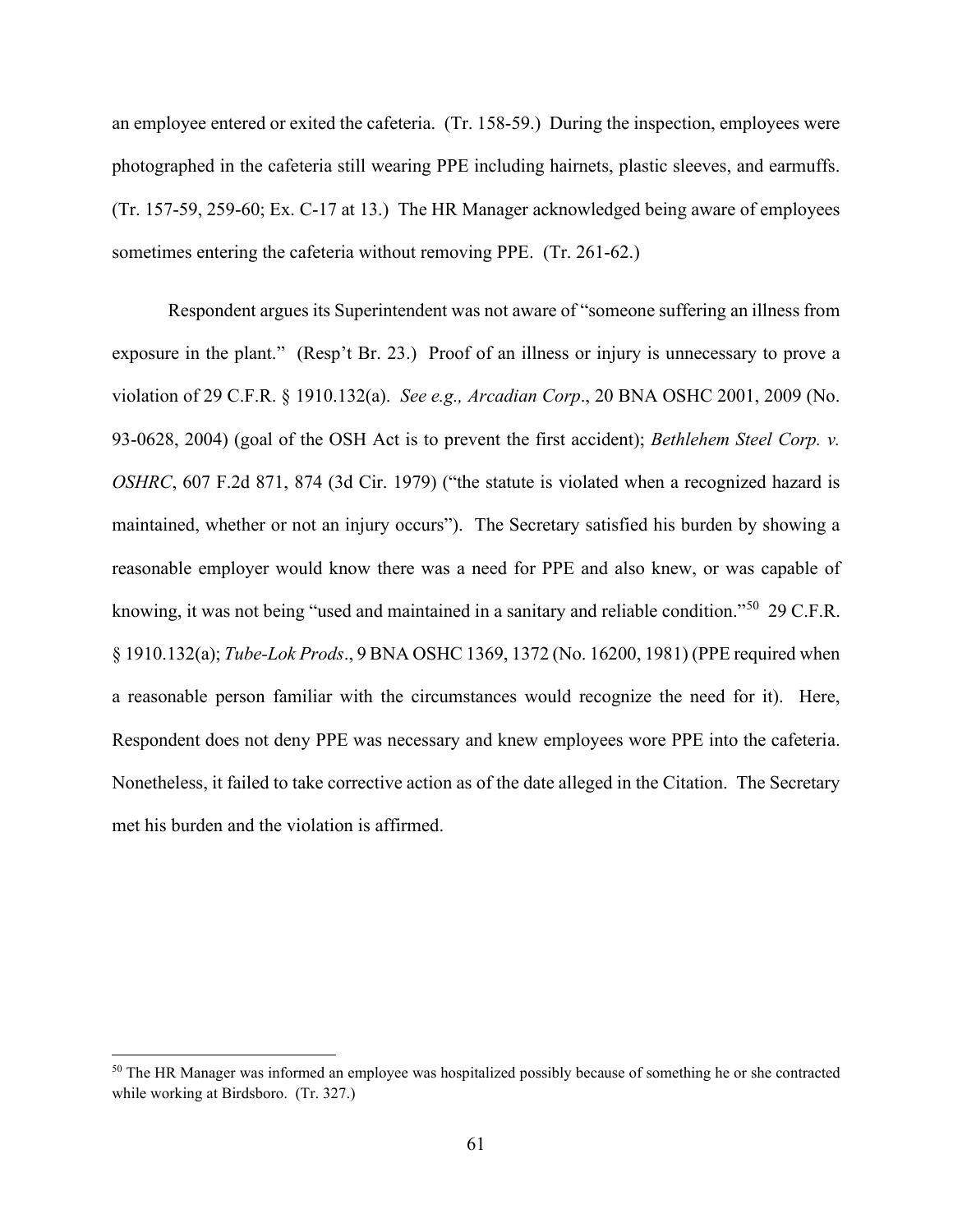## **B. Instance (b)**

While Instance (a) concerned whether the PPE was maintained in a sanitary condition, Instance (b) concerns the reliability of the PPE employees used in the Kill Room, Picking Line, and Evisceration Room. The Citation alleges:

employees involved with poultry killing and processing were not provided with, and did not maintain or use personal protective equipment [in] a reliable and intact condition. … These items were not resilient enough to withstand the work environment and to protect employees and their clothing.

Exhibit C-17 shows an employee's exposed skin visible through the torn PPE in the Kill Room. (Ex. C-17 at 7A.; Tr. 153-54.) Respondent argues it was the "employee's choice" as to how they wore the PPE provided to them. (Resp't Br. at 23.)

The cited standard does not permit such discretion on the part of employees. When PPE is necessary, 29 C.F.R. § 1910.132(a) requires the employer to ensure it is "used, and maintained in a sanitary and reliable condition." *The Budd Co*., 1 BNA OSHC 1548, 1550 (No. 199, 1974) (consolidated), *aff'd*, 513 F.2d 201 (3d Cir. 1975). Respondent does not claim employee misconduct led to the torn PPE. It does not allege it had a rule against purposely tearing PPE or that it instructed employees of the risks associated with doing so. According to the Superintendent, Birdsboro provided items that employees could use to avoid having exposed skin, but there was not a rule for their skin to be covered.<sup>[51](#page-61-0)</sup> (Tr. 155-56.) Respondent did not instruct employees to replace PPE if it stopped serving as a reliable protective barrier. It allowed them to wear ripped PPE. (Tr. 155-56; Ex. C-17 at 7-8.)

<span id="page-61-0"></span><sup>&</sup>lt;sup>51</sup> Before becoming Superintendent, Mr. Urieta worked as an hourly employee and then the supervisor of the Kill Room. (Tr. 38-39, 165.)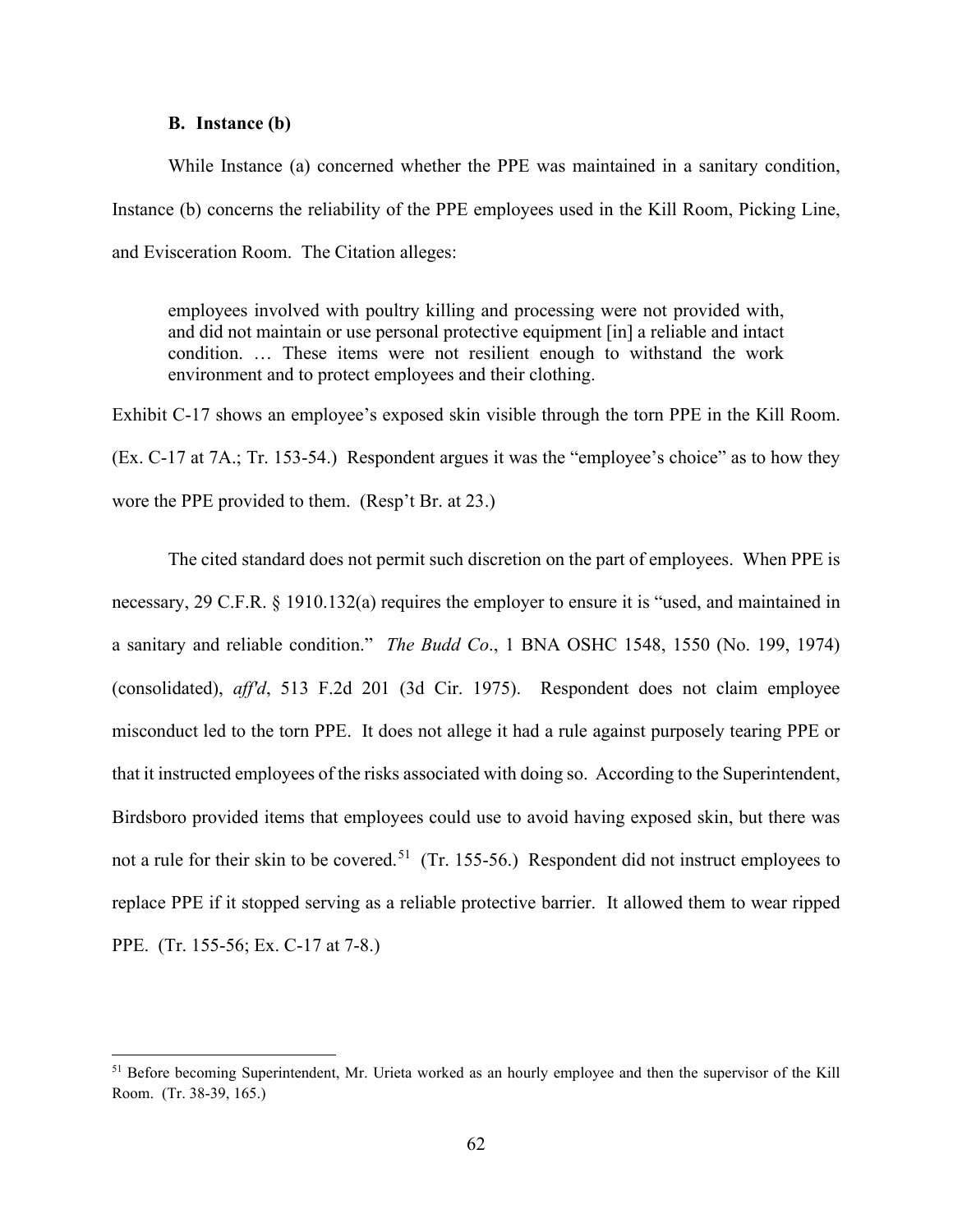The standard requires more than just the provision of PPE, employers must also ensure it is maintained in a sanitary and reliable condition. *See Otis Elevator v. Marshall*, 581 F.2d 1056, 1058 (2d Cir. 1978) (affirming a violation of 29 C.F.R. § 1910.132(a) and stating, "Leaving the decision to the discretion of the employee is not sufficient compliance with the regulation"); *Erie Coke*, 15 BNA OSHC at 1563 (requiring employer to provide PPE).

As stated, it is not disputed that employees working in these areas were exposed to hazardous conditions and that Respondent was aware of this. (Tr. 325-26; Ex. C-17.) The Superintendent knew employees sometimes wore torn PPE. (Tr. 154-56.) Employees are required to take animals from containers and prepare them to be killed. (Tr. 605-6.) The live chickens have sharp claws and beaks that can scratch open exposed skin. *Id.* The HR Manager was aware that this work potentially exposed employees to animal blood and fecal matter. (Tr. 328.) Exposed skin could become infected with animal feces or bacteria, and such infections could lead to serious illness. (Tr. 604.)

Respondent argues that its Superintendent was unaware of anyone suffering illness as a result of being exposed to something at its facility. (Tr. 154-55.) However, the HR Manager knew of one employee who suffered from the symptoms consistent with exposure to the Campylobacter bacteria. (Tr. 326-27.) Even if that worker's illness was unrelated to bacterial exposure at Birdsboro's facility, the Secretary still showed employees were exposed to hazardous conditions if their PPE was not maintained in a sanitary and reliable manner.

## **C. Characterization and Penalty**

The Secretary argues that the violation was appropriately characterized as serious and proposes a penalty of \$11,758 for both Instances. (Sec'y Br. at 63.) While Respondent disputes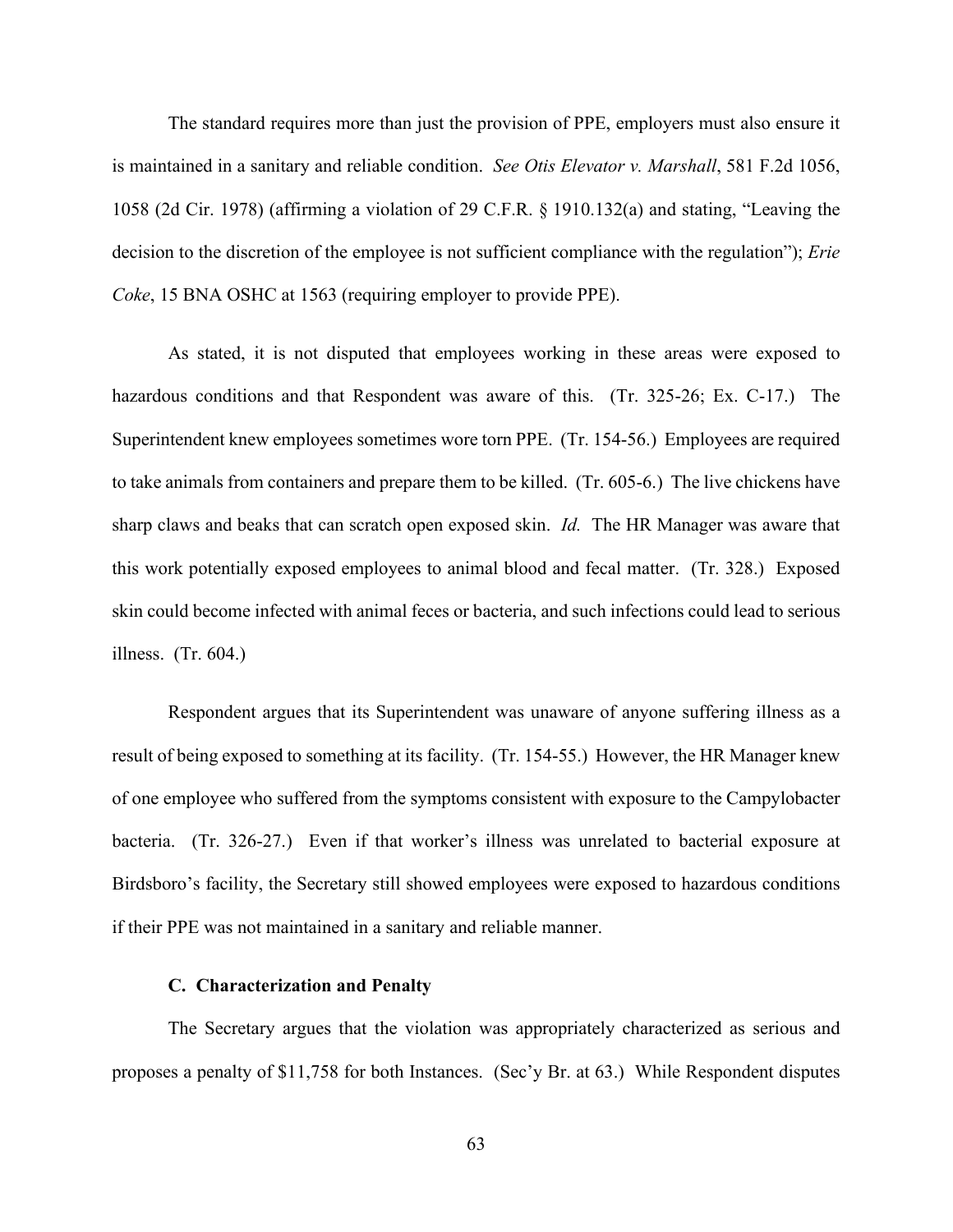the merits of Citation 2, Item 7, it does not raise any specific argument as to the serious characterization or the penalty amount. (Resp't Br. at 23.) The Area Director explained the hazards of the workplace and how employees could be seriously injured from inappropriate PPE. (Tr. 603-6.) Among other risks, exposure to bacteria in the workplace could cause infection serious enough to require hospitalization. (Tr. 606.) The record supports the serious characterization.

In terms of the penalty amount, the Secretary argues that the violation was of moderate gravity. (Sec'y Br. at 63.) As noted above, the conditions at the facility created the possibility of exposure to cuts from handling the animals and exposed skin could become infected, including by campylobacter. (Tr. 605.) While Respondent provided PPE, the Secretary showed it did not comply with the cited standard's requirement to ensure its use and maintenance in a reliable and sanitary condition. Because work in the Kill Room involved animal feces, blood, and an odor, Respondent had some difficulty retaining employees in those positions. (Tr. 309-10.) So, it rotated employees in and out of the Kill Room. *Id.* Thus, a number of different employees were exposed to hazards from the failure to comply with the cited standard. *See J. A. Jones*, 15 BNA OSHC at 2214 (assessing the violation's gravity includes consideration of the number of employees exposed). Respondent has a history of violations, warranting an increase in the penalty amount. And, as discussed with the other violations, no reduction for size is appropriate. So, the Secretary's proposed penalty of \$11,758 is appropriate and is assessed for Citation 2, Item 7, Instances (a) and (b).

## *Findings of Fact and Conclusions of Law*

The foregoing decision constitutes the findings of fact and conclusions of law in accordance with Rule 52(a) of the Federal Rules of Civil Procedure.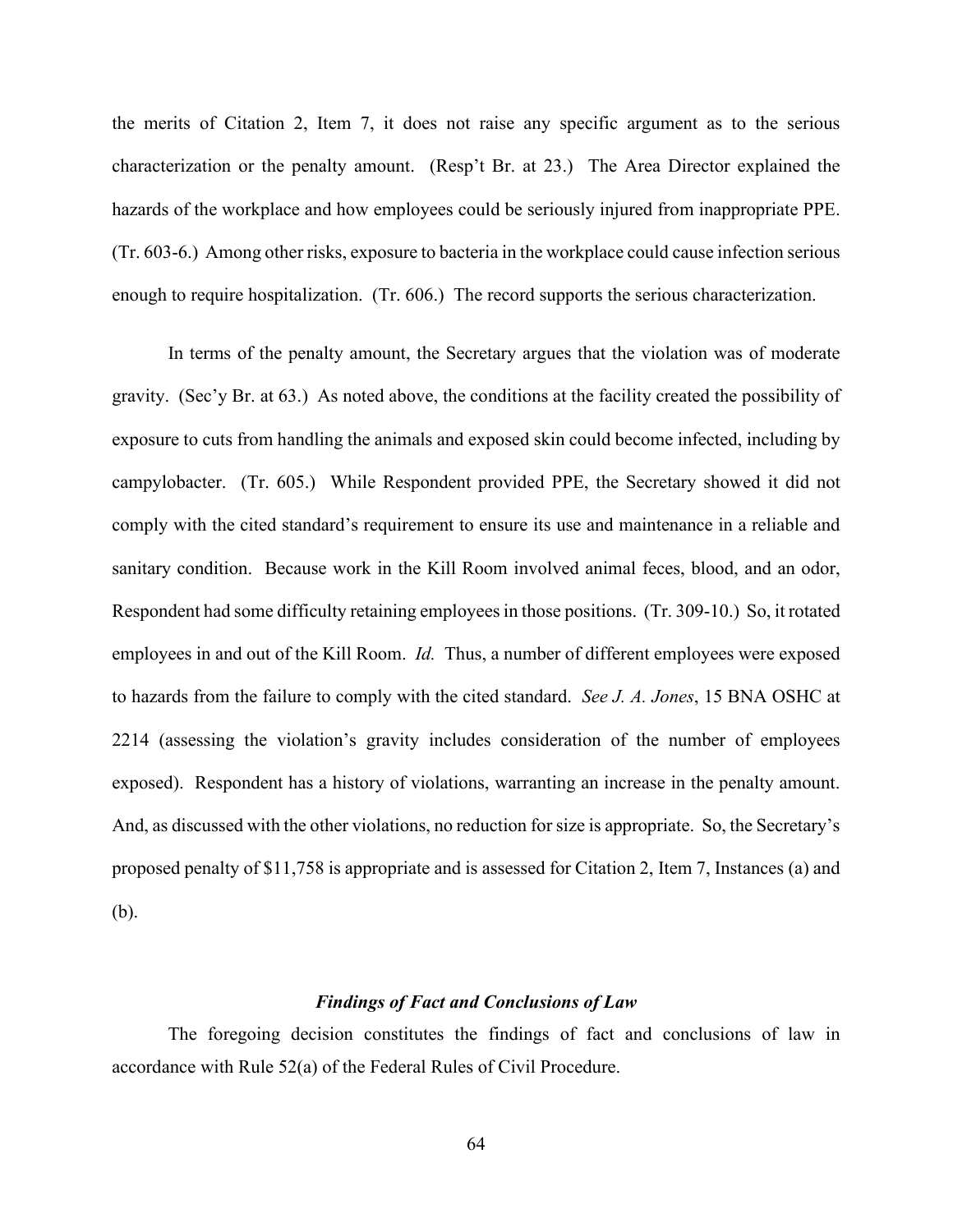# **ORDER**

Based upon the foregoing findings of fact and conclusions of law, it is ORDERED that:

- 1. Citation 1,
	- a. Item 1a, alleging a willful, repeat or serious violation of 29 C.F.R.  $\S$  1910.147(c)(4)(i), is AFFIRMED as Willful;
	- b. Item 1b, alleging a willful, repeat or serious violation of 29 C.F.R.  $§$  1910.147(c)(7)(i)(A) is AFFIRMED as Repeat,
	- c. Item 1c, alleging a willful, repeat or serious violation of 29 C.F.R.  $§$  1910.147(c)(6)(i) is AFFIRMED as Willful,

and a single penalty of \$124,709 is ASSESSED.

- 2. Citation 2, Item 1, alleging a serious violation of 29 C.F.R. § 1910.23(a)(8) is AFFIRMED as Serious and a penalty of \$5,880 is ASSESSED.
- 3. Instances (a) and (e) of Citation 2, Item 3b, each alleging serious violations of 29 C.F.R. § 1910.37(b)(5) are AFFIRMED as Serious and a penalty of \$2,000 is ASSESSED.
- 4. Instance (d) of Citation 2, Item 3(b), alleging a serious violation of 29 C.F.R. § 1910.37(b)(5), or in the alternative 29 C.F.R. § 1910.37(b)(4), is VACATED.
- 5. Citation 2, Item 4, alleging a serious violation of 29 C.F.R. § 1910.95(b)(1), is AFFIRMED as Serious and a penalty of \$12,471 is ASSESSED.
- 6. Citation 2,
	- a. Item 5a, alleging a serious violation of 29 C.F.R.  $\S$  1910.95(g)(7)(i), is AFFIRMED as Serious,
	- b. Item 5b, alleging a serious violation of 29 C.F.R. § 1910.95 $(g)(8)(ii)(B)$ , is AFFIRMED as Serious,
	- c. Item 5c, alleging a serious violation of 29 C.F.R.  $\S$  1910.95(i)(3), is AFFIRMED as Serious,

and a single penalty of \$12,471 is ASSESSED.